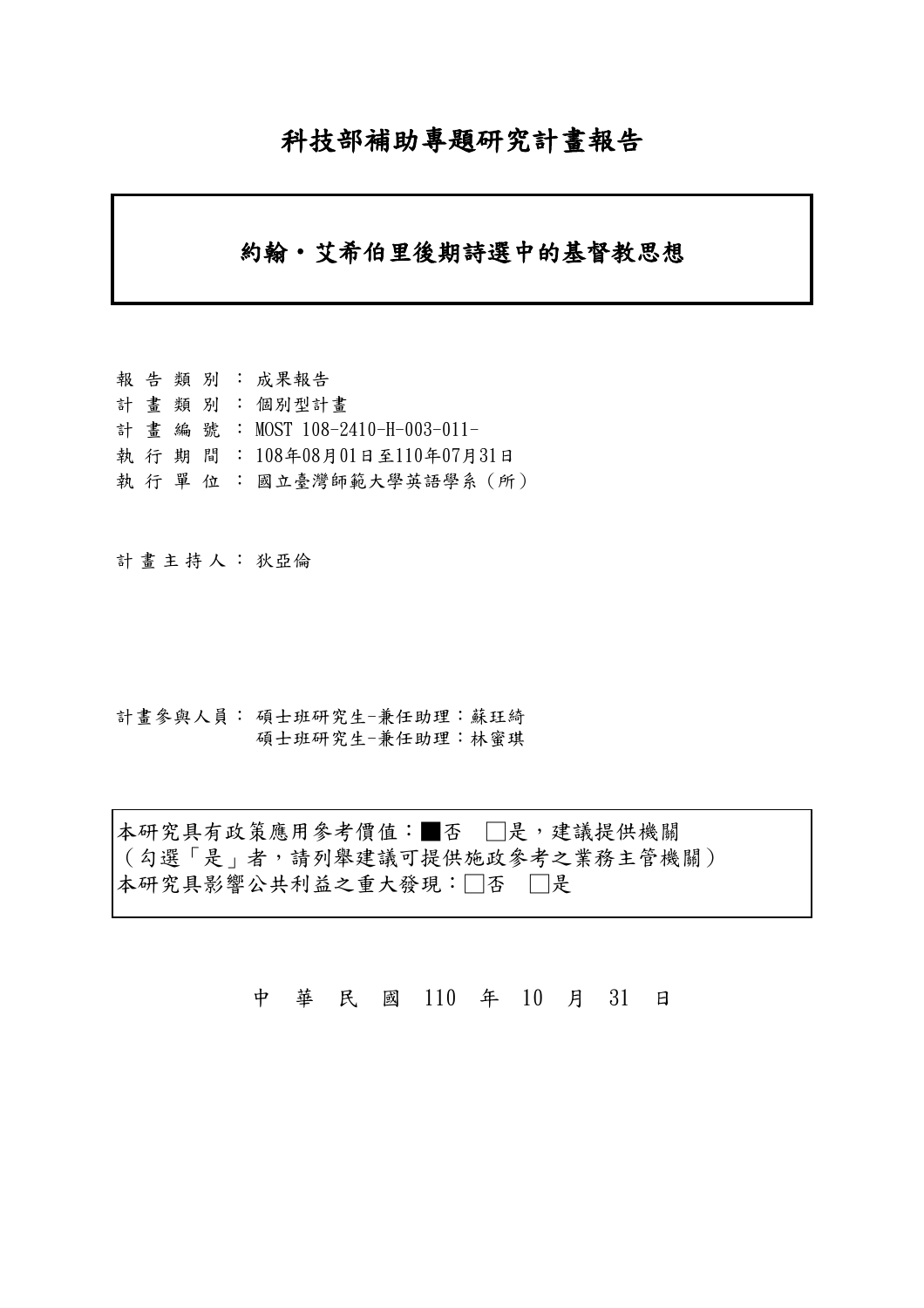## 中文摘要: 2017年約翰‧艾希伯里(John Ashbery)享耆壽九十,當時多數人 已視他為同代人中最重要的美國詩人之一。然而,一如史帝芬·傑 ·羅斯(Steven Jay Ross)指出,文評人士大多關注詩人的早期與 中期之作,使得他晚期的作品維持一片「遼闊且大部無人涉足的領 域」。在這個計書裡,我成果的重心是以研讀一些艾希伯里最重要 且未受矚目的晚期詩作為目標,藉此延伸至他鮮為人知的身分認同 這一面向──意即他於天命之年皈依為基督徒的這一身分。

 艾希伯里於2003年的訪談文字稿提供了我初步的理解;艾希伯 里提及自己閱讀了特定幾位他認為「貼近詩作」的哲學思想家之著 作,我因此察覺自己研究中理論部分倚重的一位哲學思想家亦名列 其中,即是十九世紀的基督徒丹麥思想家暨筆名美學之始祖––索 倫‧齊克果(Søren Kierkegaard)。我對於晚期艾希伯里的基督教 思想詩學之分析,部分定位在一些針對齊克果畢生著作的批評所衍 生的間隙裡。其中包含了美學、道德以及宗教處世方式間的拉鋸 ;「間接交流(indirect communication)」以及實質上、日常中 對他者的關懷間的拉鋸;自身遮蔽(self-concealment)的戲仿手 法以及在上帝之前告解般地、透澈地坦白的自生(selfcreation)方法間的拉鋸;絕望與希望間的拉鋸;現實中轉瞬的有 限性以及藉目的論達到無限之境界間的拉鋸。

 我的研究涉及艾希伯里全部已出版詩作的分析,包括一些非常 近期的逝後出版作品;而他214頁的詩作《流動輿圖》(Flow Chart (1991))則是本計畫的核心源文本。我運用哲學思想分析並協調文 本後的結果,是一種建立在約翰·夏普托(John Shoptaw)和約翰 ‧埃米爾‧文森(John Emil Vincent)公開發表的世俗主義者 (secularist)評論之上的詮釋;透過回顧詩裡使人迷惑的戲仿手 法,以及衍生自齊克果式基督徒信念與渴望中「一覽無遺中隱身」 (hiding-in-plain-sight)的具象體,更進一步擴大兩人的評論。 夏普托和文森分別連結了詩中矛盾的自白特質,以及自我反思的顧 慮與作為永續構成之原動力的焦慮;我的使命則是探尋詩人自我與 自我本身直至無限之境界間,不穩卻漸趨果斷的自白「變動」。我 這部分的成果大體上是根據雪麗丹·克拉夫 (Sheridan Clough) 和 馬克‧伯尼爾(Mark Bernier)以及他們與其他學者所作的樂觀詮 釋的研究,將其帶入齊克果理論中各種變化形式的絕望。伯尼爾也 是其中一位齊克果作品的詮釋者,他的著作幫助我以日常中(同性 )情慾的角度來連結《流動輿圖》,將此與齊克果在《愛在流行 :一個基督徒的談話省思》(Works of Love (1847))中的理解做 結合,而齊克果的理解是針對當愛人接收到同胞之愛和上帝之愛時 ,所呈現出的基督徒轉捩點的可能性。

中文關鍵詞: 艾希伯里,現代詩,「紐約學派」,基督教精神,齊克果,目的 (哲學),戲仿(哲學),自白,絕望,希望,同性情愛

英文摘要: When John Ashbery died in 2017 at the age of 90, he was widely regarded as one of the most important American poets of his generation. And yet, as Stephen J. Ross points out, critics have largely focused on the poet's early and middle periods, with the result that his late work remains a "vast, largely unexplored territory." At the heart of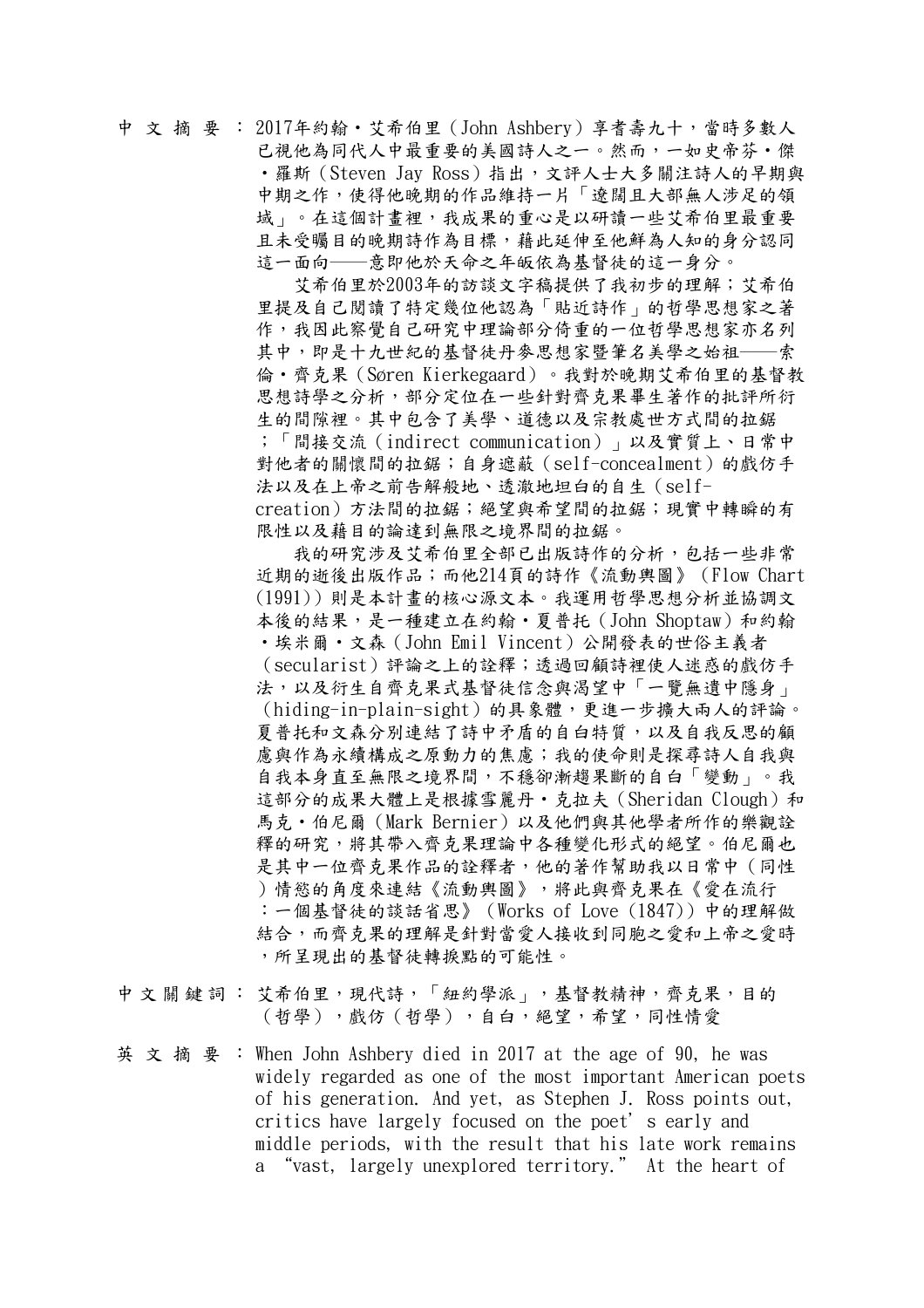my work for this project is the aspiration to produce a reading of some Ashbery's most significant and underappreciated later poetry and to carry this out by attending to an aspect of his identity that has received even scanter attention, namely the Christianity to which he converted at around the age of 50.

 Having taken my initial cues from the transcript of a 2003 interview in which Ashbery mentions reading certain philosophers he considered "close to poetry," I have found that the theoretical part of my research has been focused to a considerable extent on just one of those philosophers—the nineteenth-century Danish Christian thinker and creator of pseudonymous aesthetic texts, Søren Kierkegaard. My readings of the later Ashbery's Christian poetics are partly situated in the fault-lines emerging from a range of recent critical responses to Kierkegaard. These include tensions between aesthetic, ethical, and religious ways of being in the world; between "indirect communication" and practical, quotidian care for the other; between parodic strategies of self-concealment and forms of self-creation directed toward confessional transparency before God; between despair and hope; and between the reality of temporal finitude and a teleological bid for the infinite.

 My research has involved a reading of all of Ashbery's published poetic works, including some very recent posthumously published works, and his 214-page poem Flow Chart (1991) has become this project's central primary text. The result of my philosophically mediated reading of this work is an interpretation that builds upon avowedly secularist critical responses by John Shoptaw and John Emil Vincent and enlarges them by attending to the poem's deceptively parodic, "hiding-in-plain-sight" embodiment of Kierkegaardian Christian faith and longing. Where Shoptaw and Vincent relate, respectively, the poem's ambivalently confessional character and its self-reflexive concern with anxiety as an engine of continued composition, my account tracks a faltering yet cumulatively decisive confessional "movement" of relation of self to itself toward the infinite. This part of my work is substantially informed by optimistic exegetical investigations by Sheridan Clough and Mark Bernier among others into the transformative uses of despair in Kierkegaard's theology. Bernier is also one of the interpreters of Kierkegaard whose writing has helped me to relate the quotidian (homo)erotic aspects of Flow Chart to Kierkegaard's understanding, in Works of Love (1847), of the Christian horizons of possibility that are presented when the lover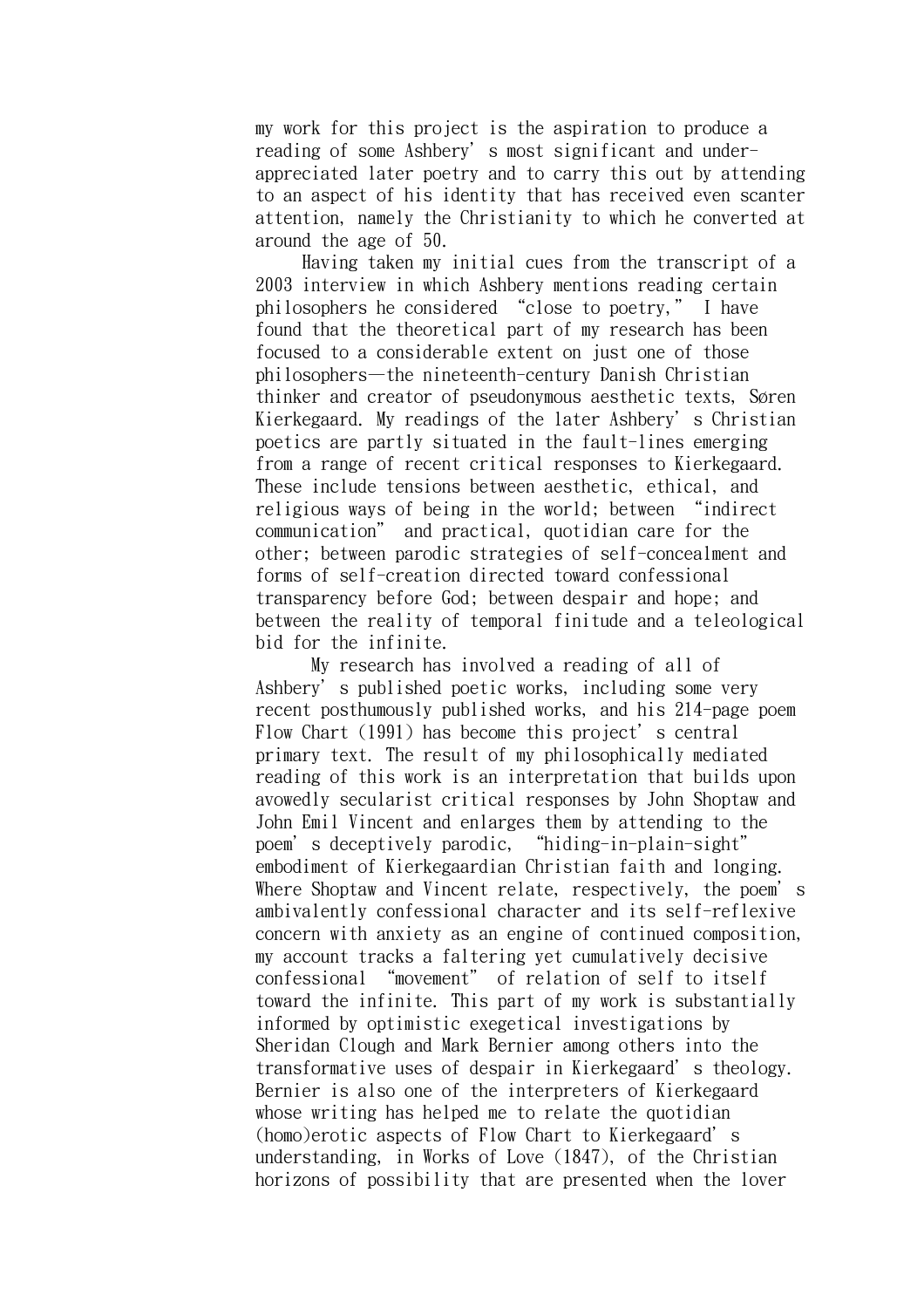is loved as the neighbor and through God.

英文關鍵詞: Ashbery, modern poetry, "New York School," Christianity, Kierkegaard, telos, parody, confession, despair, hope, homoerotic love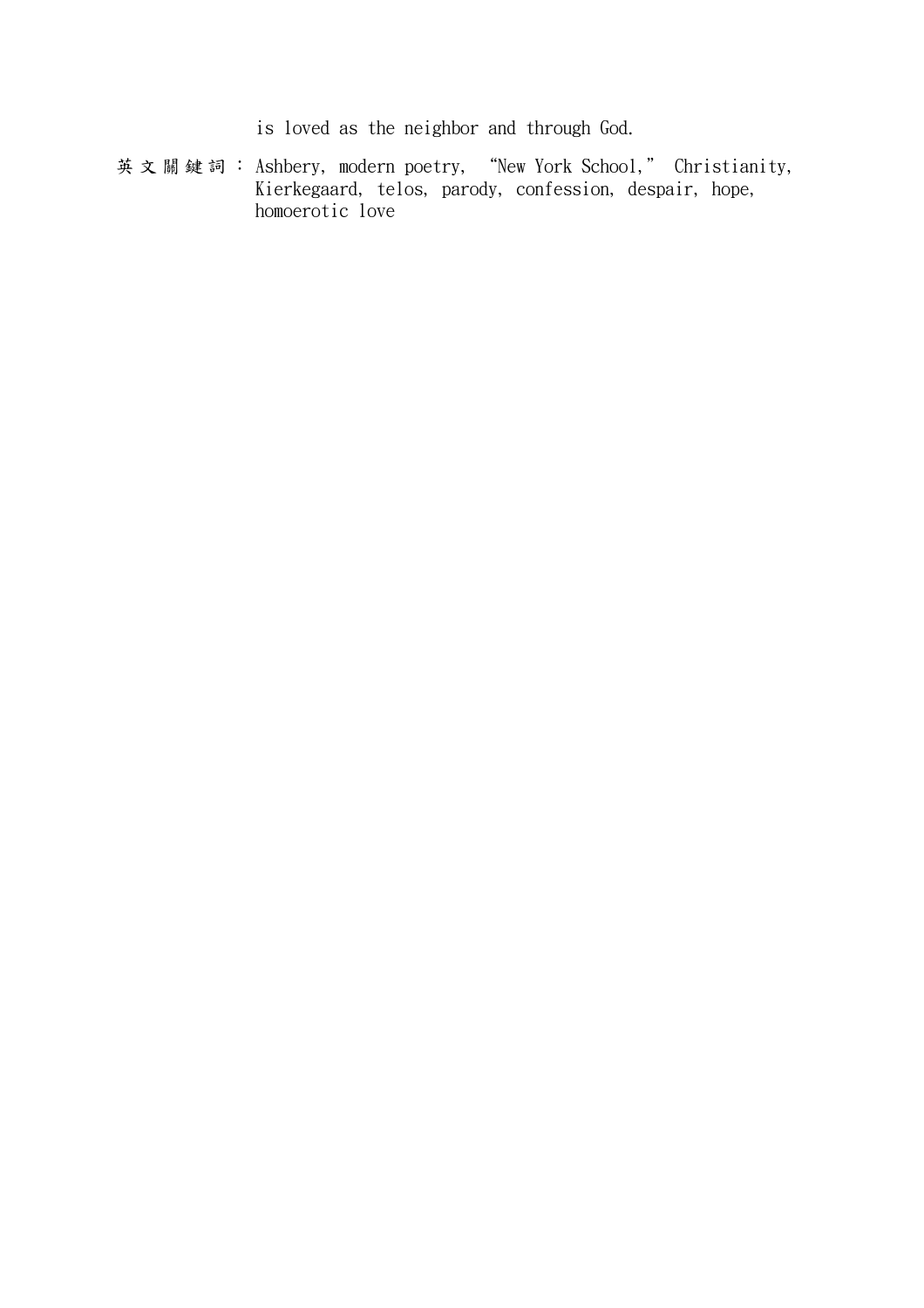#### **"Christianity in John Ashbery's Later Poetry": End of Research Period Report**

 As will have been the case for a large number of academics recently funded to do research by the Ministry of Science and Technology (MOST) in Taiwan (R.O.C.), the COVID-19 pandemic had a very considerable effect on my research. In the case of this particular project, I was unable to travel to the United States of America to study relevant archives (most notably the John Ashbery Papers in Houghton Library, Harvard University) and to attend either the 2020 annual conference of the American Literature Association (ALA), which was cancelled, or the same organization's 2021 conference, which took place but for which my attendance would have necessitated a lengthy quarantine upon my return to Taiwan. My individual proposal for a paper on Ashbery (entitled "Christianity in John Ashbery's Later Poetry") was accepted on both occasions. In her reply to my proposal for the 2021 event, Professor Olivia Carr Edenfield, Director of American Literature Association, wrote me (in an email dated Nov 3, 2020): "I remember your proposal and being very excited to hear your paper."

 It was very disappointing to be prevented from having the opportunity to get feedback on my Ashbery work from the participants of a highly respected international conference and especially galling to be denied the chance to sift the archives for evidence of Ashbery's unpublished textual engagement with Christian ideas and practices. But thankfully—and I really want to express my heartfelt gratitude to the policymakers at MOST for this—I was able to redirect all of the funding that would have been spent on travel, accommodation, and academic activities in the U.S. toward the purchasing of books for my project. The result was that I am now much better informed about the philosophical background to Ashbery's Christian thinking and practice as a poet than I would otherwise have been. It could be said that because of the restrictions necessarily imposed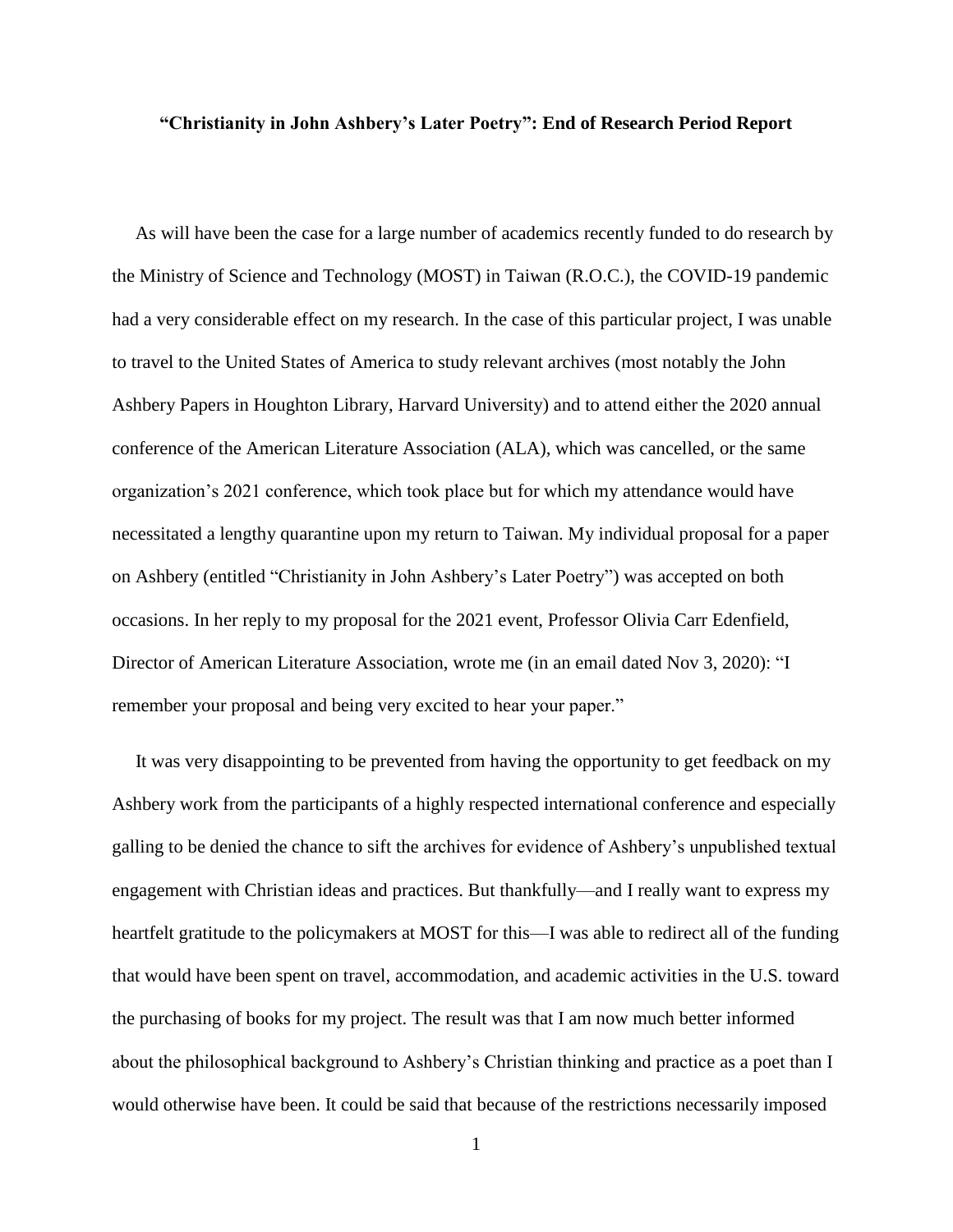on us all due to COVID-19, my Ashbery project took an inward direction, with a slightly greater focus on the relations between specific poetic and philosophical texts (Ashbery's and overwhelmingly those of Kierkegaard) and a lighter emphasis on the sociopolitical and biographical aspects of Ashbery's Christianity than was originally envisaged. I have divided up the main body of this report into two sections. The first section, "Kierkegaard," relays the ideas from the philosophical and religious literature which have turned out to be most relevant in relation to my literary focus on Ashbery. As predicted in my proposal, the theological and philosophical writings of Kierkegaard—as mediated by some of his recent interpreters—have provided me with the main intellectual context for my literary analysis and it is on this literature that I focus here. The second section, "Ashbery," presents an account of my original literary analysis, though in fact it begins with a (sympathetic) critical summary of two other critics' readings of the primary text on which all my attention was eventually turned—namely, Ashbery's 1991 book-length poem *Flow Chart*. Whereas in my proposal I expected to compare Ashbery's Christian poetics to that of contemporary and older writers such as W.H. Auden and James Schuyler, the impossibility of accessing archives has held up this part of my project. (Section 2 contains a brief refence to Auden.) I very much hope that the reader of this report will reach the conclusion that the close-read analysis presented in the second main section of this report is sufficiently illuminating to make up for the loss of a wider social and intertextual approach. The report ends with a Works Cited. This reflects the reading I have done toward the analysis specifically offered in this report.

 Before launching into the first of the two main sections of this report, I believe it will be helpful to reiterate the starting point for this project; which, in the simplest terms, is that John Ashbery was one of the major twentieth- and twenty-first century American poets and, though he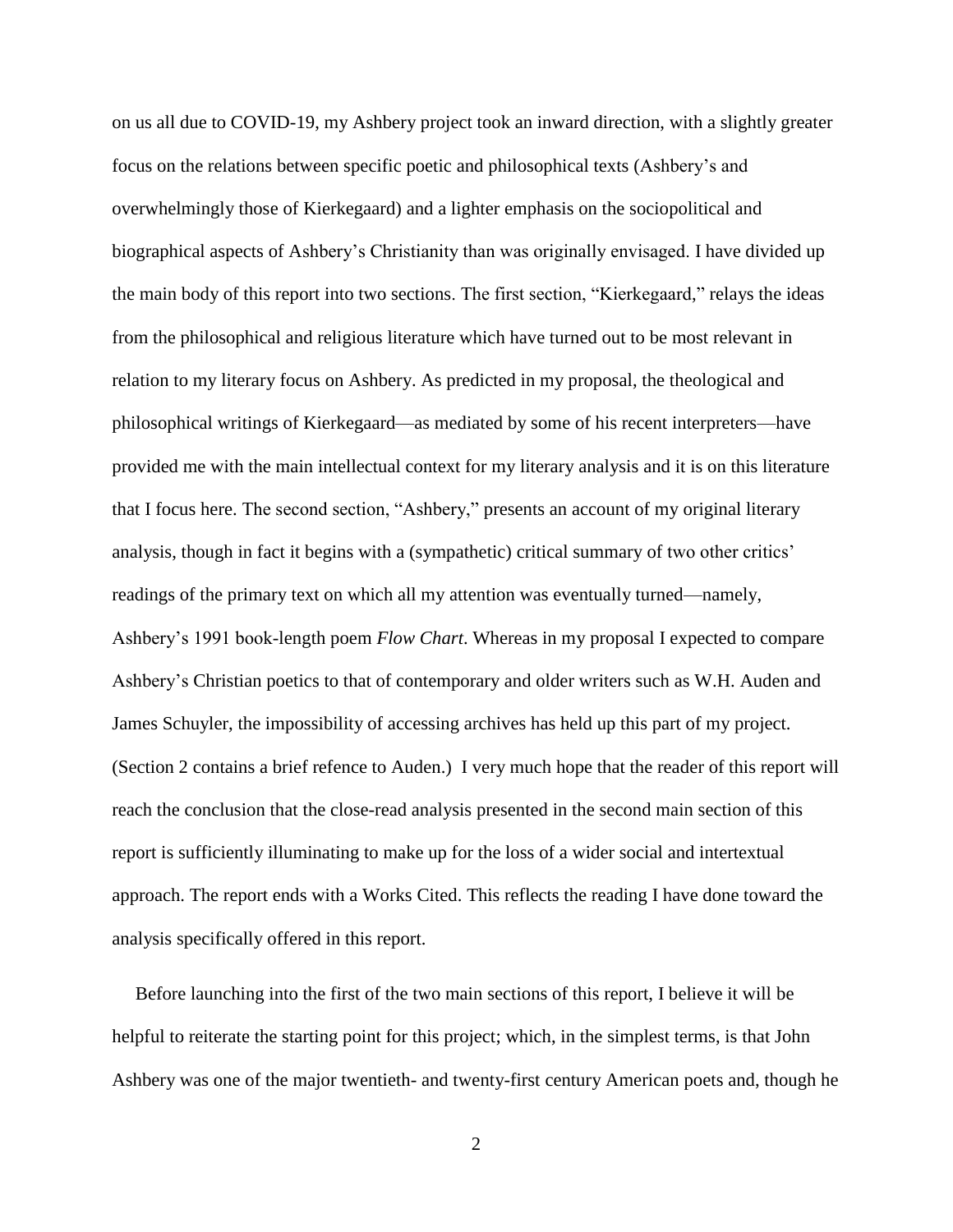converted to Episcopalian Christianity at "around the time he turned fifty" (MacFarquahar 93), his poetry has not yet been examined through the lens of his religious faith or through an extensive consideration of the religious ideas to which his work may relate. The British critic Jeremy Noel-Tod is unusual in drawing attention to this context to my work: "One little-known fact of Ashbery's biography is that he was a church-goer, who belonged to an Episcopalian congregation—and indeed the language of Christianity is as much a part of his all-American diction as the language of cartoons" (Noel-Tod unpaginated). Prominent scholars of modern American poetry have tended to place Ashbery (and his fellow "New York School" poets) on the side of materialism and an anti-epiphanic tendency in modern literature as a whole (see Epstein 26-27). Fine critics, including the late Lauren Berlant and the two critics to whom I respond in Section 2, have sometimes noted the presence of religious language or even "a religious thought" (Berlant 32) in the poems they're analyzing, but have chosen not to peer deeply into the possible theological dimensions of that language. In trying to rectify that situation I am attempting to do justice to a part of what Stephen J. Ross has called the "vast, largely unexplored territory" of Ashbery's later poetry (159).

#### **Section 1: Kierkegaard**

 As already noted in my proposal, Ashbery indicated the potential relevance of Kierkegaard's writings to his own in an interview conducted by Mark Ford in 2003. Replying to the question, "Did you read philosophy ever?" (Ashbery, "John Ashbery in Conversation with Mark Ford 58), Ashbery in the transcript says: "I read philosophy that is close to poetry: Plato, Epictetus, Montaigne, Pascal, Kierkegaard, Nietzsche, William James. Wittgenstein a little. Not Spinoza, Hume or Kant" (58). Because of the focus in my project, I naturally began by investigating the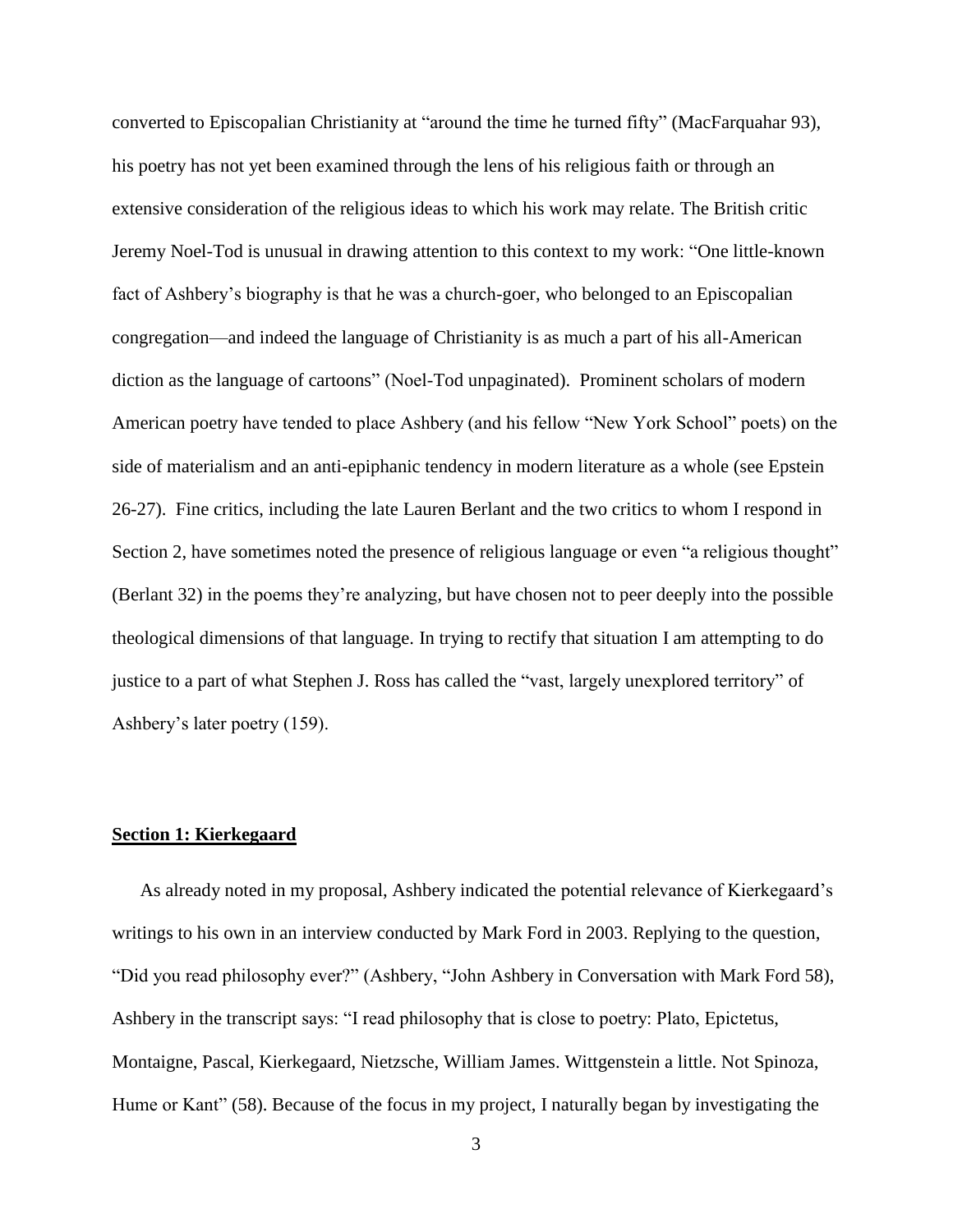work of the three philosophers mentioned here whose thought is most intimately and affirmatively connected to Christianity—namely, Pascal, Kierkegaard, and William James.<sup>1</sup> But the appropriateness of my original intention to concentrate above all on the Kierkegaardian aspects of Ashbery's Christian poetics was confirmed when a key phrase from this part of the interview, "philosophy that is close to poetry," drew my attention to a crucial fault-line in Kierkegaard scholarship with potentially significant implications for our understanding of Ashbery's work as well.

 To emphasize, as Ashbery does in the Ford interview, Kierkegaard's poetic aspects is to place oneself discursively in the company of interpreters of the Danish philosopher such as Roger Poole, who puts the matter very plainly: "Kierkegaard is, first and foremost, a writer" ("Twentieth-Century Receptions" 61). For this scholar, the "dramatic and dialectical structure of Kierkegaard's texts" (61) compels us to see him as philosophical writer in the vein of Plato, one whose repeated uses of the modes of pseudonymity and "indirect communication" result in a text which "does not tell us something, it asks us something" (61). Poole fleshes out his characterization of the specifically Kierkegaardian version of "indirect communication" with the statement, "[Kierkegaard] modifies a worldview, in a suggestive and insidious way" (50); and Poole frames the matter more contentiously, as it turns out, by referring to the sense in which Kierkegaard's "irony and his many-voiced-ness, his *heteroglossia*, distance him from any position that could be asserted to be finally 'his' position" (48).

 This last interpretation can be considered provocative since, as Poole himself emphasizes, his own "literary" and ultimately "postmodernist" ("Twentieth-Century Receptions" 48-49) view of

 $\overline{\phantom{a}}$ 

<sup>&</sup>lt;sup>1</sup> The reader of this report will find two footnote references to the ideas of Pascal and James within this section. This reflects the purely supporting role these fascinating thinkers ended up playing in the present research project. In my future studies I suspect they may feature more centrally.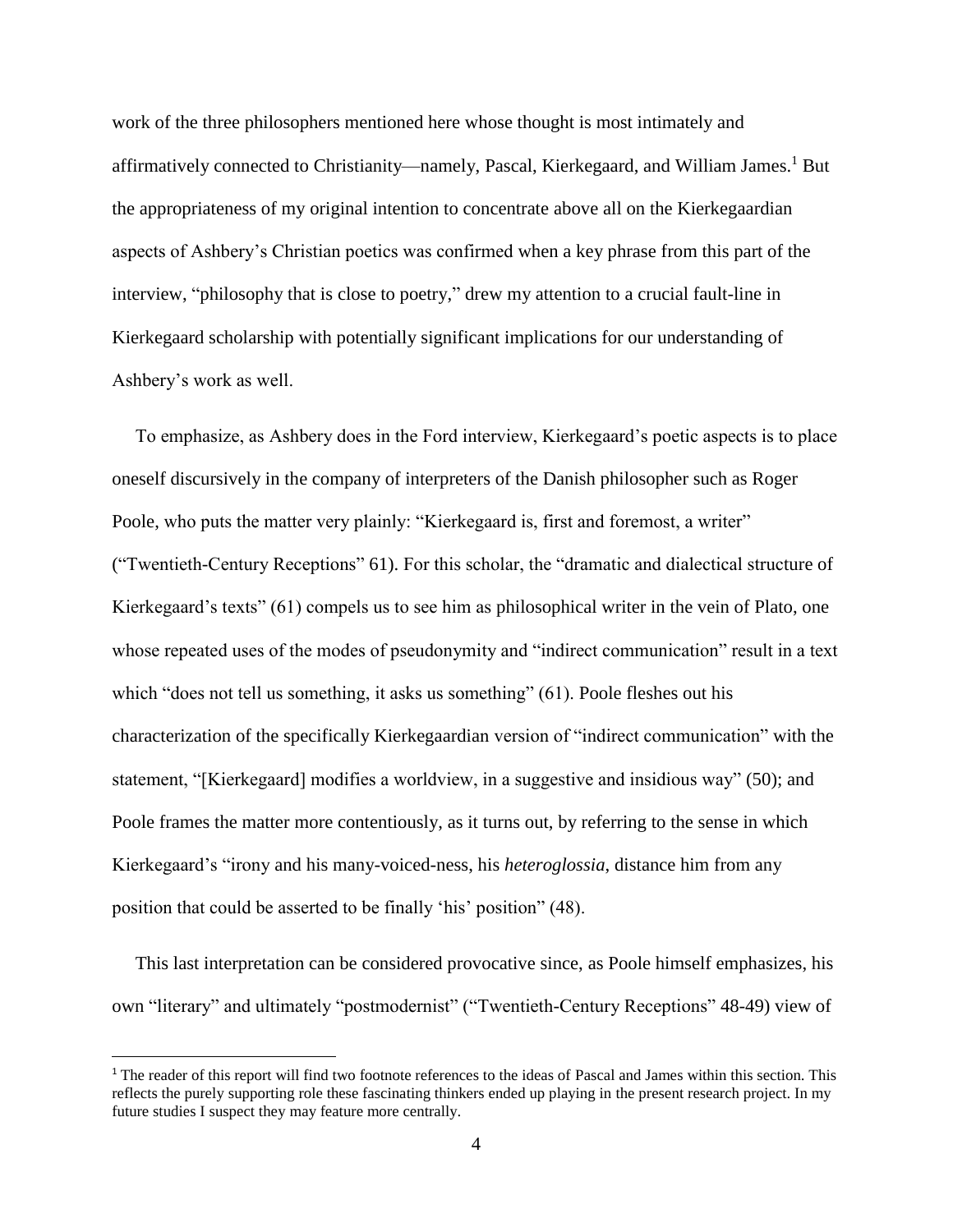Kierkegaard puts him at odds with a major strand of Kierkegaard's late modern reception. Whereas Poole in his 1993 work, *Kierkegaard: The Indirect Communication*, argues (in a classically Derridean and de Manian manner) that a sense of a philosophical intention only emerges in Kierkegaard's work (and then only provisionally) as a result of the textual "traces" and "supplements" accumulated by an historically informed reader's literary-critical response to his texts *as rhetoric*, other Kierkegaard interpreters—especially those published recently by Oxford University Press—have contributed to a view of the philosopher which attests above all to the coherent and possible-to-summarize ethical and theological import of Kierkegaard's writings. The Lady Margaret Professor of Divinity at the University of Oxford, George Pattison, has been an influential and industrious figure in the latter camp. In Poole's disparaging (and even somewhat patronizing) account, Pattison is one of those who have come to the mistaken conclusion that "once all the games are over" ("Twentieth-Century Receptions" 64)—the distancing games of pseudonymity, that is—then the theologically minded reader will reach Kierkegaard's expression of a "pure and uncontaminated *gnosis*" (64). A more discerning reader, Poole lets us know, would see that Kierkegaard's aesthetic acts of displacement and contradiction necessarily invalidate any such "withdrawal to 'higher' conceptual ground" (64). For Poole, then, Kierkegaard is ethically and epistemologically ambiguous, *all the way down*.

 And yet, if anything, the anti-postmodernist theological tradition in Kierkegaard studies to which Poole is opposed has grown in confidence and volubility since the 1990s. Along with books by Pattison there have been several more or less religiously inflected philosophical accounts of Kierkegaard, including those by Clare Carlisle (who has also written a somewhat novelistic biography of Kierkegaard called *Philosopher of the Heart*), Anthony Rudd, Sheridan Hough, and Mark Bernier. Not all of these commentators bypass the complicating factors of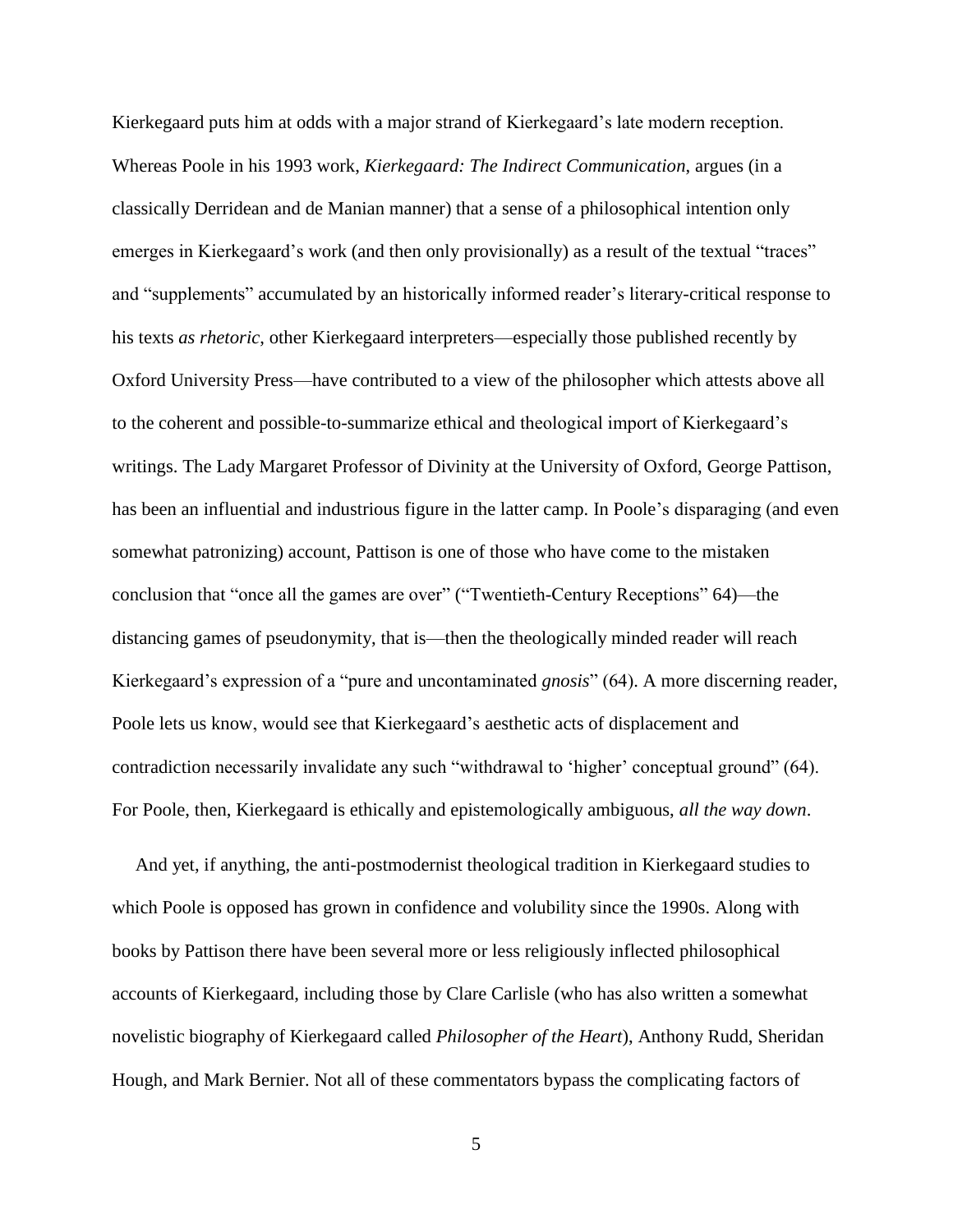pseudonymity and irony in the way Poole implies is likely to happen when a theologian gets their hands on Kierkegaard's elusive, existentially fragile texts. And for reasons that will be outlined in more detail in the next section of this report, I discovered that these recent anti-postmodernist interpreters offered my project a great deal, especially with regard to my attempts to analyze how some of the later poetry of Ashbery—himself a highly ironic and ambiguous literary performer who has been associated with postmodernism (e.g. Jameson 1)—emerges out of tensions between the aesthetic and the religious and ethical ways of life rather as Kierkegaard understood these things.

 In his 2012 book *Self, Value, and Narrative: A Kierkegaardian Approach*, Rudd establishes his own stall in contradistinction to a number of specified interpretative communities, which include "conservative theologians, who see Kierkegaard as firmly planted on the right side of a 'deep, ugly ditch' separating Biblical and Platonic beliefs," and "postmodernists, who want to see Kierkegaard as pioneering the critique of the 'logocentric' metaphysics which they castigate Plato for foisting on us" (40). Rudd's Kierkegaard is Platonic and therefore anti-postmodernist in the specific sense that, like Plato, he apparently holds to what Rudd calls a "richer" teleological view of the self, according to which the self can only be made authentic and whole if it is "aimed, first and foremost, at one particular thing, namely the Good"  $(45)$ , which both philosophers saw as eternal but which Kierkegaard, unlike Plato, identified with God.

 Taking his cues mainly from the "psychological or philosophical" Part One of Kierkegaard's 1849 work *The Sickness unto Death* (see Rudd 42 n.44), Rudd relays the view he finds there, as expressed by its pseudonymous author Anti-Climacus, that the self is made up of elements that

l

<sup>&</sup>lt;sup>2</sup> This "richer" form of teleology is contrasted with "the more minimal version," in which the self needs to aim at *something*, but that something can be whatever the self has chosen to will (Rudd 44; emphasis in the original).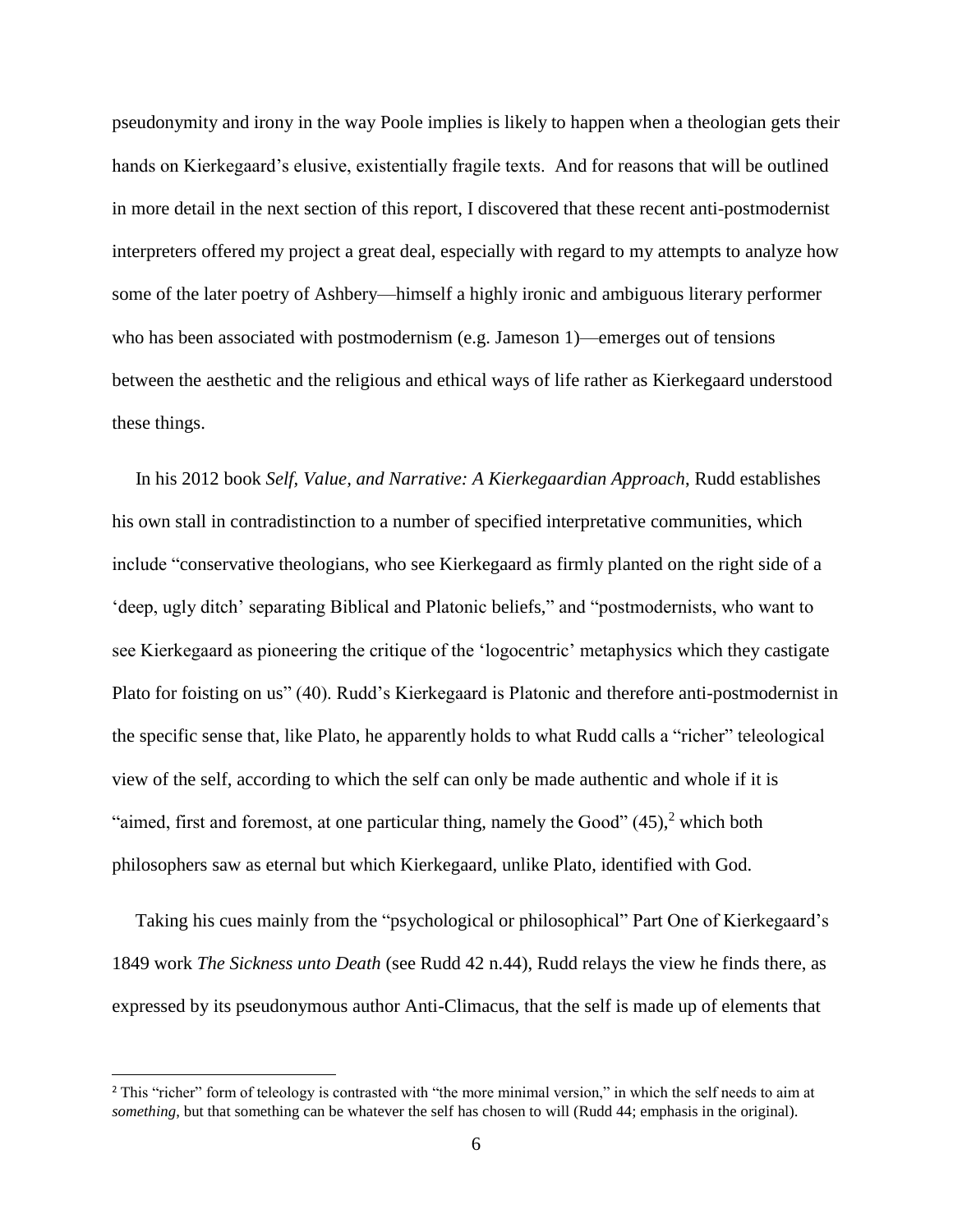are fundamentally in conflict with each other—the poles of self-shaping (transcendence) and of self-acceptance (immanence) (see Rudd 43; see Kierkegaard, *Sickness* 43: "A human being is the synthesis of the infinite and the finite"). On the one hand, there are, as Kierkegaard suggests in *The Sickness unto Death,* "the drives to 'eternity' and 'infinitude' that he took to be essential components of the (potential) self" (Rudd 153); repressing the drives to absolute longing or infinite love, for instance, could leave the individual in an atrophied condition of "petty bourgeois mentality" (Kierkegaard, *Sickness* 71-2) or in the condition of absolute negation perversely welcomed by Sartre (as Rudd would see it). On the other hand, there is our existence as self-conscious temporal agents who are "aware of the pasts we have and . . . consciously attempt to build our futures on the basis of those pasts as we understand them" (Rudd 175). In order to flourish authentically as our human selves, we need to bring the poles of transcendence and immanence into harmony or balance. Doing so is our *telos*, and the difficult but essential means of attaining this goal is by "relating the self as whole to 'something else'" (43), which is to say the Good/God.

 What would an attempt to balance these poles look like in practice? Much of the second half of Rudd's book is occupied with an argument against the contemporary philosopher Galen Strawson's view that a person with a non-integrated, non-narratological view of their life can be ethical. Rudd's stance, following that of the pseudonymous pastor Judge William in Kierkegaard's first substantial work of 1843, *Either/Or: A Fragment of Life*, is that "the ethical—or we might say, more broadly, the evaluating—life is one that unifies" (Rudd 201) and that "evaluation necessarily takes a narrative form" (208). Taking his cues from the Jungian notion of a need to recognize and integrate "those parts of one's personality that have been left relatively underdeveloped" but above all from Kierkegaard's "schematic typology" of persons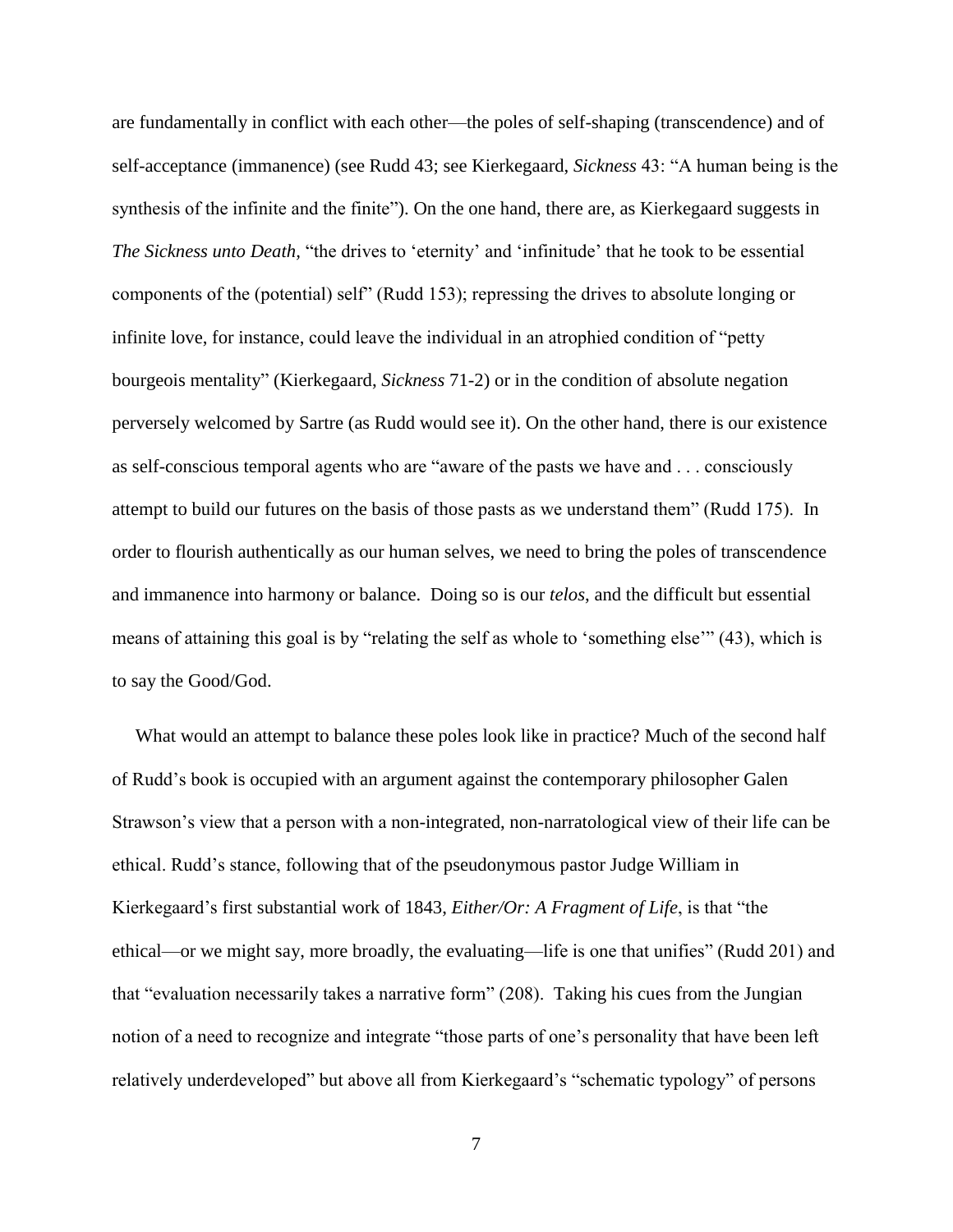(Rudd 241) such as the Schlegel-like aesthete "A" in *Either/Or* who is unable to make specific choices in the right spirit because he has repressed the drive to give his life a specific character or shape (see Rudd 73-77)—which would itself only be possible through a specific projection of the Good (telos)—Rudd offers his own example of the insufficiently realized person. He calls her "the Fifties Wife". Rather than "just walking out on her marriage and children" (247), Rudd suggests, this type of person should "see her acknowledged desires to be a homemaker, and her repressed desires to be independent, as both valuable aspects of herself (her self)" (247)—for to know oneself "involves coming to know what I care about and value" (248) and to discover "what, at the deepest level, I most value, is to discover what the Good is—or, at any rate, what aspects of the Good I have affinity for, can best *be* for" (248).

 The last quoted sentence is typical of the second half of *Self, Value, and Narrative: A Kierkegaardian Approach*, in that Rudd's concern is with an (hypothetical) individual's repressed relation to the Good or ethical; the word "God" is conspicuous by its absence. As I continued to think about the implications of Rudd's subtly secularized approach to Kierkegaard, I remained convinced that an engagement with it could help me to formulate an argument about the rhythms of telos-denying and telos-disclosing in the *discontinuously* narratological textures of Ashbery's poetry. But I was also conscious of the Christian focus of my project slipping somewhat. At this point, therefore, I turned toward interpretations of Kierkegaard in which the focus, in Judge William's terms, was not only on an individual's transition from an aesthetic way of being in the world to an ethical one but from both of these ways of being to a religious mode of existence.

 In *Kierkegaard's Philosophy of Becoming: Movements and Positions* (2005), Carlisle offers an ultimately rather different perspective from Rudd's on the relation between transcendence and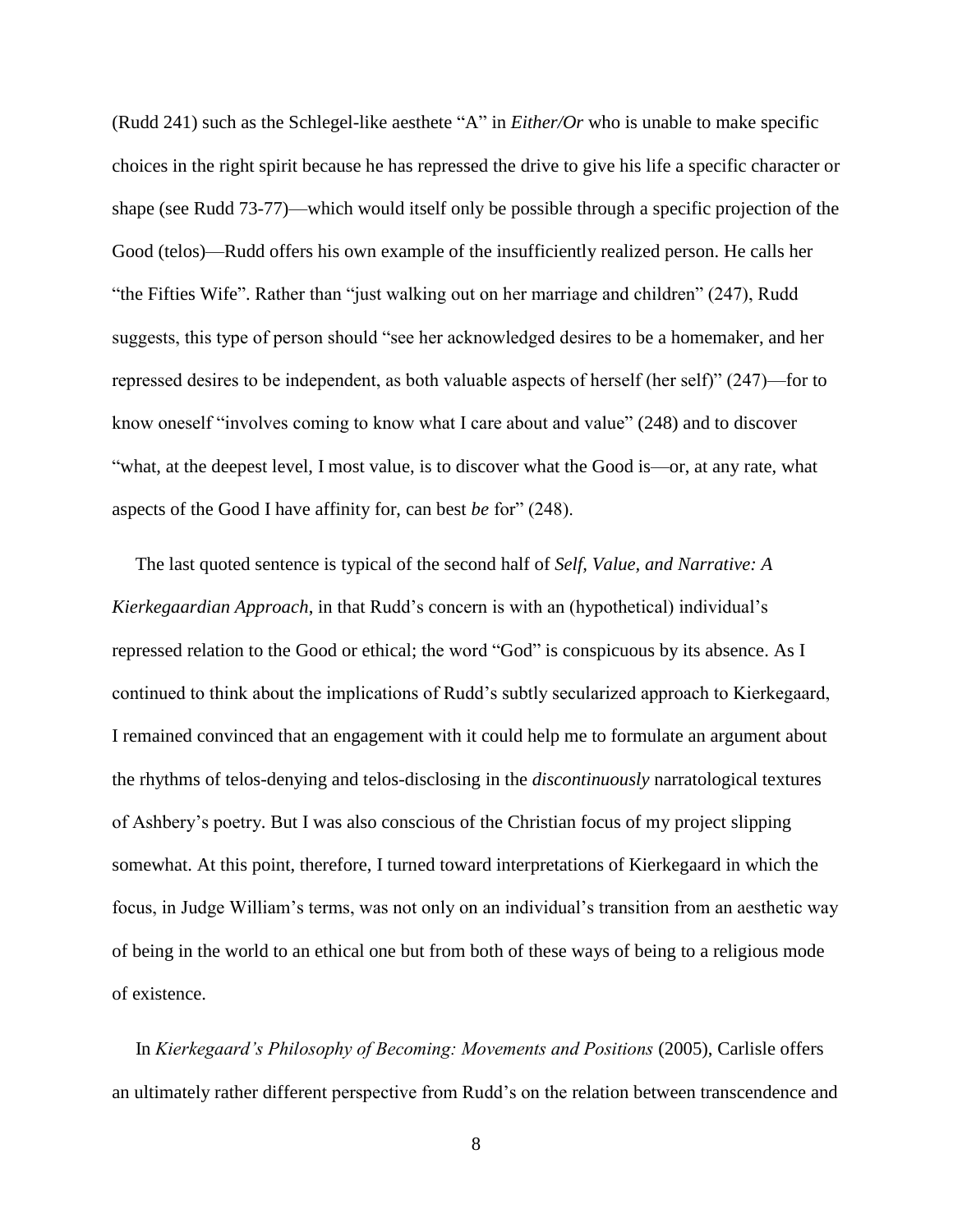immanence.<sup>3</sup> In her account of Judge William's lecture to the aesthete A in the second volume of *Either/Or*, the judge's ethical view asks for a self-transcending transition from "indifference, impotence, necessity, melancholy, and a preoccupation to the past" on the aesthete's part into "responsibility, decisiveness, freedom, purpose, and an interest in the future" (58). These two opposed lists of stances within a life represent the either/or of the title; the individual is required to *choose* (from) these possibilities in order to make the direction of her life her own. Where Carlisle's book begins to differ from Rudd's is in the emphasis she places on the fundamental shift in horizon between, on the one hand, "a finite approach to ethics" (65) and, on the other, "the infinite relationship to God" (65) as she puts it. In her reading of Judge William's sermon "Ultimatum" at the end of *Either/Or*, Carlisle frames that difference in the following hierarchical terms: "The aesthete is *indifferent* to the possibilities available to him; the ethical individual recognizes *meaningful difference* such as that between good and evil; the religious person affirms an *absolute difference* between himself and God" (65). In other words, the infinite relationship to God is itself constituted partly through an awareness of one's finitude. Living *simply* by the "finite" approach involves, in Carlisle's paraphrase, "calculat [ing] one's righteousness 'to a certain degree,' and with regard to the judgments of men" and as such "leads only to self-doubt" (65), whereas being in an infinite relationship to God involves these felicitous dynamics:

[It] means recognizing that He is absolutely different; being in an infinitely free relationship means that this recognition is filled with love, that God's difference is joyfully

l

<sup>&</sup>lt;sup>3</sup> At times Carlisle may seem close to the "conservative theologians" to whom Rudd is opposed in his Platonic reading of Kierkegaard. In a chapter on *Repetition* (1843), Carlisle takes this work's pseudonymous polemicist author, Constantin Constantinius, to be providing an authoritative critique of the Socratic/Platonic theory of knowledge as recollection—authoritative in her view, since, as she puts it, "For Kierkegaard, recollection is *incompatible with Christianity because it signifies immanence*, and a grasp of the truth only in terms of knowledge" (72; my emphasis).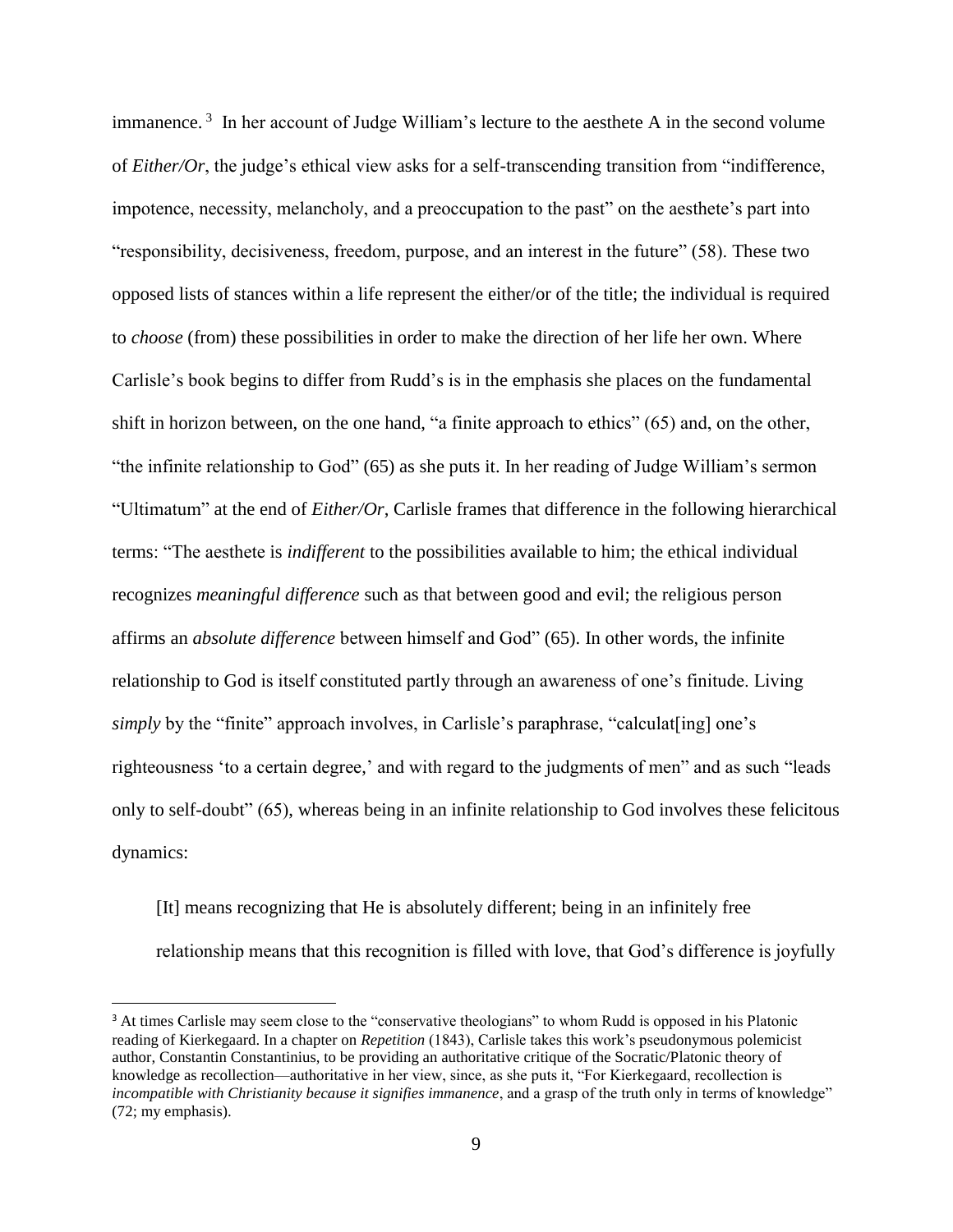affirmed. While the doubts integral to finitude inhibit one's freedom by reducing one's powers of action, the belief that one is always in the wrong before God, because His love is greater than ours, is "an animating thought" that "makes a man glad to act." ... Understanding God's difference is edifying "in a double way," because it at once releases the individual from the paralysis of doubt, and "encourages and inspires action." (Carlisle 65)

 Apropos the word "edifying," it should be observed that Carlisle confirms her alignment with the theological/anti-literary branch of Kierkegaard exegesis when she suggests that the difference between Kierkegaard's pseudonymous texts of 1843 and his non-pseudonymous, religious texts of the same period boils down to the following: though both are concerned with the task of becoming a Christian and of "mak[ing] people aware of the essentially Christian," the "aesthetic" literature does this more implicitly[,while] "the religious discourses make their edifying intentions very clear" (*Kierkegaard's Philosophy of Becoming* 114-15). If one were to select a sentence from Carlisle's book to sum up its general drift, it might be this one (referring to Kierkegaard's pseudonymous *Concluding Unscientific Postscript to Philosophical Fragments* [1846]) "The Christian's relationship to God transforms his existence by raising it to the significance of eternity, of an eternal happiness" (130).

 At the time of writing my proposal I wrongly believed that, in his concern with the theme of teleological selfhood in Kierkegaard's writing, Rudd occupied a somewhat solitary position within his academic field. More recently, however, I have benefitted from a close reading of a number of essays and books centered around this topic. Carlisle's book about becoming is one of them and another is Sheridan Hough's 2015 study, *Kierkegaard's Dancing Tax Collector: Faith, Finitude, and Silence*, which expands on some of the issues raised by Rudd and Carlisle through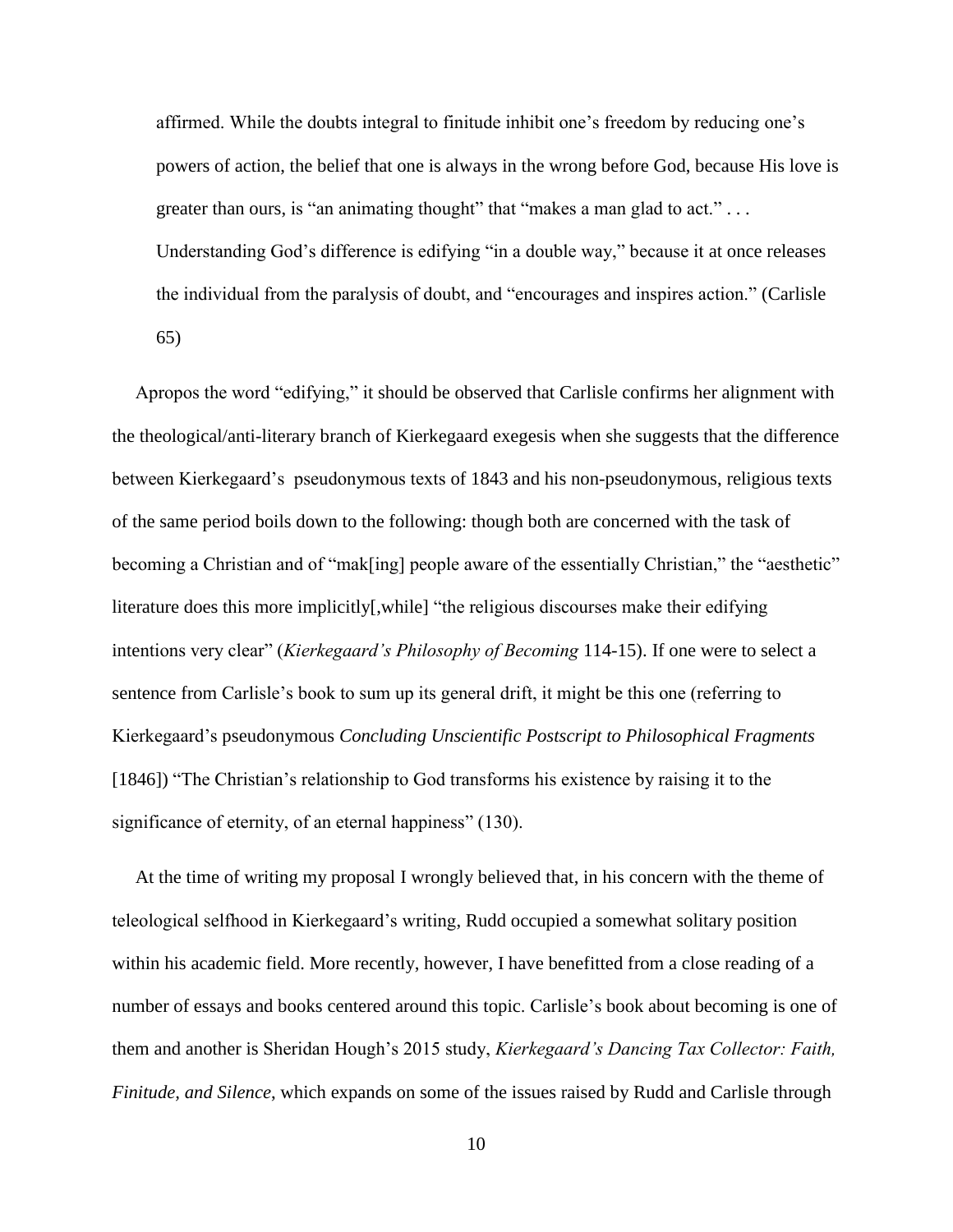a focus on one of the many personae or pseudonymous authors employed by Kierkegaard in his work. Hough's eponymous tax collector is initially Johannes de silentio (John of Silence), whom she calls "a pseudonym with a lot to say" (2), and she frames her book as a love story about "him" and his meditation, in Kierkegaard's *Fear and Trembling* (1843), on Abraham—"the anticipatory Christian paradigm of the faithful life" (3). Hough's book has turned out to be an especially rich resource for me in my project since her lucid account of the teleologically organized process of self-creation, repentance, and authentic confession as enunciated by Johannes/Kierkegaard provides a point of comparison with *Flow Chart* (1991)—the long poem from Ashbery's Christian era which has come to be the central primary text in my study. (See the section of this report for discussion of this and other works by Ashbery.)

 Appropriately enough, considering the implied music in its title, *Kierkegaard's Dancing Tax Collector* begins with a prelude, includes a postlude and coda, and is substantially constituted by four "movements." The latter word quickly turns out to cover a densely specific range of Kierkegaardian themes and approaches. As Hough acknowledges, albeit only in a belatedlooking footnote in the postlude (see Hough 144), the theme of motion in Kierkegaard's works is one on which Carlisle had already meditated to an impressive degree. In Hough's book, "movement" refers initially to the state of movement in which the reader of *Fear and Trembling* continually encounters Johannes de silentio's embodied and pleasurably directed presence whether we find him singing, dancing, strolling the streets of Copenhagen, or eating with relish. But, as was already the case in *Kierkegaard's Philosophy of Becoming*, the term gradually takes on more and more of a sense of "the movements of faith," and eventually we discover Hough has more than one Kierkegaardian tax collector in mind.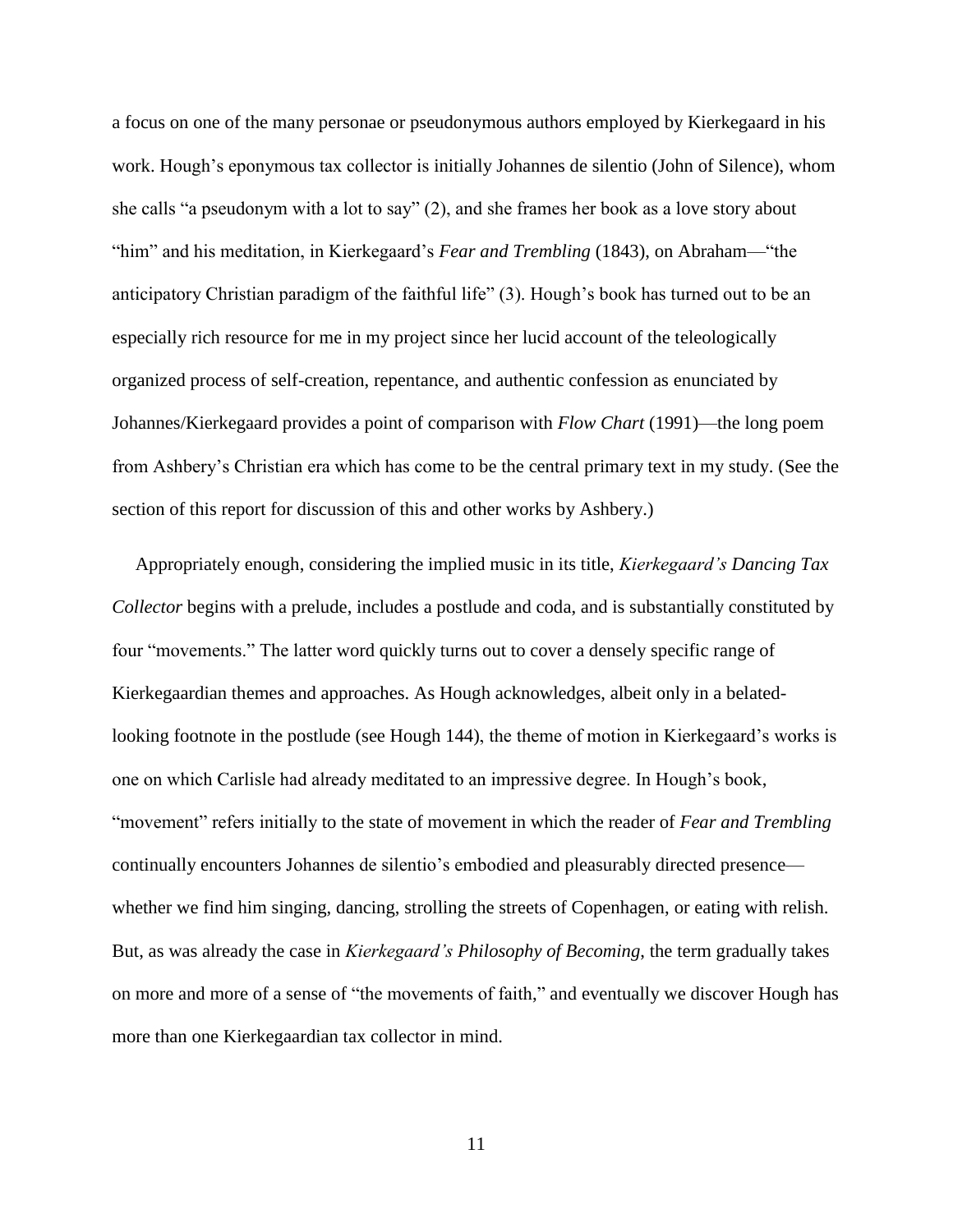In her first movement, Hough is concerned with the creation and retention of a self which needs to occur if a person is to break out of the "prison" or "House of Mirrors" induced by the process of reflecting, which cannot by itself "produce values, commitments or loyalties" (17). Turning at this point toward a non-pseudonymous Kierkegaard text, *Two Ages: the Age of Revolution and the Present Age, A Literary Review* (1846), Hough quotes Kierkegaard asserting that "religious inwardness" is needed for a sufficiently stolid degree of "character" (quoted in Hough 20;) —a level of character or selfhood that can withstand the self-annihilating chattering, hissing, and booing of public opinion, thereby making it possible for a person to "find rest within himself, [and to be] at ease before God" (quoted in Hough 21). A self, Anti-Climatus tells us in *The Sickness unto Death*, is only established when a person becomes a self that relates to itself and wants to be itself, *despite and because of* the despair which consists of not wanting to be (having wanted not to be) this particular self. (The theme of despair will be discussed later in this section of my report.)

 But the self's affirmative relation is itself only possible "by relating to that which has established the whole relation" (*Sickness* 44); or, as Anti-Climatus also puts it, "in relating to itself and wanting to be itself, the self is grounded transparently in the power that established it" (44). For Anti-Climatus and for Hough, that power (or ultimate telos) is God and, with Johannes and other authorial figures from Kierkegaard's works (including Kierkegaard-as-himself) as her guides, Hough suggests that the most fully transparent relation of self to itself and to the ground of its possibility is through confession, or rather "true confession" (Hough 97). True confession is only possible once a person has gone through two processes or "movements"—(1) establishing a self in the manner set out by Anti-Climatus and (2) beginning the process of repentance—"this ongoing reflection on one's transgressions, ebbing and surging with the quotidian tide" (103).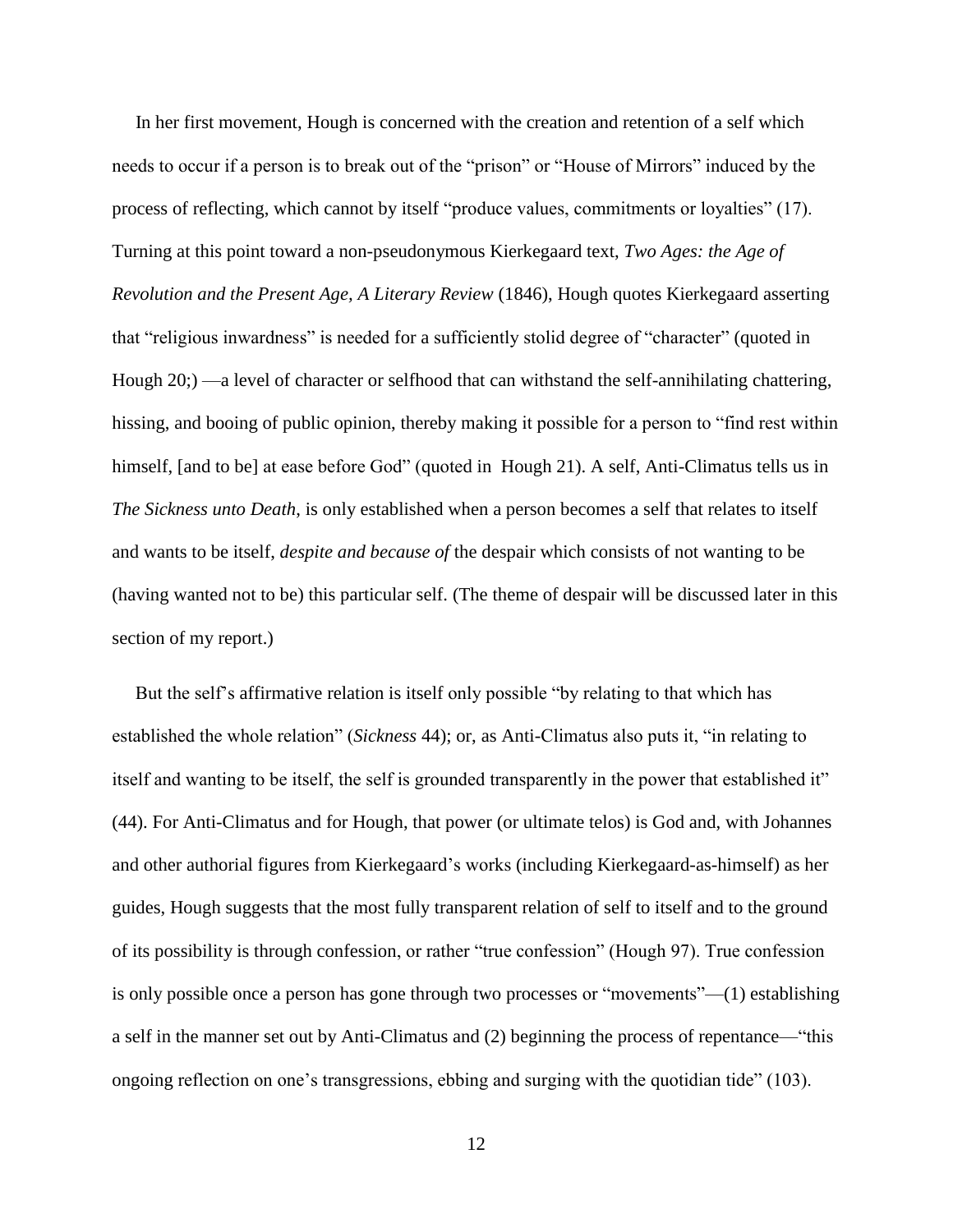The latter movement "finds its fruition in the formal act of confession" (103), the "confessionevent" (104), which Hough also evokes in the introspective language of what she calls "existential ownership" (104):

We are told that a person "finds out something" during confession: but this "finding out cannot be learning in the ordinary sense. . . . Kierkegaard claims: "God does not find out anything by your confessing, but you, the one confessing do" [*Upbuilding Discourses in Various Spirits* (1847) (23)]. ... What the person "finds out" in confession is something that was already present to her or him in the collection-bag of repentance: but these transgressions are now admitted as part of the very constitution of who one is. I, as a sinner, am not looking on at the rubbish-heap of my failings. I *am* my failings. I am simply a sinner, clothed in my recognition of that sin, standing before God" (104).

As will be explored in the next section of this report, Hough's Kierkegaardian and highly Christian language is powerfully evocative—when it speaks of "ebbing and surging with the quotidian tide" and the inwardly existential condition of owning/becoming one's faults—of the textual character and dynamics of Ashbery's later Christian poetics, especially *Flow Chart*.

 Carlisle's discussions of the Kierkegaardian theme of inwardness also have a bearing on Ashbery's ambiguously "confessional" Christian poetics, though in her case the emphasis is on inwardness or "secrecy" (*Kierkegaard's Philosophy of Becoming* 50) as a movement against Hegelian philosophy, in which, as Johannes de silentio points out, the outer is higher than the inner (see *Kierkegaard's Philosophy of Becoming* 119). When Kierkegaard's pseudonymous author of the preface in *Either/Or*, Victor Eremita, informs the reader that the manuscript forming the main body of the book was hidden for years inside an escritoire and behind a secret door and that the papers yield no information ("hold their peace" [*Either/Or* 35]) about the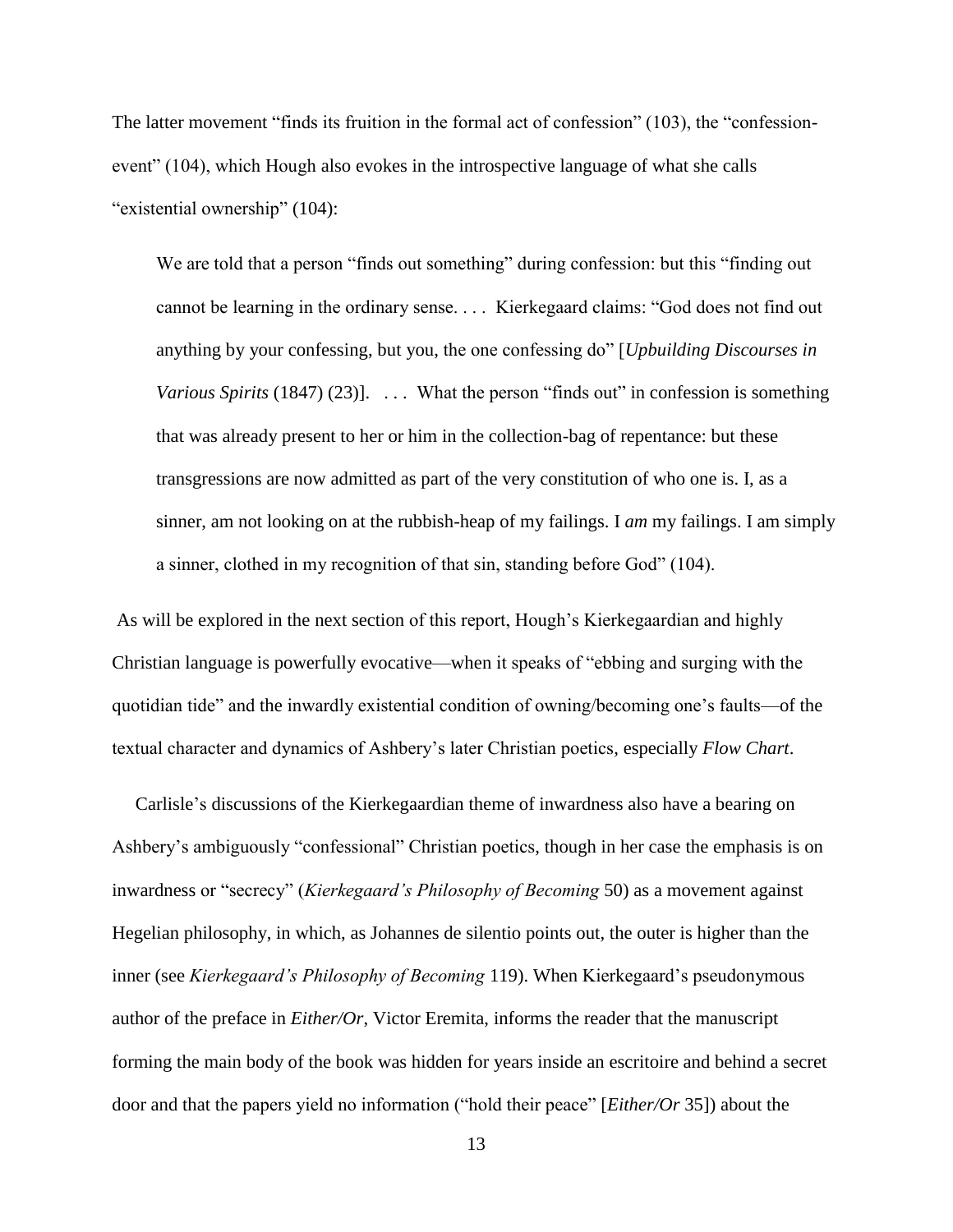external identity of their two authors, all of this is taken by Carlisle to be part of an essentially disruptive philosophical act on Kierkegaard's part. Eremita "invokes instances of contradiction between inner truth and external manifestation in order to challenge Hegel's description of spiritual progress in terms of increasing self-transparency" (Carlisle, *Kierkegaard's Philosophy of Becoming* 50); "contrary to Hegel's view that interiority is dialectically continuous with its external expression . . . an individual's inward life may be concealed" (49).

 Carlisle picks up on this anti-Hegelian element later in *Kierkegaard's Philosophy of Becoming*. While "the Hegelian scale of truth ascends according to increasing intellectual clarity, the Kierkegaardian scale of truth ascends according to increasing subjective intensity, increasing power, increasing freedom" (95), which Carlisle also refers to as "passion" (95). The latter is a response to what Johannes—in his meditation on the famously problematic case of Abraham, who was prepared to commit the inhuman crime of killing his son out of *faith*ful obedience to God—calls a "teleological suspension of the ethical" (*Fear and Trembling* 56). Noting that Johannes does not explicitly tell us why he regards Abraham as an heroic "Knight of Faith" rather than as a murderer, Carlisle helpfully gathers up clusters of ideas from *Repetition* and elsewhere to argue that Johannes' Abraham embodies a transcendent movement beyond the ethical stage of self-doubt (for ethics demands a grounding for its distinctions between good and evil in the universal, which proves to be unforthcoming<sup>4</sup>) into a fully self-actualizing, inward condition of religiousness, which she characterizes thus: "Religiousness—the double movement

 $\overline{a}$ 

<sup>4</sup> Hough explains the limitations of the ethical way of being in the world thus: "Every ethical claim runs headlong into this epistemic boundary: a person can never be certain that her choices—or her evaluation of those choices, or of the choices of others—are absolutely the right ones" (87). And she also quotes C. Stephen Evans' concise (though arguably circular) remark: "The religious sphere begins when an individual acquires a sense that the demands of the ethical life are ones that cannot possibly be fulfilled" (Hough 87).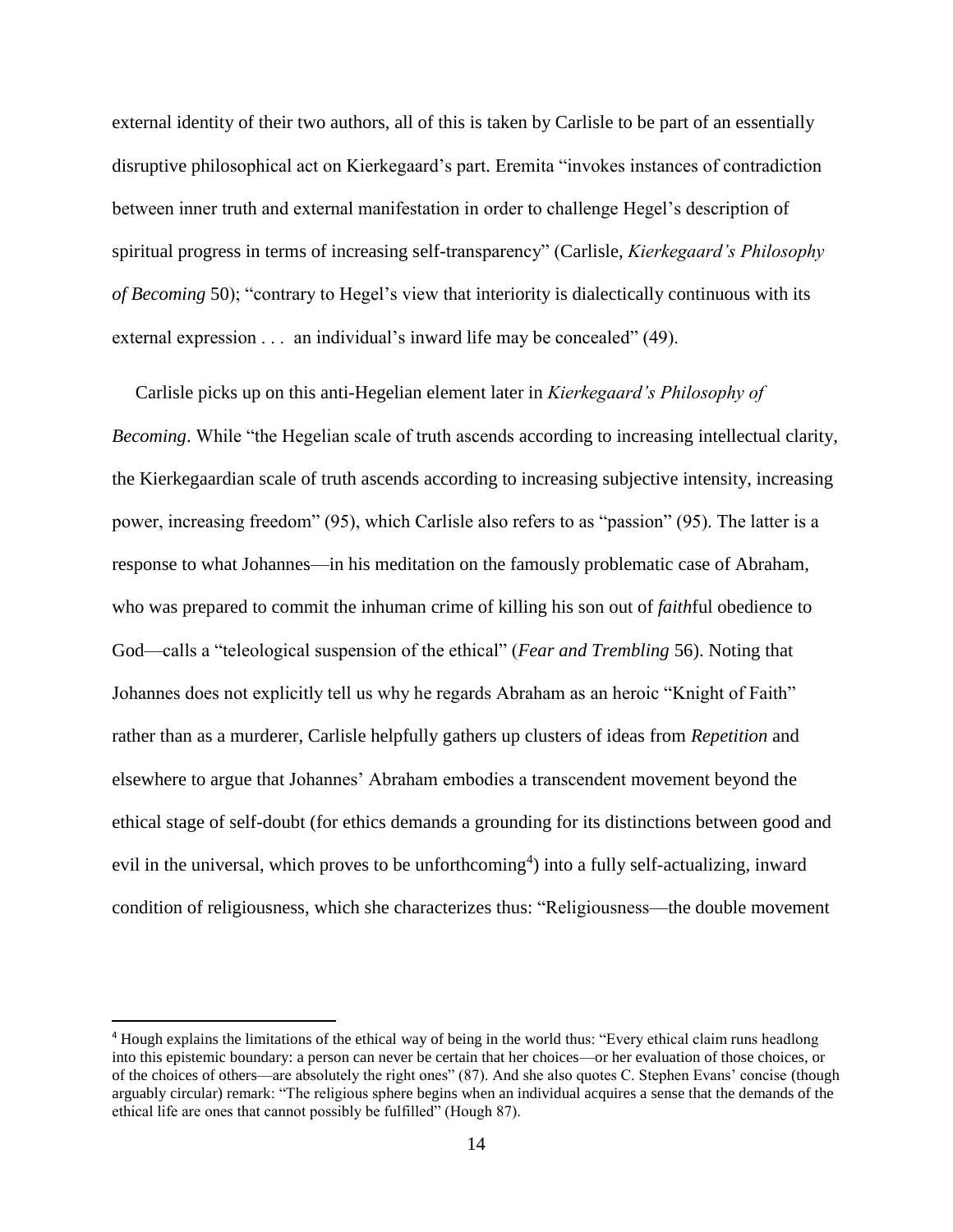of resignation and faith—expresses the maximum passion, accomplishes the greatest transformation, and is, therefore, the highest truth" (95).

 Carlisle quotes Johannes on what makes Abraham's act of faith possible—possible for Abraham himself, though not necessarily for anyone reading his words in nineteenth-century Christendom, which Kierkegaard considered overrun by commercial and other bourgeois considerations and therefore complacently resistant to authentic Christian imperatives: "Faith is preceded by a movement of infinity; only then does faith commence, *nec opinate* [unexpected], by virtue of the absurd" (Kierkegaard, *Fear and Trembling* 69; quoted in Carlisle 95). But despite there being several pages listed under "absurd" in the index of Carlisle's book and also of Hough's book, neither of these otherwise very illuminating interpreters reflective extensively on the implications of Johannes's repeated emphasis on the absurd aspects of religiousness. This matters for my project since Ashbery's poetry is famously much given over to the absurd (as well as to the surreal) and there is even a hint of it in the section about Christian faith in the interview-article by Larissa MacFarquhar that was so foundational for my project: "I guess this is what I believe no matter how unlikely it seems that there really is a God" (MacFarquhar 93).<sup>5</sup>

 It is helpful, therefore, to turn to Michael Hamburger's provocatively titled "review" of Kierkegaard's *Journals 1853-55* of 1965, "A Refusal to Review Kierkegaard," in which the poet-critic refers to the journals as "not so much edifying, as profoundly shocking and disturbing, since they call in question not only official Christianity of every kind, but the humanistic and

l

<sup>&</sup>lt;sup>5</sup> Another possible way of reading Ashbery's statement would be in terms of the pragmatic defense of religious faith provided by William James in the 1896 essay "The Will to Believe." There, the American thinker adopts a slightly modified version of Pascal's famous wager to argue that the pursuit of the good and of truth is too important to attempt to avoid error at all costs in the way that the religious sceptic is inclined to do: "We cannot escape the issue by remaining skeptical and waiting for more light, because, although we do avoid error in that way *if religion be untrue*, we lose the good, *if it be true*, just as certainly as if we positively choose to disbelieve" (James 26; emphasis in the original).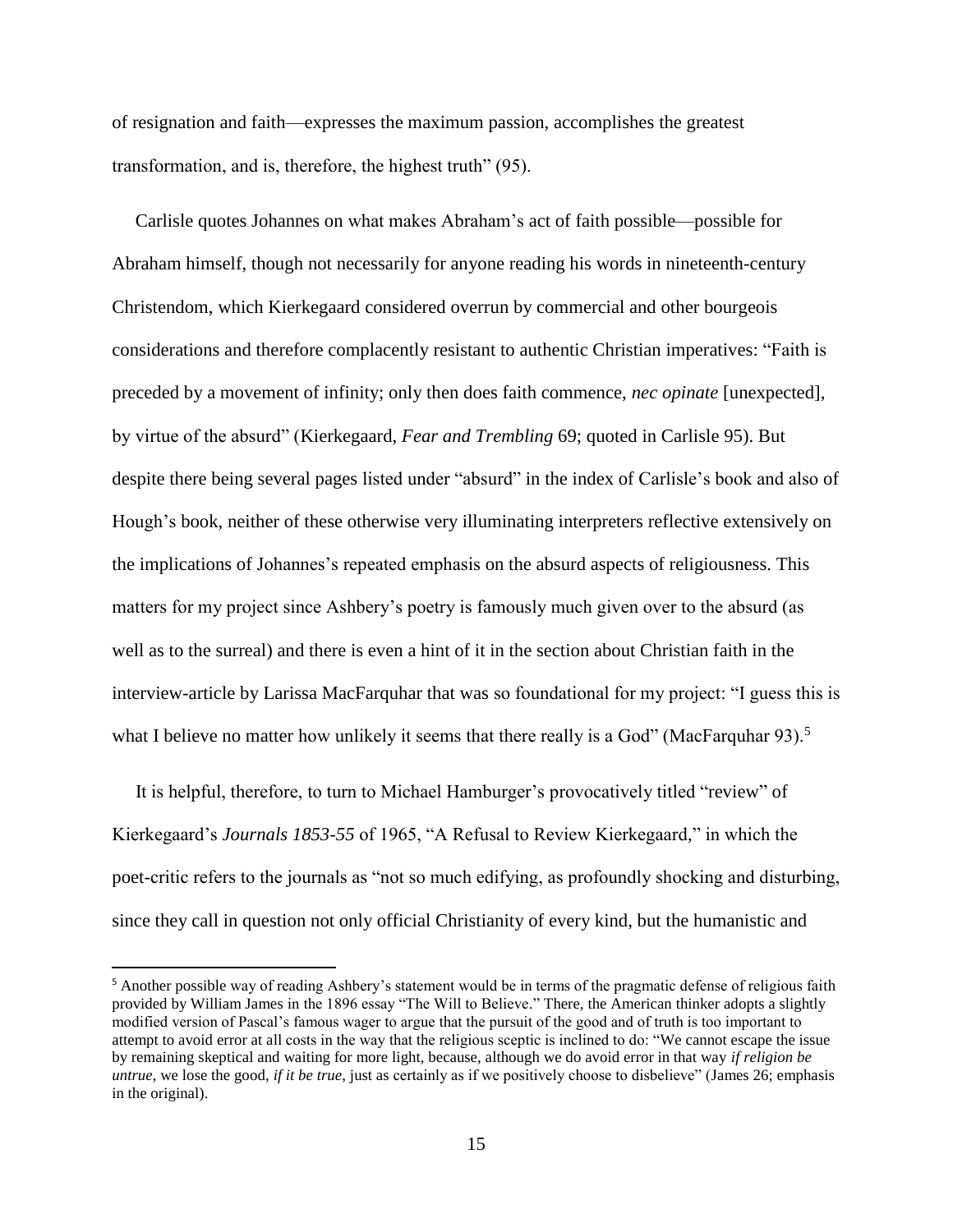materialistic values, including the aesthetic and artistic, that have replaced religion, as Kierkegaard knew that they would" (47-48). At the outset, Hamburger declares: "to review this book is indecent, like giving a running commentary on the eruption of a volcano, from a safe distance" (45). He is particularly struck by Kierkegaard's apparent view that women were unfit to become Christians as a result of their inability to "experience God as the absurd" (47), and he quotes these lines from the journals, among others: "No, I am serving God, but without authority. My task is to make room for God to come. . . . So it is easy to see why I must be quite literally a single man, and so must be maintained in great weakness and fragility" (quoted in Hamburger 47). Hamburger's responses to Kierkegaard's journals may be conditioned to a considerable extent by secular humanist conceptions of psychological equilibrium, but the impression the poet-critic leaves us with is not entirely different from that created by the theologically-minded Kierkegaardian M. Jamie Ferreira in her reading of the Christian "leap of faith" as it represented by the pseudonymous Climacus in *Concluding Unscientific Postscript*. Telling us that Kierkegaard equates passion (see Carlisle above) with pathos or tension, she relays to us that "there is tension in an *individual's* relation to an *eternal* happiness, to an *absolute* telos" (Ferreira 223; emphasis in original) and that pathos is "sharpened" in Christianity (Kierkegaard, *Concluding Unscientific Postscript* 581) because it demands that a person "venture against the understanding" (429)—which is to say it involves great *risk* to one's thought.

 To be fair to Hough, her book does make space for some of the more disquieting psychodynamics involved in the movement of faith as Kierkegaard presents them, though she tends to reach a happy ending rather more quickly than Hamburger's anti-review would seem to allow. The climax to her narrative comes when she reflects on how the cheerfulness of the pseudonymous tax collector of *Fear and Trembling*, Johannes de silentio, "comes into focus"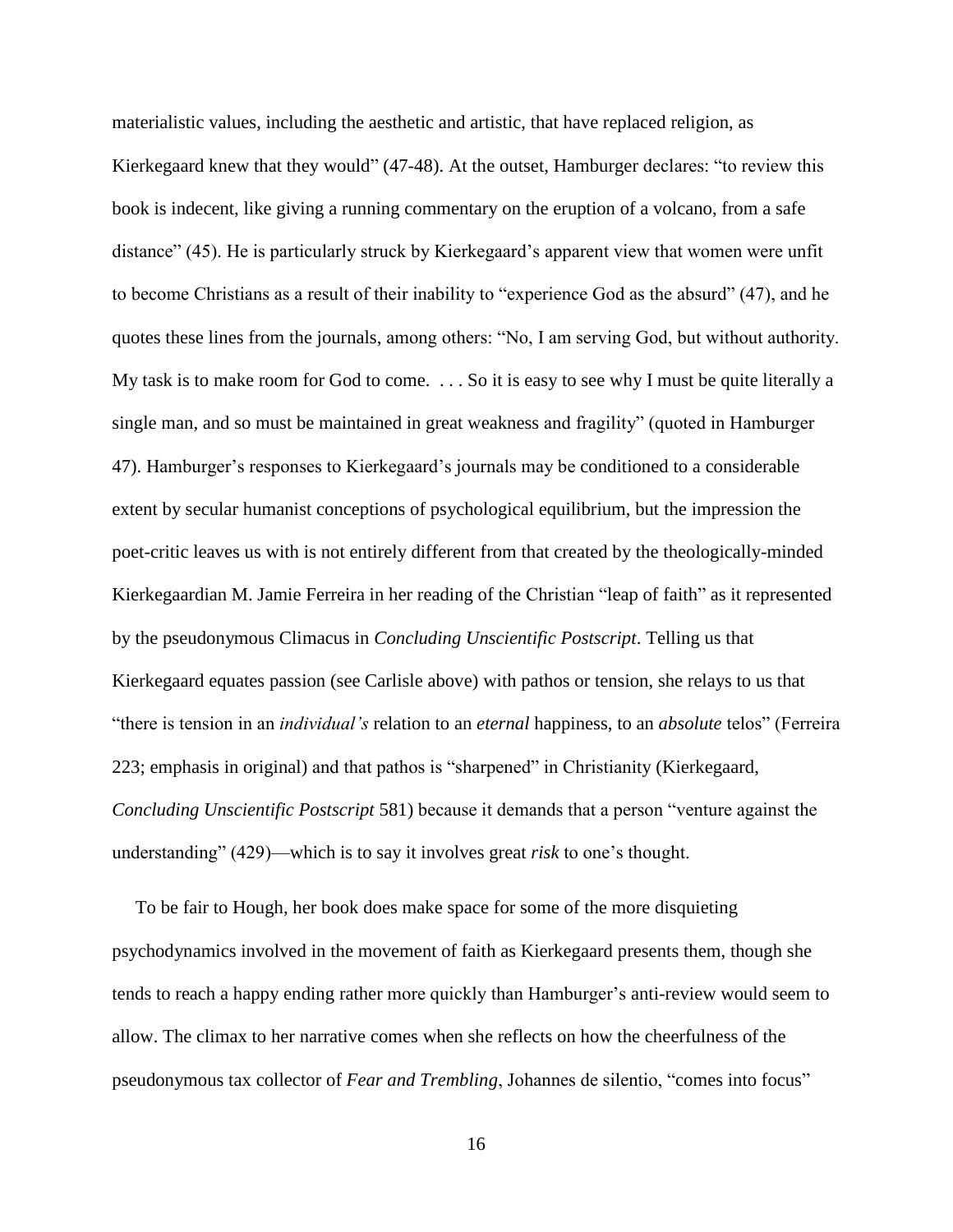(116) as a result of the experiences relayed by *another* pseudonymous tax collector in Kierkegaard's oeuvre. In *Three Discourses at the Communion on Fridays* (1849) (collected in the English-language compilation *Without Authority*), a second tax collector confirms what Hough calls the "reassurance" of communion that "all human suffering—even the sinful results of negligence and perfidy—can be healed and made use of in the world" (Hough 114). The confirmation comes through his description of being utterly alone "before God's holiness" with a feeling of being horribly displeased by himself and then finding that "the cry comes by itself . . . terror produces this cry, 'God be merciful to me, a sinner'" (*Without Authority* 131; quoted in Hough 115). From this, Hough suggests, we can understand how Johannes, despite his sense of inferiority in relation to Abraham and of course God, can be accepted as a true representation of a life authentically animated by "delight in his immediate, finite circumstances" (Hough 116), since his is a life structured around thanksgiving, "a thanks only made possible by his encounter with God, through confession" (116).

 Hough's language in this section struck me as pivoting very suggestively between what Alastair Hannay and Gordon D. Marino, in their introduction to *The Cambridge Companion to Kierkegaard* (1998) call a "volitionist reading" of the philosopher—"which suggest[s] that faith is conditioned by an act of will"—and the opposing view that "it is only by the mercy and grace of God that God comes into our lives" (10). The volitionist view is emphasized in what we saw above of Carlisle's endorsement of Judge William's instruction to the aesthete to choose a responsible direction in life as part of a liberating-to-act acceptance of the finitude he is in relation to God. On the other hand, we find Philip L. Quinn drawing attention, in his essay "Kierkegaard's Christian Ethics," to the idea that when the pseudonymous author of Kierkegaard's *Practice in Christianity* (1850) Anti-Climacus issues the injunction to readers to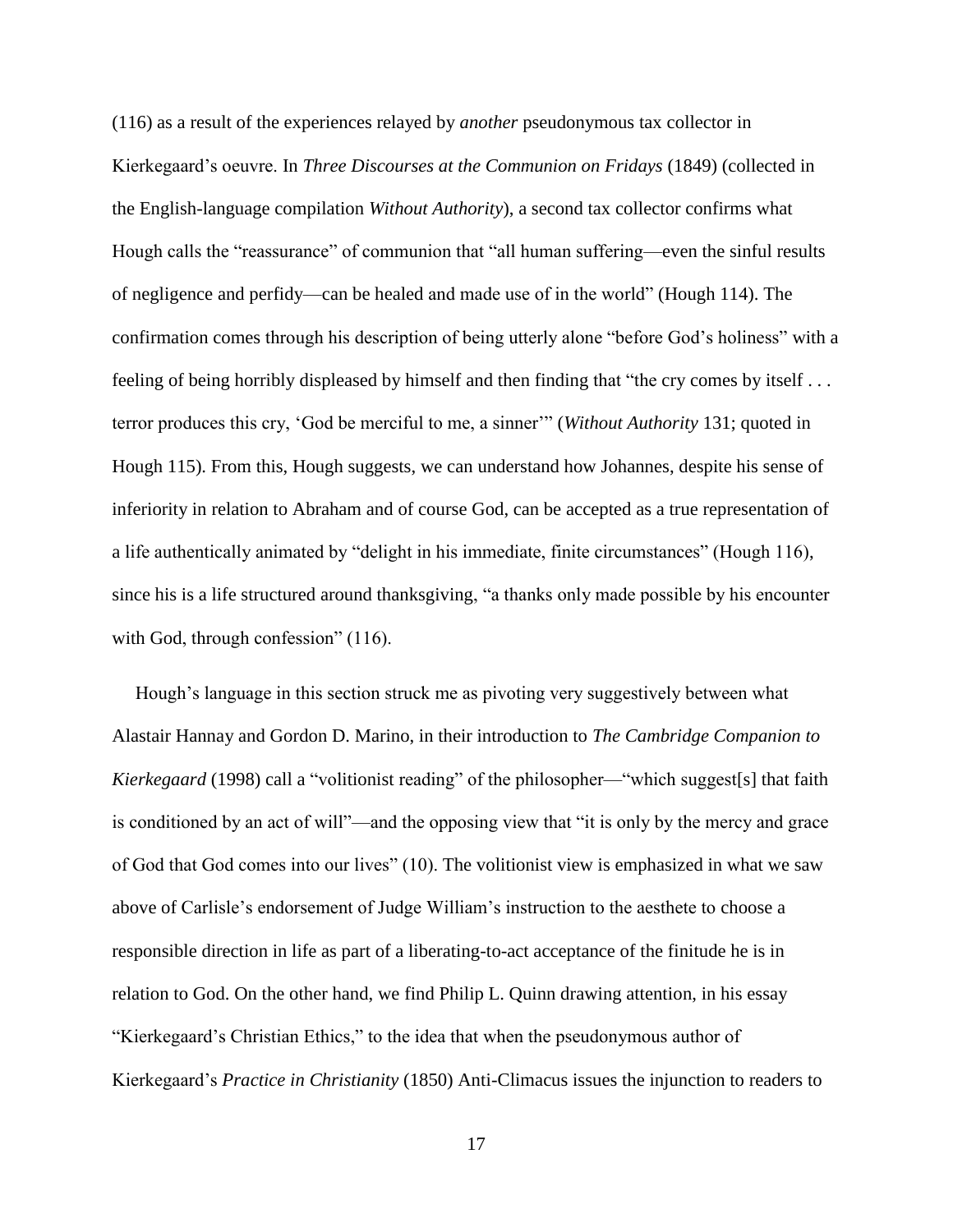become "contemporary with Christ's presence" (*Practice* 9)—which in practical terms means being prepared to be offensive and to suffer as Christ did for the good—this ethics of imitating Christ allows for "the propriety of having recourse to grace because [it is] embedded in a larger Christian worldview" (Quinn 374).<sup>6</sup> Which is another way of saying, as Hough does, that when the terrified cry of the sinner goes out into the universe, it should be in expectation of God's presence manifesting itself in order to help the sinner continue along her best teleological way.

 Hough's flexibly optimistic Christian response to the uses of despair in Kierkegaard is echoed in Mark Bernier's *The Task of Hope in Kierkegaard* (2015), despite some crucial differences of emphasis. This is an extremely subtle and thoroughgoing response to Kierkegaard's work as a whole—one that is alive to nuance and written by an author who is unafraid to disagree (respectfully) with other interpreters. Bernier's book helped me to understand the *logic* of the absurd in Kierkegaard's work in a way no other commentor had done, even if he doesn't stare into its horrifying and nullifying aspects with the same degree of passion as that of Kierkegaardas-Johannes in *Fear and Trembling*. <sup>7</sup> Abraham's faith, as it presented by Johannes, is grounded in the absurd. It is grounded in the absurd because "The absurd is to stake oneself on everything being possible for God," Bernier writes (192), for this is "not a claim that can be evaluated by human understanding" (192). Abraham knows God has promised him a child of blessing, and this "makes Abraham's faith even more blatantly grounded in the absurd" (195), since, as

 $\overline{\phantom{a}}$ 

<sup>6</sup> Considerably less optimistic versions of grace exist in the theological canon. In "Grace and Religious Belief in Pascal," Michael Moriarty explains Pascal's view that when some "hitherto religious sin and never recover[,] . . . the deprivation of grace is permanent" and "lapsing is not their own fault" (Moriarty 150)—not least because "prayer itself requires a gift of grace: it is not altogether within our power" (150).

<sup>&</sup>lt;sup>7</sup> "Thinking about Abraham is another matter, however; then I am shattered. I am constantly aware of the prodigious paradox that is the content of Abraham's life. I am constantly repelled, and, despite all its passion, my thought cannot penetrate it, cannot get ahead by a hairsbreadth. I stretch every muscle to get a perspective, and at the very same instant I become paralyzed" (Kierkegaard, *Fear and Trembling* 33)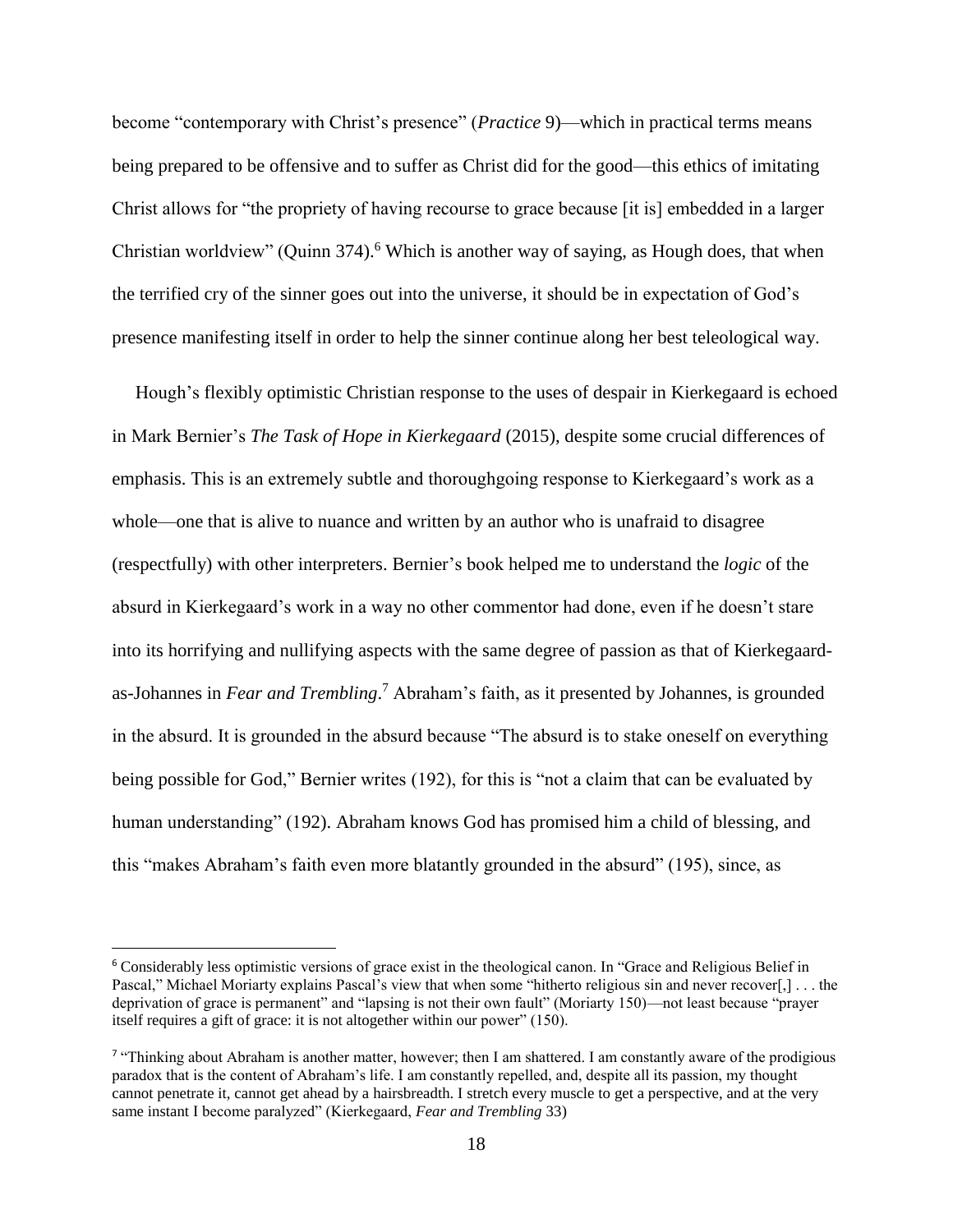Johannes puts it, "During all this time he had faith; he had faith that God would not demand Isaac of him, while he was willing to sacrifice him if it was demanded" (*Fear and Trembling*  35).

 From this Bernier deduces that "Kierkegaardian faith is essentially trust—in particular, it is to trust God with one's highest good, which must include the vindication of the ethical form of one's life" (Bernier 303). For "the impossibility of Abraham's life is not only in keeping Isaac, but it is being able to fulfil both duties simultaneously: the religious and the ethical" (204). In summary, "faith is the willingness to hope" (203) and "faith is the movement to secure a ground which makes hope possible" (204), which is "the role of the absurd" (204). Earlier on in *The Task of Hope in Kierkegaard*, Bernier focuses his attention on *Works of Love* (1847), in which, as Bernier puts it, "Kierkegaard's discussion of authentic hope is rooted in his interpretation of the Apostle Paul's claim in I Corinthians 13: 17 that 'love hopes all things [*Works of Love* 246]'" (Bernier 126). There is little explicit mention of the absurd here, but nonetheless certain aspects of this section struck me as being extremely relevant to Ashbery's work, and especially to *Flow Chart*.

 Authentic hope for Kierkegaard, Bernier relays, is "ultimately an expectation of the good" (128) and the fulfilment of this possibility would be realized either by salvation in the afterlife or through what Kierkegaard calls "the multiplicity" (*Works of Love* 249). This last phrase refers to the collection of all things for which we should hope and from which potential basis Kierkegaard tries to suggest the following (in Bernier's formulation): "an attitude of *openness* toward possibility, toward the future as such—to see all possibility hopefully, [to see] that all possibility stands in relation to the possibility of the good" (Bernier 129; emphasis in the original). The idea of an inclusive temperament of openness toward possibility is one with which Ashbery in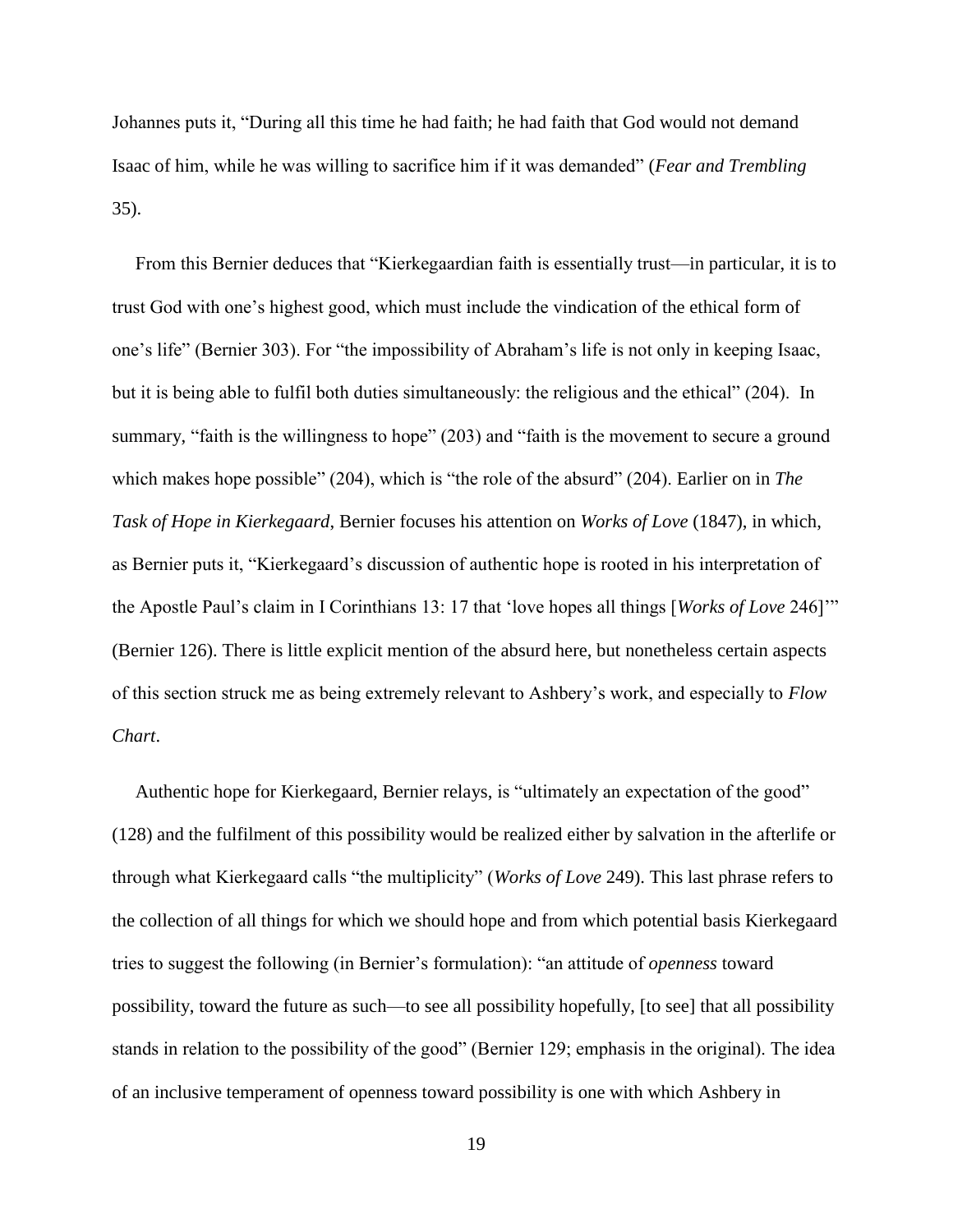particular and the "New York School" in general have long been associated (see, for instance, Lehman 105)—usually in a favorable and always in a secular way. For that reason, Bernier's text seemed to disclose the possibility of reorienting critical responses to Ashbery without sacrificing the insights of a tradition. But Bernier's commentary on *Works of Love* appeared yet more intimately related to Ashbery's poetics when I arrived at his paragraph discussing Kierkegaard's concern with the way we relate to possibility "through temporal process, where the future is disclosed slowly, rather than all at once" and where the multiplicity of all things is "never fully present to the one who hopes" (Bernier 129). This will be returned to in the next section.

 The other part of Bernier's commentary on the theme of hope in *Works of Love* that seemed germane to my research relates, unsurprisingly, to love. As Bernier points out, Kierkegaard views love as "a task, a duty" (134)—one which takes shape first through a reiteration of the injunction of Matthew 22: 39 to love your neighbor as yourself (*Works of Love* 17). It then develops through Kierkegaard's contention that one should also hope for one's neighbor as if she were oneself, since, in Bernier's dazzling paraphrase:

[W]hether one hopes or despairs, for oneself or the other, is determined by one's relation to the possibility of the good. . . . If this good is the same for everyone—in this eternal, spiritual sense—and it relates to and manifests in possibility, with an "infinite connectedness" [and Kierkegaard is indeed claiming all these things, "by virtue of the absurd," as Bernier's book later makes clear], then the distinction collapses between my own horizon of possibility, and the horizon of the other. The good is the same in each case, and closure to the good for either horizon will have the same result on the self. Thus, to limit possibility for another is to limit it for oneself. (Bernier 137)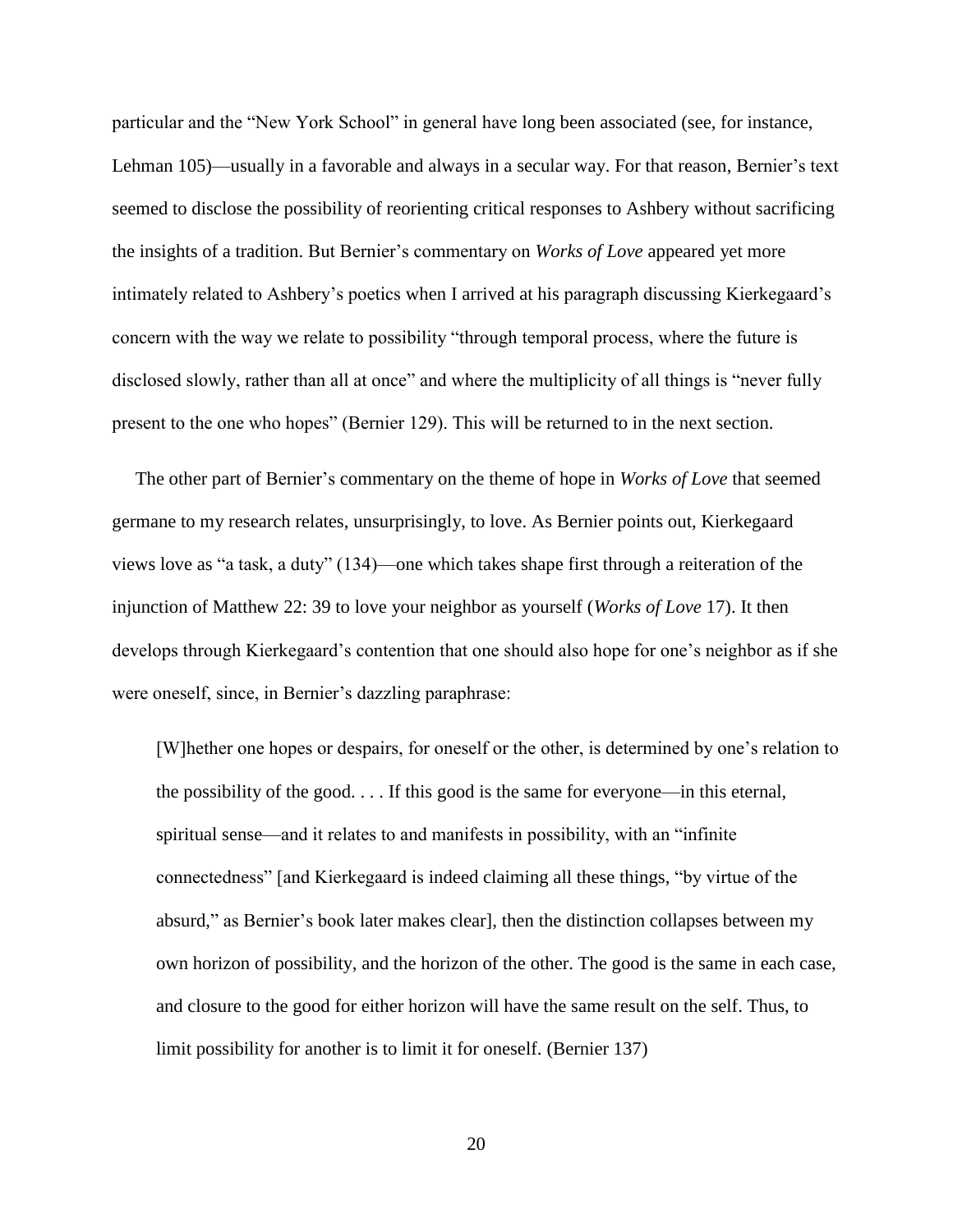Here again Bernier's elegant attentiveness to Kierkegaard's religious ethics holds open the possibility of revisiting secular critical responses to Ashbery—in particular, to his manner of "providing space for the reader in his poems" (Vincent 143) and even of "show[ing] a faith in his poetry to contact others, or conjure them" (Vincent 153), including lovers—but doing so now in the context of his assumed Christian faith. In a section of *Works of Love* called "You Shall Love *the Neighbor*," Kierkegaard uncompromisingly states that the poet writing *qua* poet under Christendom (i.e. in the bourgeois societal circumstances in which true faith is made less likely) is necessarily secular because poetry's treatment of "erotic love and friendship belongs to paganism" (44) and "contain[s] no moral task" (50-1). My analytical task therefore became partly one of examining whether or not Ashbery, in *Flow Chart* in particular, offers a way to imagine *through poetry* how, with God as the middle position between us and those we love, human individuals might be able to ascend to the duty of the Christian love of neighbor— a love that must be applied equally to all, including one's own self; a love that Kierkegaard believed to be "invulnerable to alterations in its object" (Quinn 355), because, unlike the erotic lover, the neighbor is not the one who "holds you fast" (Kierkegaard, *Works of Love* 355).

 Carlisle's, Hough's, and Bernier's studies of Kierkegaard's writings are all based on the assumption that the reader will accept the necessity of an explicitly Christian religious faith/hope—for others as for oneself—in the teeth of any despair arising from the difficulty of coming to such acceptance. Rudd makes a similar assumption about the galvanizing power of an ethical telos forged from within the becoming self of the individual. And in some of George Pattison's recent commentary on Kierkegaard, there is, if anything, even more emphasis on the practical (as well as ritualized) day-to-day steps that the theologically inclined reader could take to becoming a Christian in the (pseudonymously or non-pseudonymously) Kierkegaardian sense.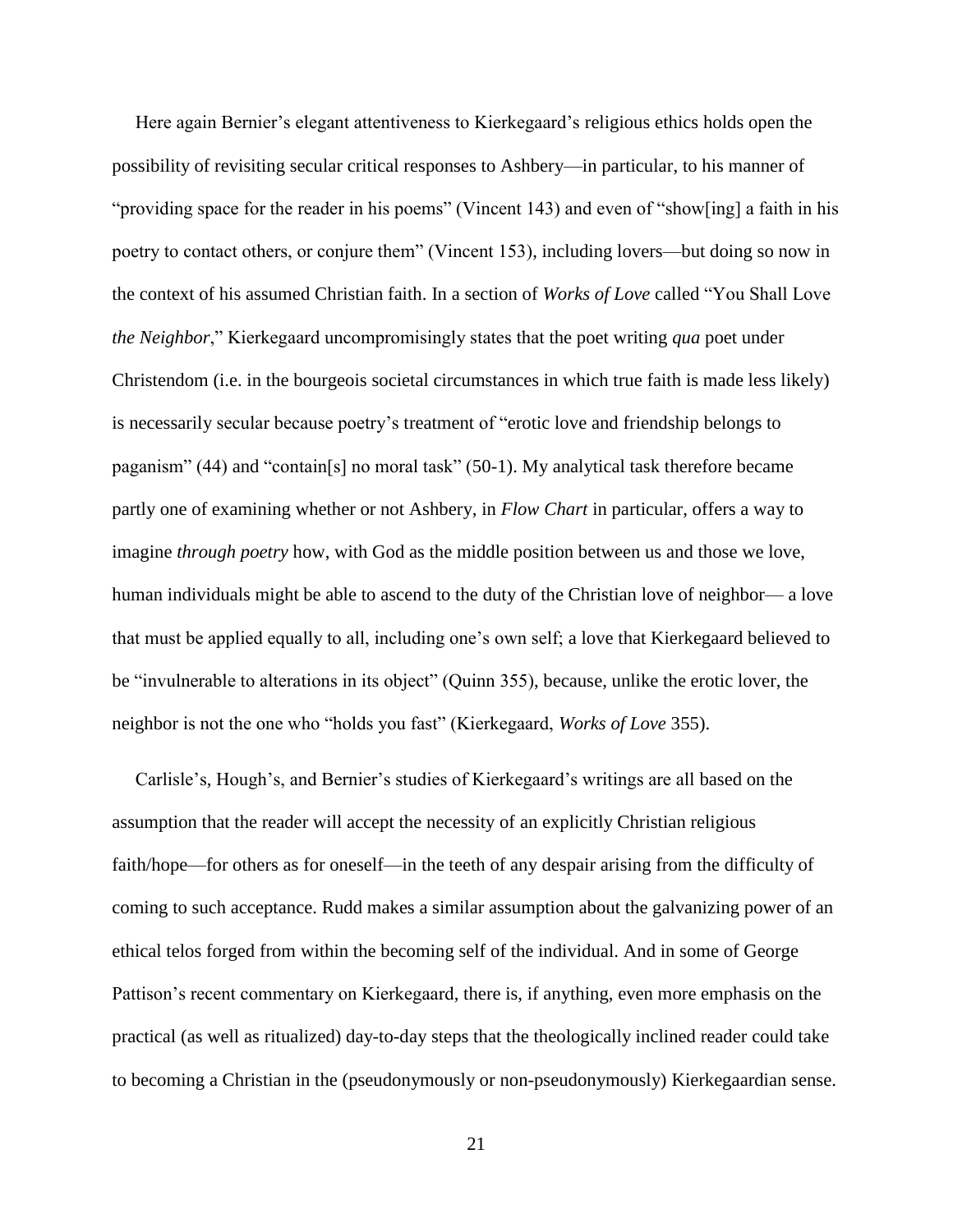In his 2012 book *Kierkegaard and the Theology of the Nineteenth Century*, Pattison turns to the philosopher's short work of 1849, *The Lily and the Bird of the Air: Three Godly Discourses*, where Kierkegaard makes the case that Christianity offers a cure for anxiety, which he defines as pagan. A Christian is someone who has embraced their freedom so as to transcend (or forget) suffering and has done so in approximate imitation of the silence, obedience, and joy manifested by the birds of the air and the grass of the field (Matthew 6: 24). A daily practice of silence is required since, as Pattison explains, "language increases suffering because it transposes it into a realm where one suffering can be compared with another and suffering as a whole compared with happiness" (122). While acknowledging that Kierkegaard engaged with the reality of suffering more extensively elsewhere—including in *The Concept of Anxiety* (1844) and in the section of *The Sickness unto Death* comparing anxiety to vertigo (the guilt-inducing freedom to throw oneself into the abyss) (see Pattison 132-34)—Pattison nonetheless cleaves to the 1849 work's exhortation to accept that "simply by virtue of our bodily life in the world, we can turn to God and become like the lilies and the birds: 'the world' can become God's good creation''  $(210)^8$ 

 Reading Pattison and the other optimistically teleological interpreters' work, one may sometimes feel a little removed from the obsessive, circular, worrying voice that characterizes some of Kierkegaard's most influential works. In my original proposal for this research project, I pointed to Laura Quinney's pessimistic Kierkegaardian reading of Ashbery's pre-conversion *Self-Portrait in a Convex Mirror* (1975) as one model for interpreting his post-conversion poetry.

 $\overline{a}$ 

<sup>&</sup>lt;sup>8</sup> "[T]hat you came into existence, that you exist, that 'today' you receive the necessities of existence . . . that you can see—consider this: that you can see, that you can hear . . . that it becomes winter, that all of nature disguises itself . . . that spring comes, that birds come in large flocks . . . that autumn comes, that the birds fly away . . . so that you will not become bored with them . . . Is this supposed to be nothing to rejoice over!" (Kierkegaard, *The Lily of the Field* 78-9)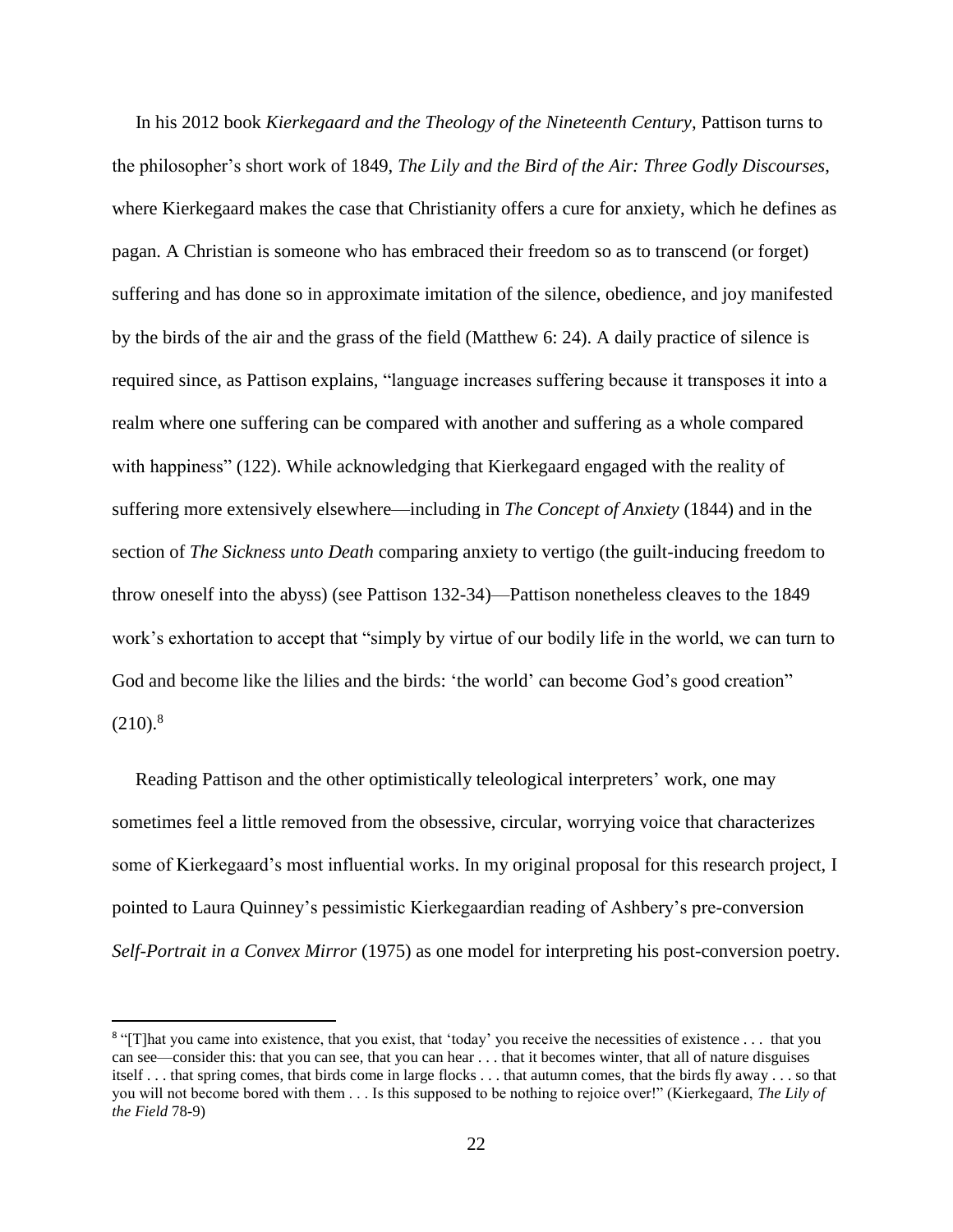I wondered if would discover reading later Ashbery—as Quinney found reading middle-period Ashbery through Kierkegaard's/Climacus' *Concluding Unscientific Postscript*—that the more we discover of our own subjectivity, the more we are disappointed by our failure to have "cognitive command" (Quinney 145) over our experience. This note seems to be quite rare in the contemporary Kierkegaardian literature, but I was reminded of Quinney when I read Hannay's essay "Kierkegaard and the Variety of Despair," which has a much more open-ended and certainly less hopeful account of the uses of despair than is found in Bernier or Hough. According to Anti-Climacus in *Sickness*, Hannay reminds us, "the most common forms of despair 'in the world' are those in which people are as yet not conscious of themselves 'as spirit'" (Hannay 345). But becoming conscious of ourselves as spirit requires us to "stand before God" (344) and "The problem facing Kierkegaard himself," we are told, "was that even when the 'measure' is God, one still does not *know* whether one is in despair or not" (344; emphasis in the original). Waking up to one's finitude in the face of God can actually mean waking up to *greater* anxiety and despair in the face of what Daniel Watts (in his ambivalently commendatory review of the books by Rudd and Pattison discussed in this report) calls "the possibility of a devastating collapse in one's sense of being in control" (23).

 The longer I immersed myself in the Christian Kierkegaardian literature, the more grateful I was to his interpreters for clarifying and connecting his ideas, but I also found I needed to return to Kierkegaard's and his personas' "actual" voices—voices such as this one, for instance: "For the self is a synthesis in which the finite is the confining factor, the infinite the expanding factor. Infinitude's despair is therefore the fantastic, the boundless; for the self is only healthy and free from despair when, precisely by having despaired, it is grounded transparently in God" (*Sickness* 60). The fantastic and the boundless are where we regularly seem to find ourselves as readers of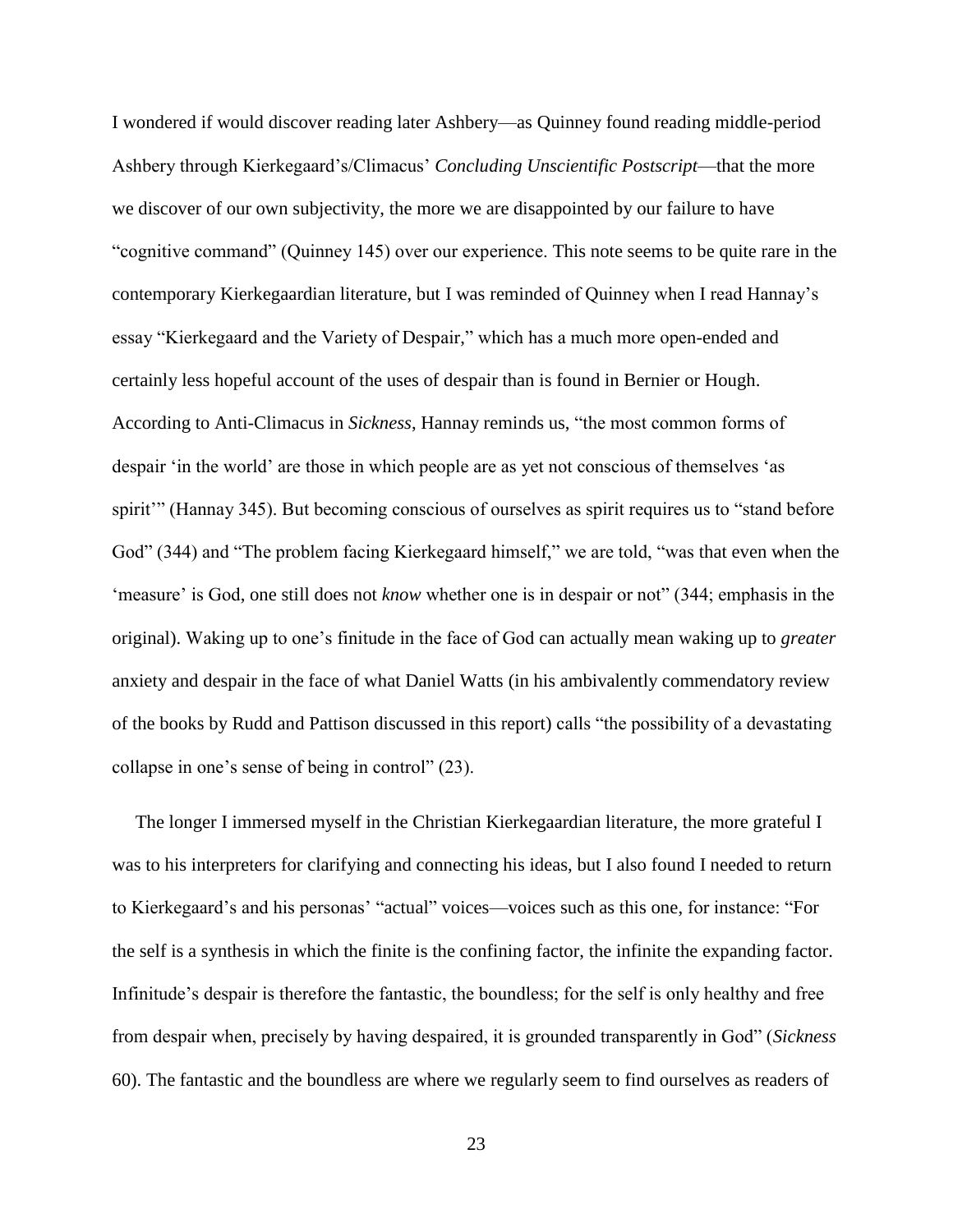Ashbery's *Flow Chart*. In this way Kierkegaard's own dialectical language (here mediated by the pseudonymous Anti-Climacus) has regularly whetted my appetite anew for discovering how much of despair and how much of the freedom from despair would seem to typify Ashbery's religious engagements, especially in his most voluminous effort in the poetic mode of selfcreation within sight of the radical transparency of true confession.

#### **Section 2: Ashbery**

 It is difficult to say exactly how or when I determined to make *Flow Chart* the focus of my close reading of Ashbery's Christian period. In any case, at a certain point during my project I began to notice significant links between the teleologically oriented interpreters of Kierkegaard's Christian philosophy and Ashbery's book-length poem—and also between the former and some of Ashbery's most attentive critical readers, even if the latter group could be seen to be holding back from or actively eschewing religious and teleological glosses. In fact, I began to see my dialogue with the major commentaries on *Flow Chart* as one in which I had an opportunity to allow Kierkegaardian religious concerns to rise up as if from the superseded pre-conscious of these readings in the interests of a new understanding about what makes Ashbery's dauntingly long 1991 work both so strange and so compelling.

 Any critic expecting to say anything original about the poetry Ashbery published up to and including *Flow Chart* must first check to see whether John Shoptaw already said it in his 1994 book *On the Outside Looking Out: John Ashbery's Poetry*. The chapter of his book on *Flow Chart* begins with an epigraph, a quotation from Book X of Saint Augustine's *Confessions* in which the Berber-Roman theologian is raising the question of what value there might be in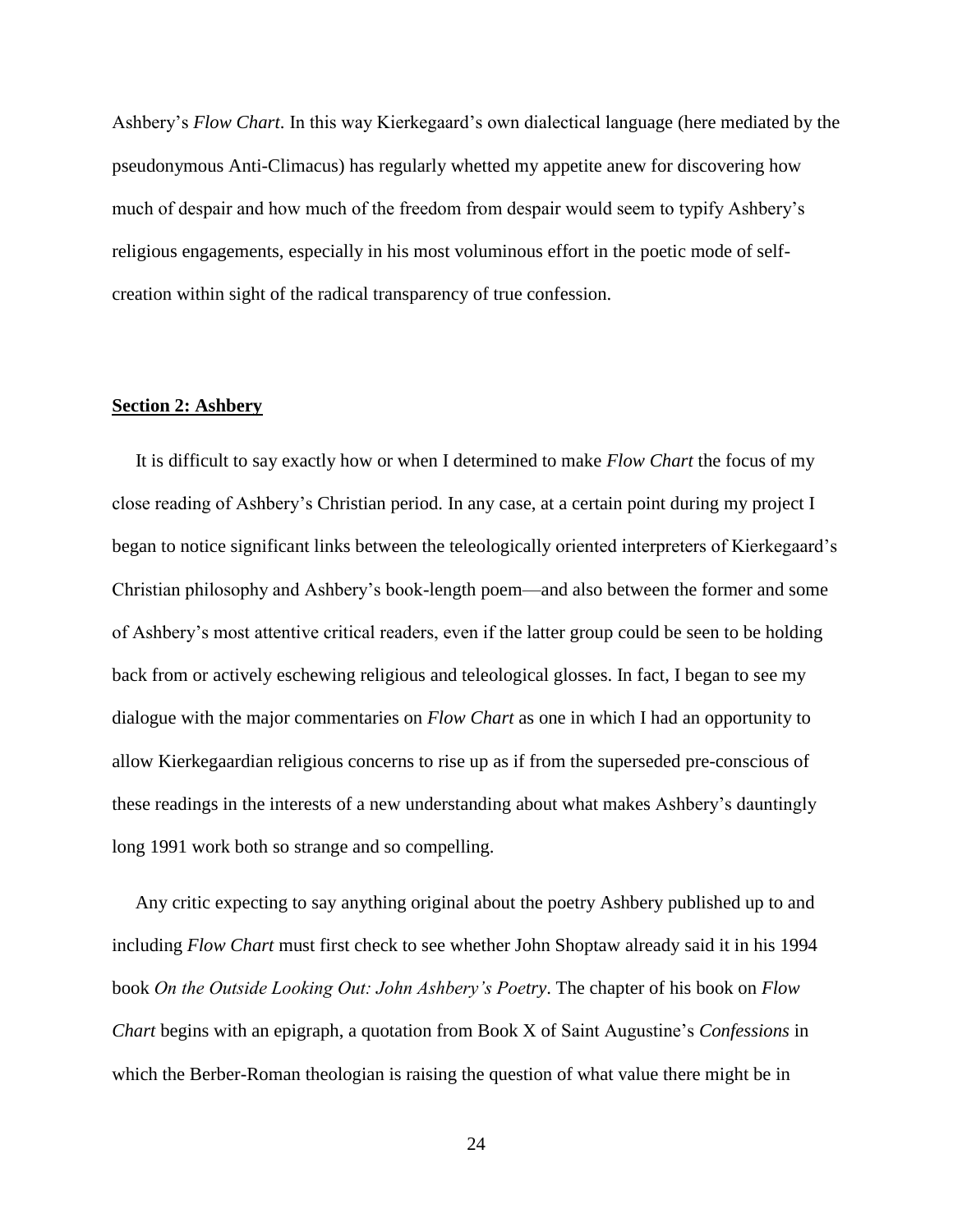making known what he is now in the way that many people, both strangers and acquaintances, apparently wish him to do ("What does it profit me, then, O Lord, to whom my conscience confesses daily"? [quoted in Shoptaw 301]). This sets the stage for a dense and lively commentary that at one point links the poem to Augustine through the fact that the latter's mother "figures prominently in the conversion narrative" (321) and that Ashbery's poem began to come into being in the fall of 1987 when the artist Trevor Winkfield (later the designer of the book's cover) suggested the poet write a "one-hundred-page poem about his mother, who had died the previous January" (302).

 Later on, Shoptaw mentions that "Like Augustine, Milton, and the Ashbery of *Three Poems* [1972], the author of *Flow Chart* raises the question of predetermination" (315). But in a characteristic move, this critic assures us that the poem's voiced concern about the lack of free will is foreshadowing not a religious concern but an ethical and political one about the power of governments to overrule a people's right to democracy or an individual's right to privacy. The latter theme is particularly prominent in a reading that depicts *Flow Chart* as what Shoptaw calls a "misrepresentative" autobiography (304)—"a flow chart or schematic outline of an autobiography into which readers may process their own manufactured lives" (307) and that has already been studded with popular, generic, fictional, and mythical names that "have little or nothing to do with their autobiographer" (304-05).

 In other words, the poem is being read as a form of disavowal of the autobiography genre, but one that carries spectral traces of canonical autobiographical (or "autofictional") writers from Augustine through Wordsworth's "spontaneous" approach (Shoptaw 308), and up to Barthes' foregrounding of his mother in *Roland Barthes by Roland Barthes* (Shoptaw 322). By consistently breaking the traditional pact or "law" (a recurrent word in the poem) that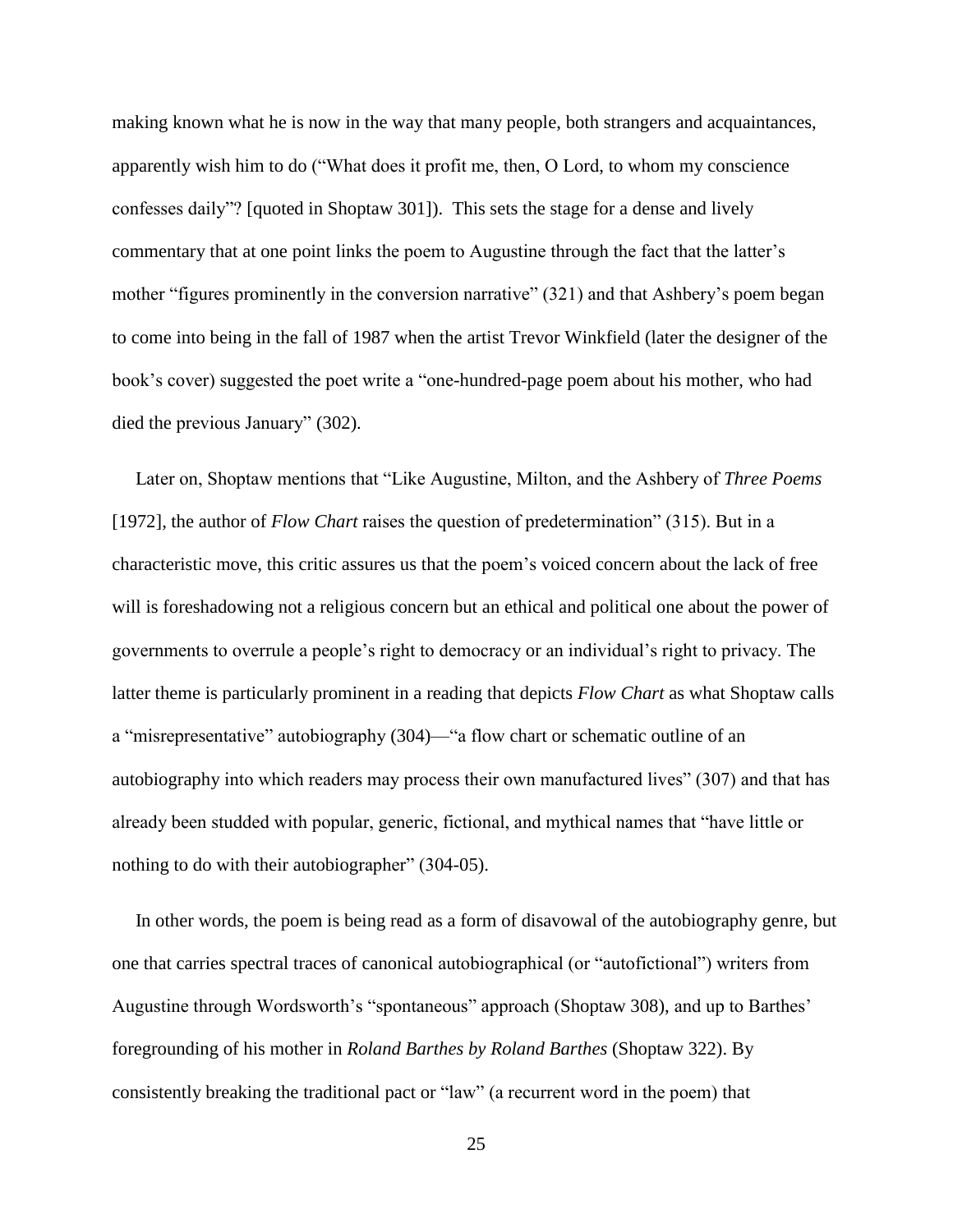autobiographers should "tell the whole truth of [their] life and to judge (and 'sentence' it accordingly" (331), Shoptaw suggests, Ashbery is inviting a deviation *out* of a literary culture of enviously scrutinizing readers, *out* of a "new activist incursion" into the individual rights to sexual relations among consenting homosexuals such as Ashbery in 1980s America  $(335)$ , and *into* the "latent happiness" (333) of a poetic mode Shoptaw characterizes as a "a retrospective ramble, wandering, seemingly without premeditation or embarrassment, from one vaguely defined scene or topic to the next" (301-02). Shoptaw also frames it in this way: "*Flow Chart* is not the mimetic, autobiographical record of his entire life up to the time of writing, but the accurate, faithful transcript of over six months spent reflecting on his own and anybody's life and life story. *Flow Chart* is thus as autobiographical as Book X of St. Augustine's *Confessions*" (308).

 As already suggested here, the very interesting thing about Shoptaw's account of *Flow Chart* from the point of view of my project is that on numerous occasions he draws attention to religious language in the poem—beginning with the comment that "The opening pages, with their religious atmosphere, feature a congregational 'we'" (Shoptaw 310)—but at no point is there even a suggestion that anything non-secular should be thought to be going on there. Noting the appearance at one moment of the poem of what the critic calls a "confusing" "vision of an alternate universe" (316), he suggests that the description of the latter as "dimensionless and without desire" (Ashbery, *Flow Chart* 200) should be read as a playful deformation of "dimensionless and without end" and that Ashbery is essentially rejecting the idea of a "heavenly 'world without end'" because it "leaves no room for desire" (Shoptaw 316): "Ashbery plays

 $\overline{\phantom{a}}$ 

<sup>&</sup>lt;sup>9</sup> "[I]n *Bowers vs. Hardwick* (July 1986) the Supreme Court ruled 5 to 4 that the Constitution does not protect sexual relations between consenting homosexual adults. The Georgia sodomy case, as it is called, signaled a new activist incursion into individual rights by the Supreme Court . . . In Reagan's 1980s, consenting homosexuals became hostages in their own bedrooms" (Shoptaw 335).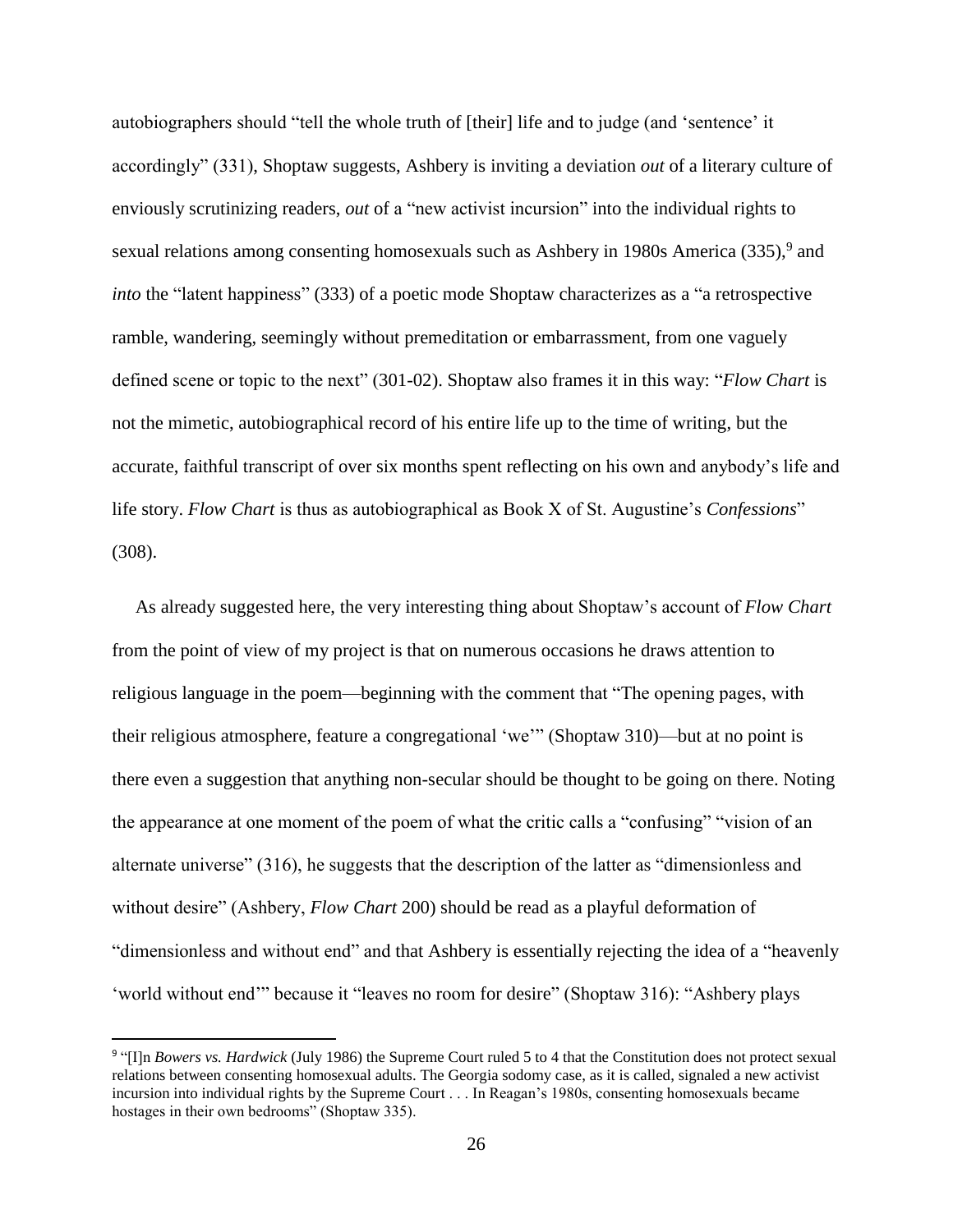instead according to the rules of teleology without reaching an ending, only the end of the room" (316)—which is to say he is pushing at the limits of metaphysically/ideologically imposed confinement in the domain of human desire. (Shoptaw elsewhere notes the way in which "[t]he divergence of the homosexual from the heterosexual way of life is often represented in *Flow Chart* as an original fork or crossroads" [326]). When this critic reads Ashbery responding to people—apparently his envious reviewers—who have accused him of "playing mind-games" with the hostile-sounding words, "we'll see who rakes in / the chips come Judgment Day" (*Flow Chart* 123), the clear assumption is that any authoritative judgment in the matter will not be divine.

 The phrase "Last Judgment" is also quoted in the other very substantial published critical response to *Flow Chart*—John Emil Vincent's 2007 book *John Ashbery and You: His Later Books*, which overlaps with Shoptaw's book only in its coverage of *Flow Chart* and Ashbery's preceding volume, *April Galleons* (1987). Vincent is actually quoting the phrase where it appears in a different part of the poem from that quoted by Shoptaw (Ashbery, *Flow Chart* 128; see Vincent 63), but once again the context is made to seem as secular as possible. Vincent's interest at this point and many other points in his chapter on *Flow Chart* is with what he sees as its selfreflexive tracing of "the agonistic relation between an author and the structure of the book he has chosen for it" (55). The idea of a final reckoning, according to Vincent's reading, corresponds to "the poet's worries about living up to the demand of the project" (63-4).

 It is an interpretation which resonates with the contemporary study of literary lateness and old age. Reading the lines, "One can retool the context, but slowly, / slowly . . . one / should think of it as a virtuoso spinning-song whose relentless *roulades* promise minor / disturbances" (Ashbery, *Flow Chart* 33), Vincent offers the following gloss: "The poet starts to invent ways of preventing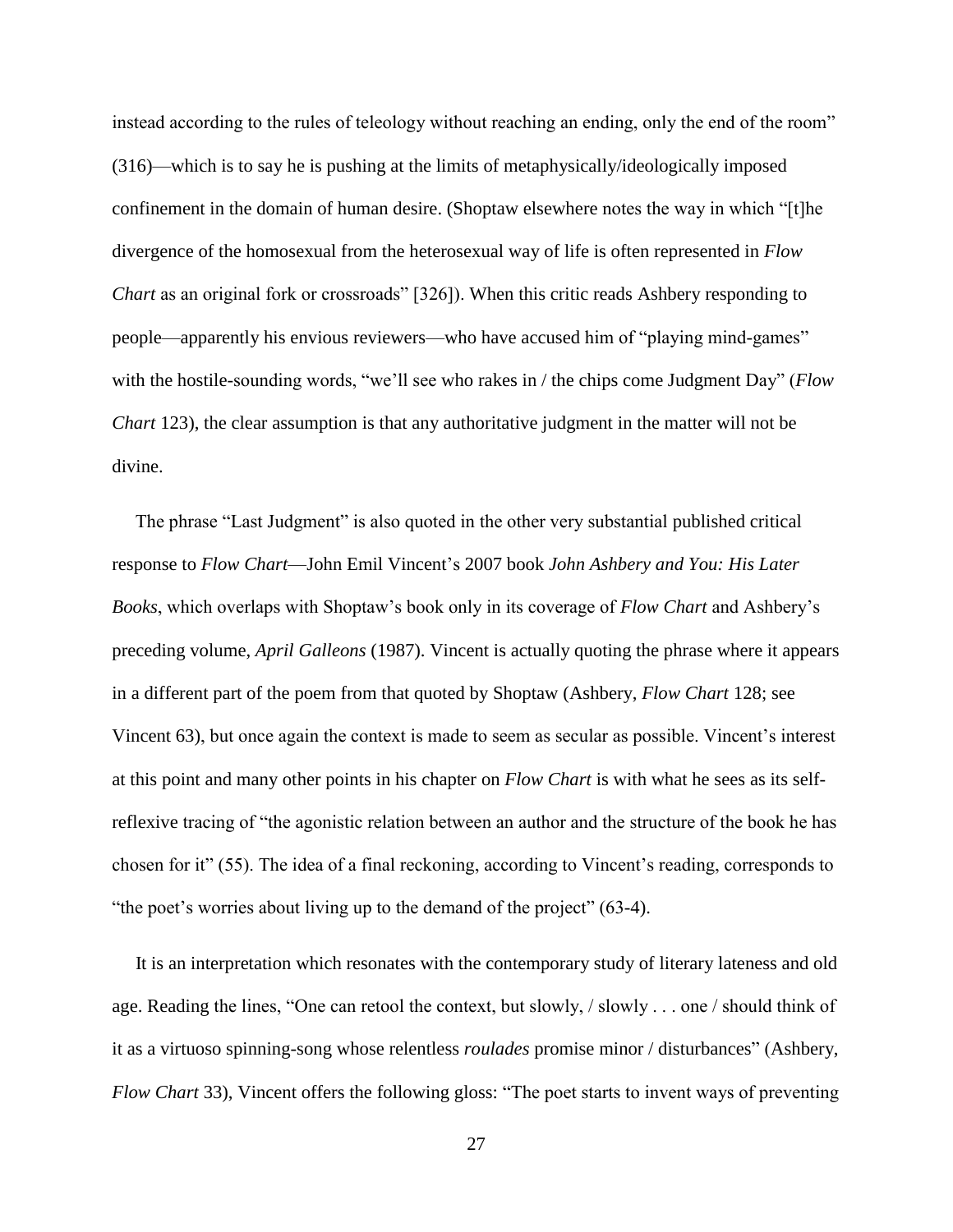the loss of the pulsion effected by the increasingly demanding chart" (Vincent 58). He repeats the word "pulsion" several times in his chapter and it aligns with Ashbery's own word "purpose" from near the close of *Flow Chart*: "There must have been some purpose to this, / some idea hiding in the vacuity, the regular oblongs that comprise / your adverse assessment of my capabilities" (*Flow Chart* 68). Whereas Shoptaw's general reading is one that would encourage us to see the poet metaphorically punching back against his over-zealous critics and the surveillance state, Vincent sees this is as the poet worrying about whether the "purpose of the exercise" will have become clear by the time the limited number of sheets has been filled up. In my view, however, this late-in-the-poem insistence (whether desperate or confident) that there "must have been some purpose in this" is an invitation to readers to consider if there is any part of the poem's raison d'être that they have so far been inclined to miss.

 The account of *Flow Chart* that has emerged in my research—from my repeated readings of it through the prism of Kierkegaard's theologically interpreted writings—is one in which the "religious atmosphere" of the first section of the poem is not some arbitrary or thematically refracted rhetorical feature, as Shoptaw implies, but rather the beginning of a serious yet often artfully submerged meditation on Christian religious concerns. Where Shoptaw reads the poem as a subversion of autobiographical genre conventions for the sake of freedom from repressive scrutiny and Vincent highlights a self-reflexive concern with anxiety as an engine of continued composition, I find a faltering yet cumulatively decisive confessional "movement" of relation of self to itself which the poet is eventually seen to have undertaken in the interests of an opening awareness of God's absolute, liberating difference to the human individual. In other words, the previously quoted line, "There must have been some purpose to this," may indeed refer selfreflexively to the chart poem as the poet inspects it near the point of its completion, but it also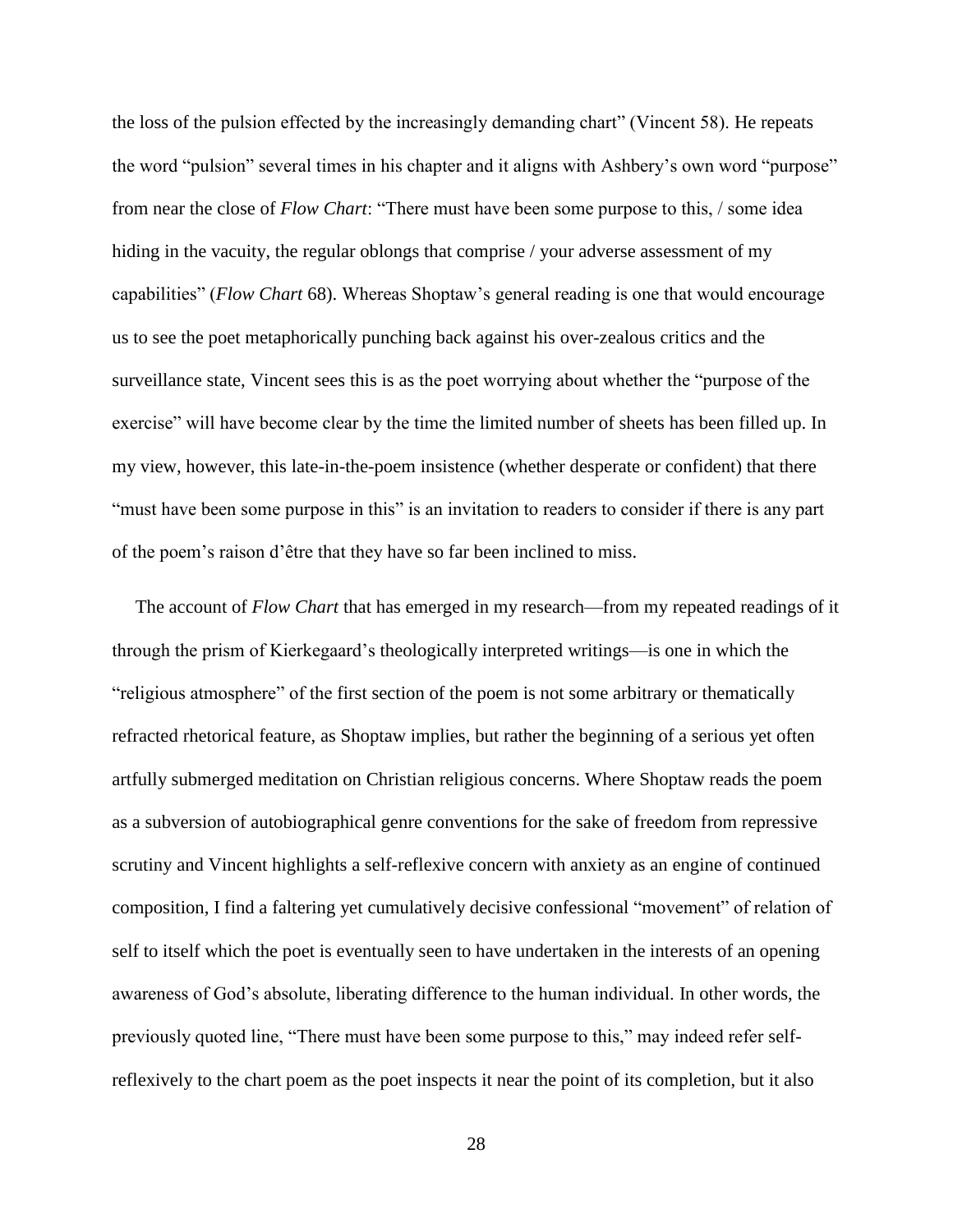stands for a longing for and anticipatory tasting of "telos," to employ Rudd's and other Kierkegaardians' terminology.

 As noted above, teleology, in Shoptaw's view, is something that Ashbery playfully invokes merely in order to concentrate on the anti-authoritarian (homo)textual pleasure principle. And, indeed, *Flow Chart* does often look and read as a postmodern endorsement of the inevitability and even desirability of flux. But leaving the matter there is to miss the way in which it "slowly, slowly" advances the "purpose" of an ethical and religious critique/confession of its own aesthetic drives. This happens as a result of an accumulation of teleological and religious images and tropes that seem at first to be parodic in intent but retrospectively—and especially in light of Ashbery's publicly stated conversion to Episcopalianism and his stated interest in Kierkegaard —take on the form of a Christian hiding in plain sight.

 For anyone approaching the opening lines of *Flow Chart* via Kierkegaard and his interpreters, the resonances they fetch up from his theological philosophy are certainly hard to miss:

Still in the published city but not yet overtaken by a new form of despair, I ask the diagram: is it the foretaste of pain it might easily be? Or an emptiness so sudden it leaves the girders whanging in the absence of wind, the sky milk-blue and astringent? We know life is so busy, but a larger activity shrouds it, and this is something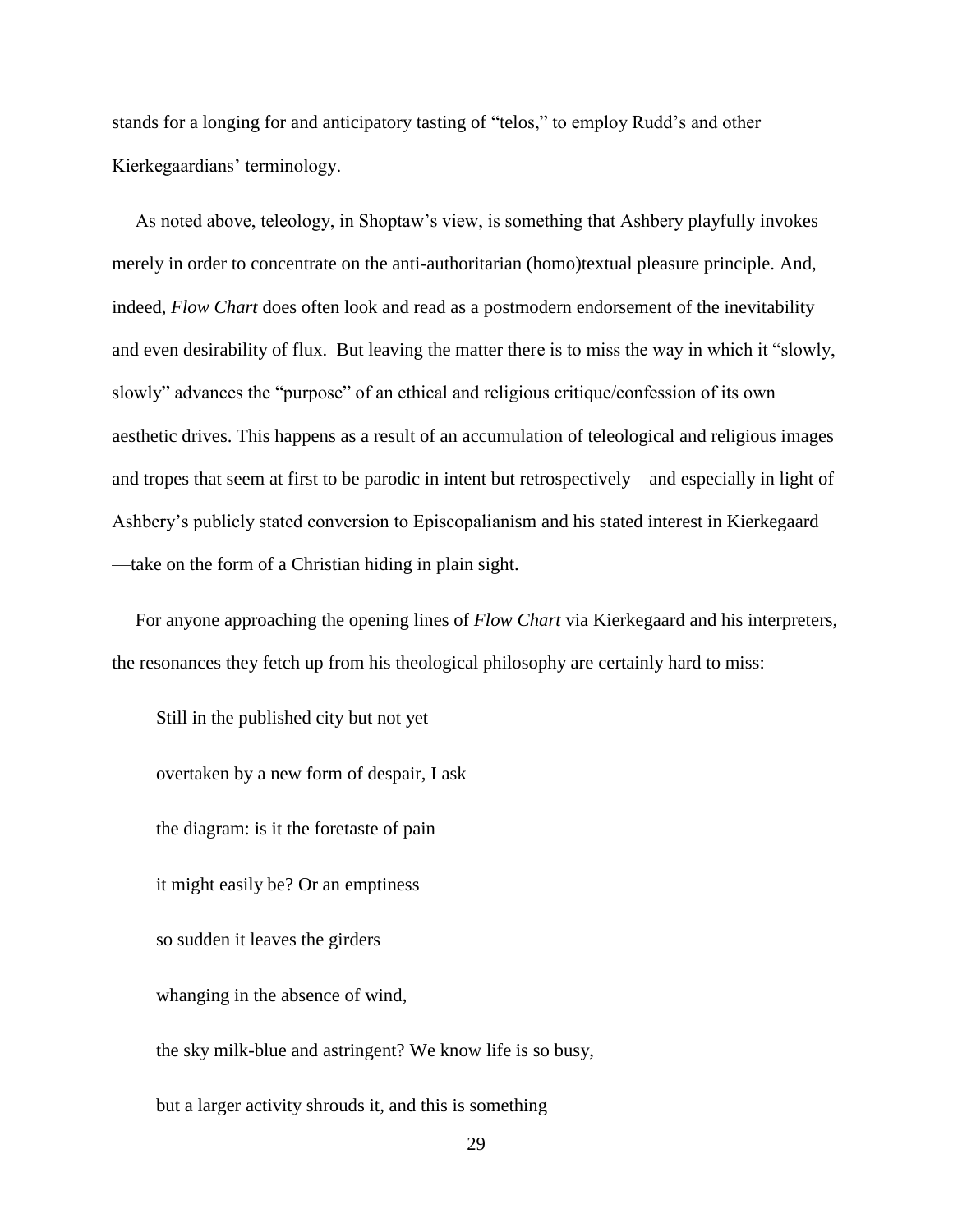we can never feel, except occasionally, in small signs

put to warn us and as soon expunged, in part

or wholly. (*Flow Chart* 3)

While the "new form of despair" at this opening could definitely refer to Ashbery's feelings about his mother's death—that violently resonant "emptiness"—the metaphysical and transformative potential of this ostensibly negative emotion is figured already in the notion of "a larger activity" *shrouding* the busyness of life. We seem to have been thrown into a version of the Platonic cave situation in which the proleptic "signs" of ultimate significance and of nourishing ("milk-blue"), admonitory judgment ("astringent," "warn us") are available but intermittent. That this scene of introspection ("I ask the diagram") and anticipation (not yet overtaken") is to be imagined as Christian in character is hinted at in the word "shrouds"—which brings thoughts of Christ's tomb; or at least it is able to do so under the retrospective influence of several words and phrases studded into the lines following the quoted opening: "Sad grows the river god" (Ashbery, *Flow Chart* 3); "those who sense something / squeamish in his arrival know enough to look up /from the page they are reading" (3); "the plaited lines that extend / like a bronze chain into eternity" (3).

 It needs to be admitted from the outset that these phrases—and many others like them later in the poem—are far from being straightforwardly Christian in meaning. Poole's term "indirect communication" would be one way of referring to Ashbery's slyly self-protective manner of advancing his ethical and religious thematics. The translationese syntax and lower-case "g" for "god" in "Sad grows the river god" suggest Ashbery is serving up a pastiche of the Swabian German poet Friedrich Hölderlin, whom he admits, in his prose work *Other Traditions* (2000), to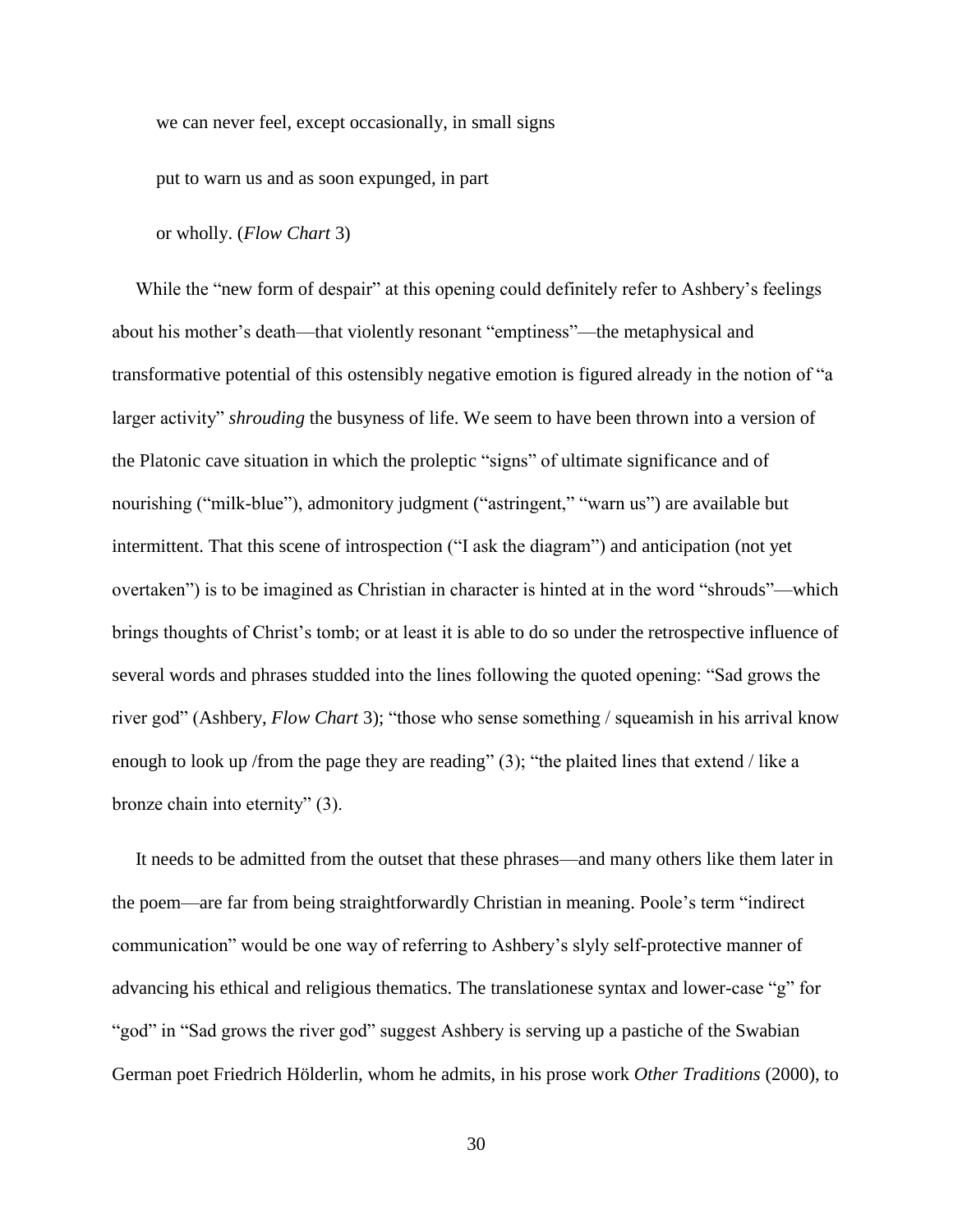having used as a "poetic jump-start for times when the batteries have run down" (5). And "squeamish" may seem an odd word to use if your serious concern is with the immanent coming of Christ into the world—a referent for the lines in question especially if we accept the sly tonal allusion in them to W.H. Auden's ekphrastic "Musée des Beaux Arts," where everyone and everything in Brueghel's *Icarus* painting—including a ship that "must have seen / Something amazing"—are observed "turn[ing] away" either from the disaster of Icarus's descent or from the figuratively even more Christ-like "miraculous birth" (Auden 179). In this intertextual context, the unappealing squeamishness of "his" (lower-case "h") "arrival" reinforces the sense of an asyet-uninstalled astringent mode of judgment, one that must compete for attention with the "noisy" public thoroughfare ("the published city") of Ashbery's own polyvocal poem, with its own claims to "eternity"—fame or the endless "chains" of signifiers, perhaps.

At this point, the poet interrupts himself in his already wildly associative flow:

*It seems I was reading something*;

I have forgotten the sense of it or what the small role of the central poem made me want to feel. No matter. The words, distant now, and mitred, glint. Yet no one

ever escapes the forest of agony and pleasure that keeps them

in a solution that has become permanent through inertia. (*Flow Chart* 4)

These lines record a loss of purpose, a sense of inertia: even in their absence from the organizing point of consciousness, the distant words have a metallic obduracy ("mitred") that seems to supplant public religious ceremony but also the individual agency of the mind (or spirit). But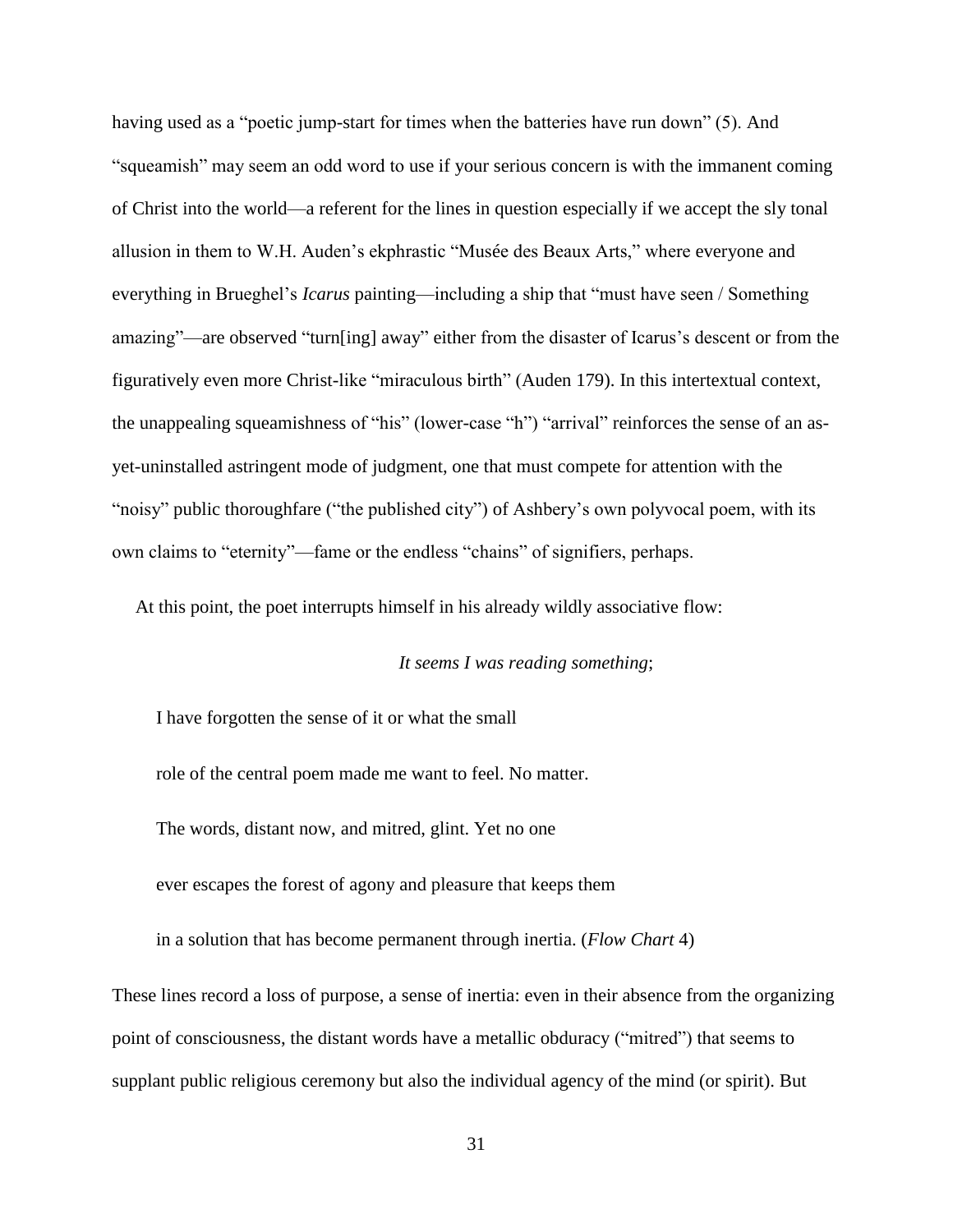then a transitional sentence suggests that a sticky yet dialectically fluid "solution" of personal despair and joy—to use words made familiar by the Kierkegaardian literature—is "permanent," a formulation that can make us wonder whether the poem has already been attempting some sort of movement away from "the paralysis of self-doubt" (Carlisle, *Kierkegaard's Philosophy of Becoming* 65) through a voluntarily staged or grace-donated encounter between God's infinity and the individual's harrowing attention upon her own finitude.

 What needs to be emphasized is that when *Flow Chart* supplies us with a sense of the teleological Good that must be aimed for in order to overcome stasis, it does so in a deflationary, and skittish manner, and in a way that points to the enduring hold of "the sheer activity of selfcreation (and then of self-deconstruction and re-invention)" (Rudd 39)—which is the "radically ephemeral" (39), non-shaping, non-transcendent mode of existence that Kierkegaard criticized Schlegel for upholding (see Rudd 39-40). For instance, on p. 43 of the poem, Ashbery uses a phrase, "to take full awareness of one's unawareness" (*Flow Chart* 43), which evokes the Kierkegaardian ethical imperative to shape the disparate parts of our lives into an end-defined narrative flow and ultimately to do so through a staking of oneself in God that cannot be evaluated by human understanding. The same section evokes the practical Kierkegaardian Christianity of "You Shall Love *the Neighbor*" in the teleological language of a supernatural quest:

#### The old ghouls

will have to be derided before one faces up to the specter of the empty stadium at dusk, bare branches aquiver. How about your friend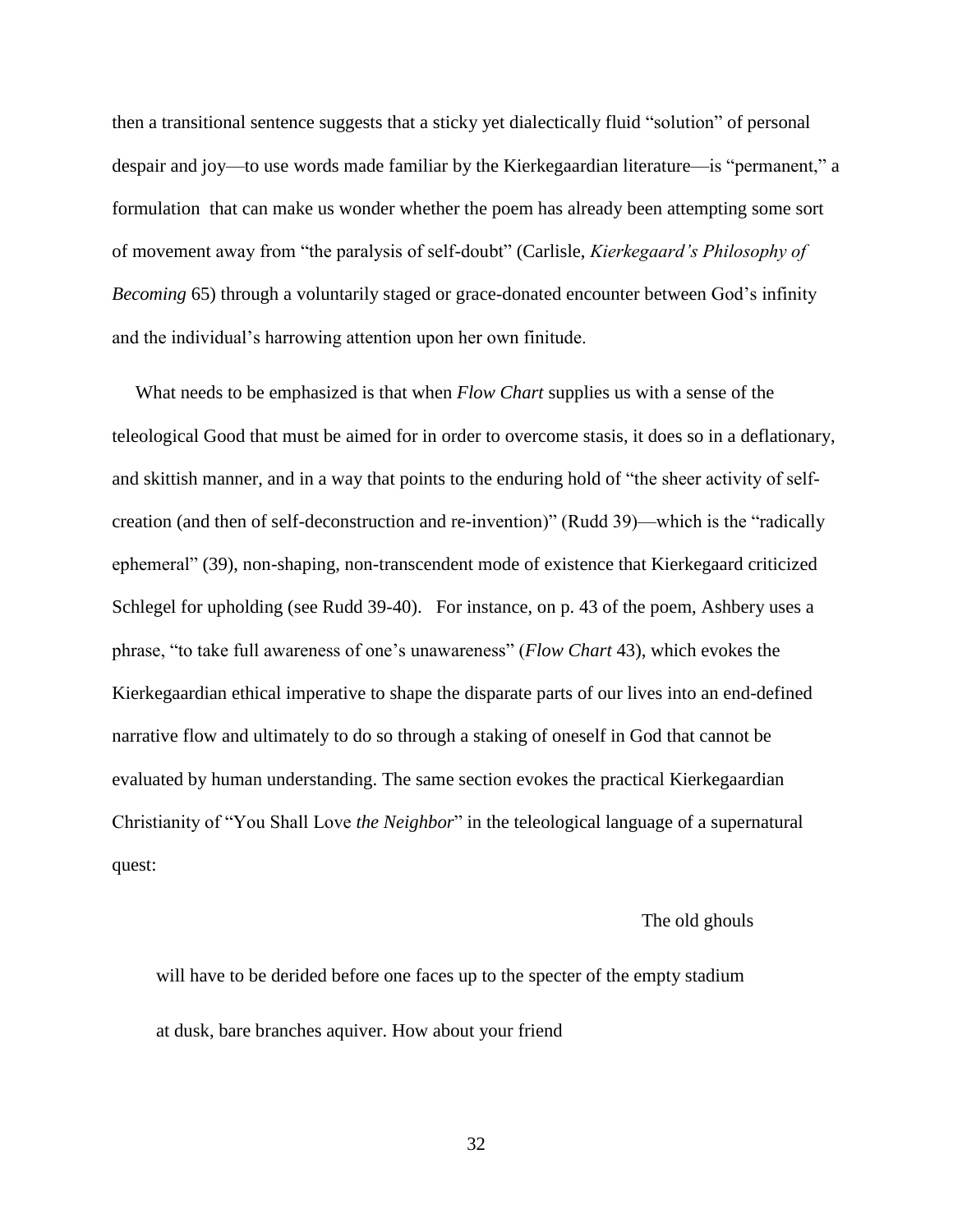in the hospital: did you call him? How many bridges between here and the end of that journey?

Over wells, along walls, silently one creeps along. (*Flow Chart* 43)

 Would it be over-interpreting to hear part of Kierkegaard's solution to the vertigo-like anxiety of consciousness in the word "silently"? It probably would be, though the word "end" signifying the Christian's self-galvanizing hope in the *universal* friend/neighbor but also a guilty sense of vulnerability in relation to a possible death of a *particular*, hospitalized friend<sup>10</sup>—tunes up our preparedness for the teleological significance of the spectral human "unawareness" or emptiness to which one must "face up." But as I have already suggested, progress beyond an aesthetic condition of directionless becoming in pursuit of the Good (never mind toward God) is far from uncomplicated, not least as a result of Ashbery's libidinal addiction to an associative deformation of conventional autobiography and allegory. The poet who was just now an anonymized creeping quester suddenly tells us, "Employment is difficult: I mean / it's difficult for me to hold a job long" (43), which seems to belong to the entirely non-interiorized confessional world of AA meetings or late 1980s TV talk shows. And when the injunction "to take full possession of one's unawareness" arrives it does so as part of that disingenuously selfexculpating sentence. If this is authentic confession, then it is of an unstable sort, and yet it is on the way.

 To demonstrate how a properly religious sense of purposeful hope and self-transparency lingers throbbingly in *Flow Chart*, despite incessant deviations into the aesthetic mode, one can attend to the way certain figurative elements develop or at least maintain a foothold in the

l

<sup>&</sup>lt;sup>10</sup> As Vincent and others have shown, HIV/AIDS is a floating, intangible presence in Ashbery's books from at least *April Galleons* onwards. (See Vincent 30.)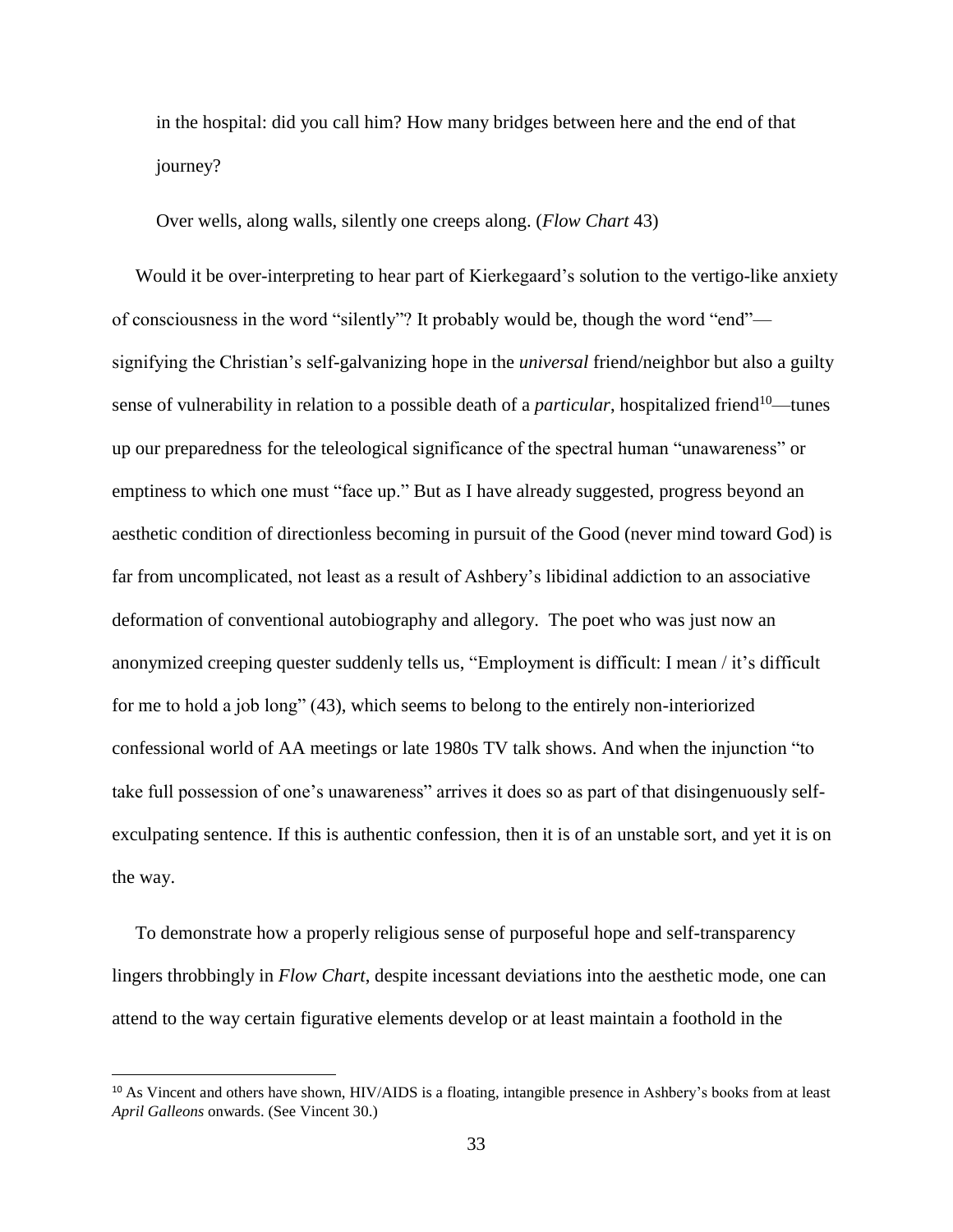textuality. The quest or journey motif is one of these, so that we find the poet returning on p. 49 to the opening's imagery of blocked yet proleptically available telos and Christ's tomb as a signifier of preposterous, essential hope, this time expressed in a simultaneously more banal but also more immediate and epiphanically joyful way: "I was sitting in my car / and suddenly I could see down the whole distance I had come, and the fog-shrouded destination / became clear again, as it has so many times over the past weeks" (49). Six pages later we encounter another of the metaphorical strains that persists. The poet projects himself as a landscape gardener, which implants the idea of a purposeful shaping within finite given circumstances ("I would assemble / landscapes from insect-tunneled wood" [55]). At times the gardening imagery suggests a painful duration within the temporality of patience, which Ashbery desentimentalizes in his characteristic way: "the unplanted cabbages stand tearful out of the mist, there is no / reason to go on ploughing the garden once winter has begun, yet/ what else is there to do, except sweep the floor / with automatic hand" (62). The allusion to T.S. Eliot's *The Waste Land* in the last two words (Eliot 64) implies masturbatory sterility or perhaps endurance. In any case, there is a more fertile sense of passionately emergent inner telos when the poet announces, "It is never too late to mend / no matter how we clamor to redo everything from the ground up; the chatter never subsides  $/ \ldots / a$  longing one does not subdue" (73).

 Bearing in mind the poetic context, "chatter" here certainly refers to the individual's internalized voices of desire but it also carries the idea, already carried by the journey/quest motif, of a private process of establishing selfhood at a distance from noise of public opinion. The would-be gardener has already told us he would "go live in a hole somewhere / lest pleasant anomalies impose bumptious charades promoting peace to others and to all comers" (55), which sounds like a surreal but, in the anti-surveillance context explored by Shoptaw, no less resolved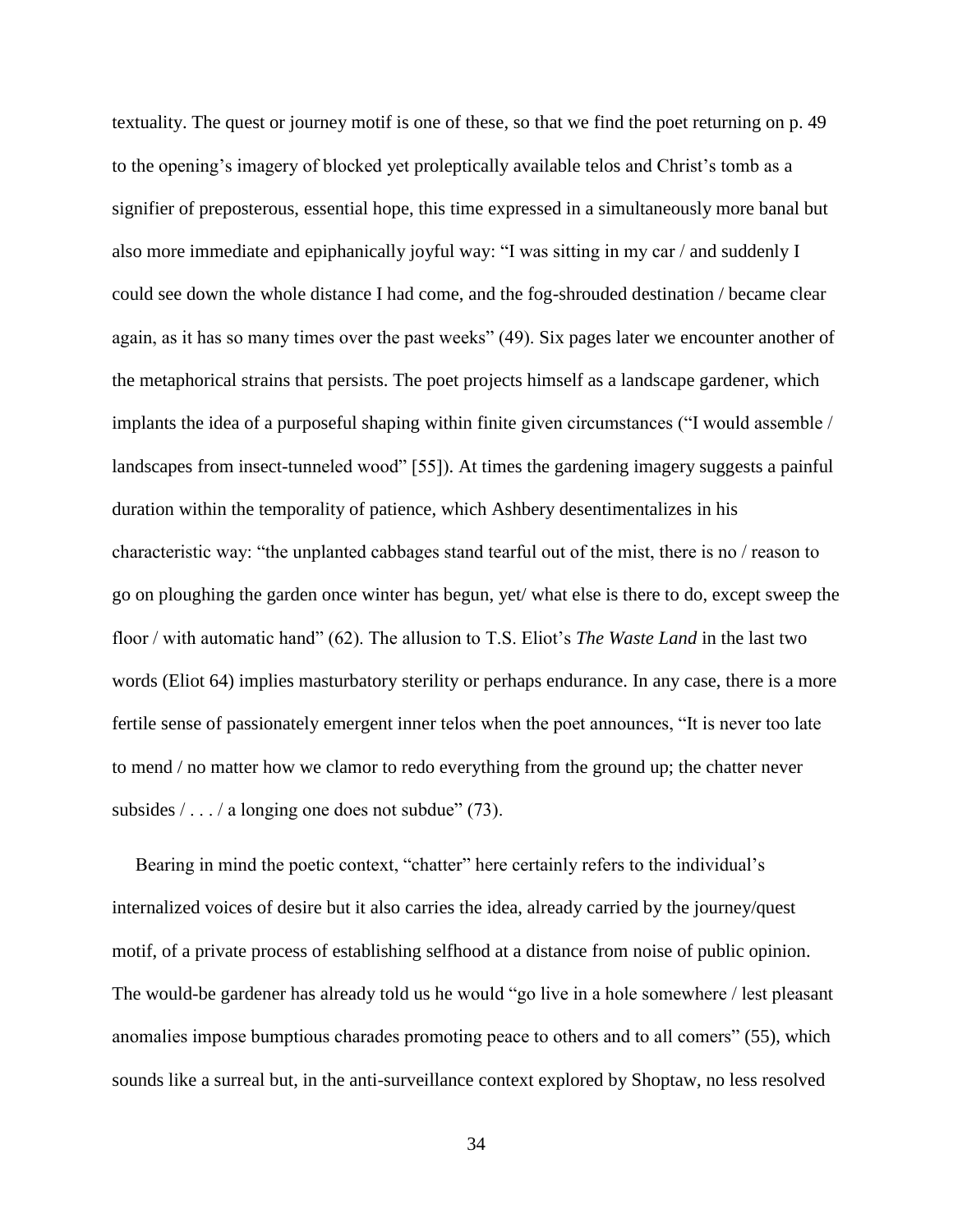version of Yeats's "The Lake Isle of Innisfree" (Yeats 60). We are told about "the luxury of getting away" (55). In the lines directly preceding the introduction of the gardening motif, the poet-speaker makes the comically extreme and—from a Christian/Kierkegaardian point of view—blasphemously self-limiting statement: "Anything so long as it's not caused by neighbors / whose potential for wrecking your life is greater now than at any point in the future" (55).

The switch from "past" to "future" at the end of the sentence keeps the idea of destination and radical (self-)transformation in the foreground —as does the imperative a few lines later: "Talk it over with your gardener, see / the bright shoots . . ." (55). Optimism may seem corny at this precise moment, but the fact that the aspiration "to assemble / landscapes . . . and go live in a hole" comes shortly after the injunction to resolve conflicts through "your gardener" strongly implies a teleological process of imitation of Christ the God-man—a process in which the neighbor can and must be loved as oneself so that neither is denied the freedom to become authentically themselves (free from *inauthentically* neighborly chatter) on their way to becoming fully ventured Christians.

 The penultimate and final sections of *Flow Chart* are notable for a handful of love lyrics. At one point, Ashbery seems to be parodying the Shakespearean language of endings ("I'll riddle thee / about what we heard before we came here, how much is already done" [192], but the overall effect is one of offering the reader some quite moving and intimate snapshots of the phenomenology of (homo)erotic or married daily life in late middle or old age:

I awoke, yet I dreamed still. It seemed that all had been destined for me all along, and as I had travelled in fear, and alone, always the sun traveled with me. At night one sleeps in fear of wetting the bed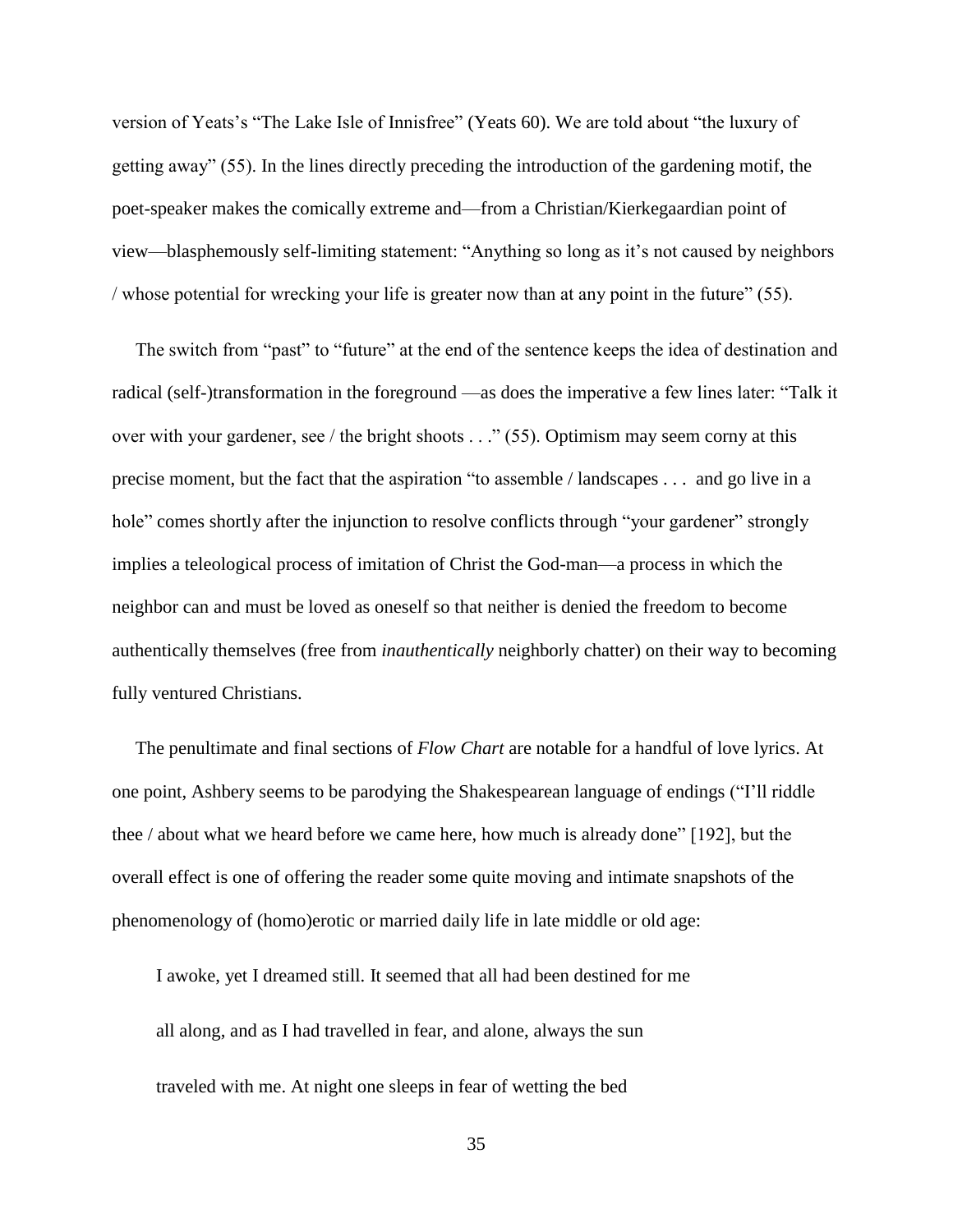but he makes amends for that by pointing to our eventual death

as a teacher would point with a wand to the solution of a problem on a blackboard. (*Flow Chart* 192)

This particular lyric is notable for the manner in which it points to the ground (or "wand") of absurdity on which faith is built and yet sustains us. Faith here is faith in the intimate loving guidance of the beloved, but there is also a suggestion here of the long-delayed arrival into the domestic texture, two pages before the end of the whole poem, of "God." I call this arrival delayed, because the final section is unusual in having no Christian language up until this point. in having. The language at this reentry is willfully casual: "In addition to which God doesn't want us to be stupid" (214), but read through the prism of Kierkegaard's *Works of Love*, it helps to establish God as the intervening middle position between the speaker and his lover so that the exclusive relationship we have observed ("And O I / held you through the long winter, held to you" [211]) is dissolved back into what the penultimate page of the book calls "The multiplication of everything" (215).

 The delayed reappearance of "God"—note the upper-case "G" at last—recalls the most extravagant act of postponement in the poem. I will turn to Vincent's personal confession of encountering it as a reader:

The first several times I read *Flow Chart*, I read through its famed "sunflower" double sestina, starting on page 186, without noticing the form. . . . The fact that Swinburne's end words from his poem "The Complaint of Lisa" . . . are repeated twelve times as end words for twelve stanzas didn't strike me as remarkable. For me, on these first delighted but hypnotized reads, the form of the sestina was just what Ashbery announces it is going to be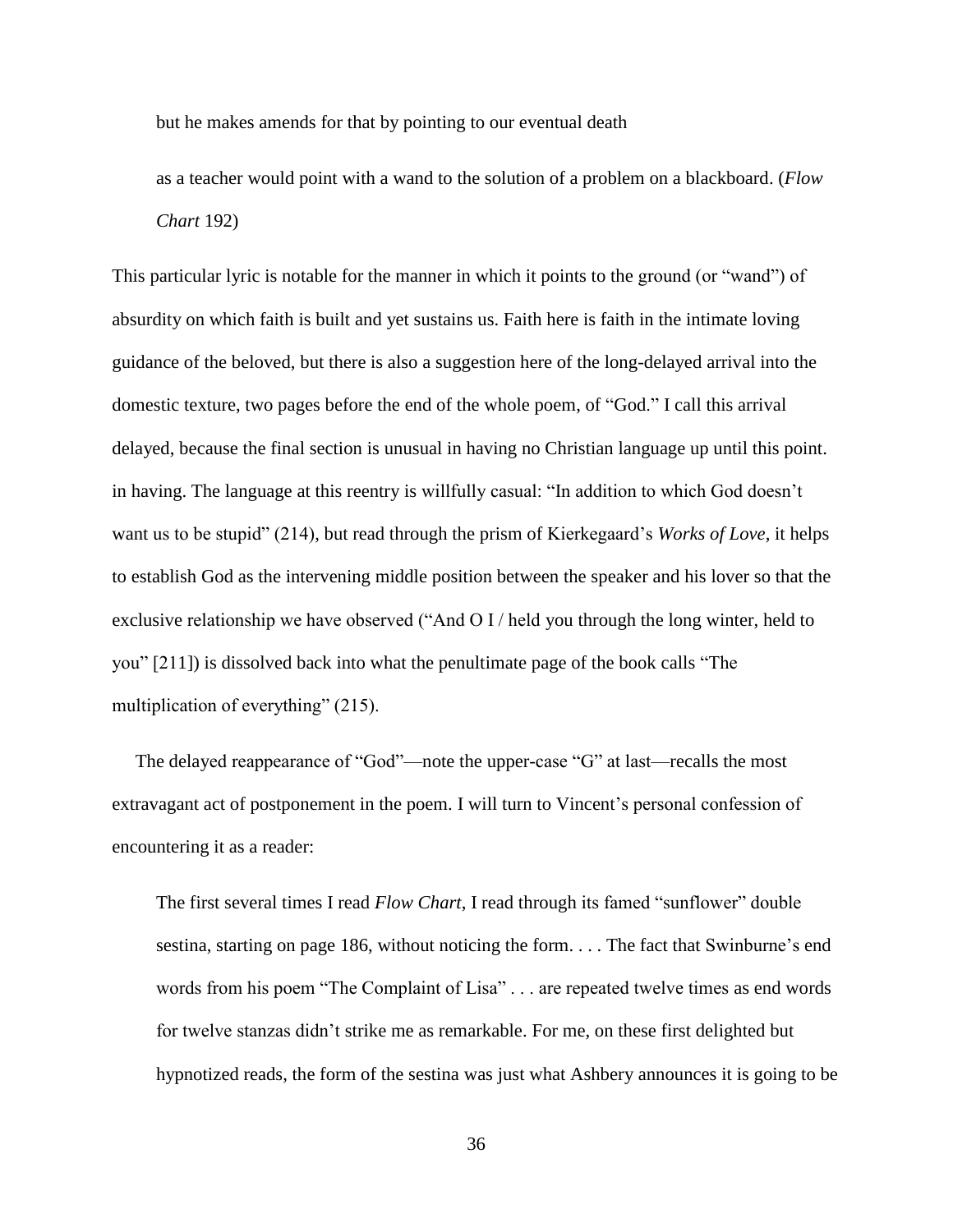a page before his formal experiment. [Vincent then quotes from p. 185 of *Flow Chart*, ending with the words, "and it's all over so fast you're not sure you even saw it."

Ashbery, after predicting what will happen to a dupe of the kind I was, then explains that being such a dupe is not such a bad thing; by doing the unexpected, the coming experiment "proved that it was quite the thing to do" [Ashbery, *Flow Chart* 186]).

 I would like to end this report by suggesting that the belatedly experienced double sestina is faithful to the Kierkegaardian religious impulse found within *Flow Chart* as a whole. Ashbery's book shimmers with what Mark Bernier, in his reading of *Works of Love*, calls "'the multiplicity' of 'all things' for which one should hope" (128). But since we "relate to possibility through a temporal process, where the future is disclosed slowly, rather than all at once," this means "'all things' are never fully present to the one who hopes" and "[a]t any particular moment possibilities will be hidden, perhaps only later to be revealed through the course of time" (129). When we read this later, Christian Ashbery closely, he makes us into the reader who hopes, and doesn't stop hoping, for the good in the heart of our busily subjective and intersubjective life—or even for "the larger activity that shrouds it" (*Flow Chart* 3).

### **Works Cited**

Ashbery, John. *Collected Poems 1956-1987*. Edited by Mark Ford, The Library of America, 2008.

—. *Collected Poems 1991-2000*. Edited by Mark Ford, The Library of America, 2017.

—. *Flow Chart*. The Noonday Press, 1991.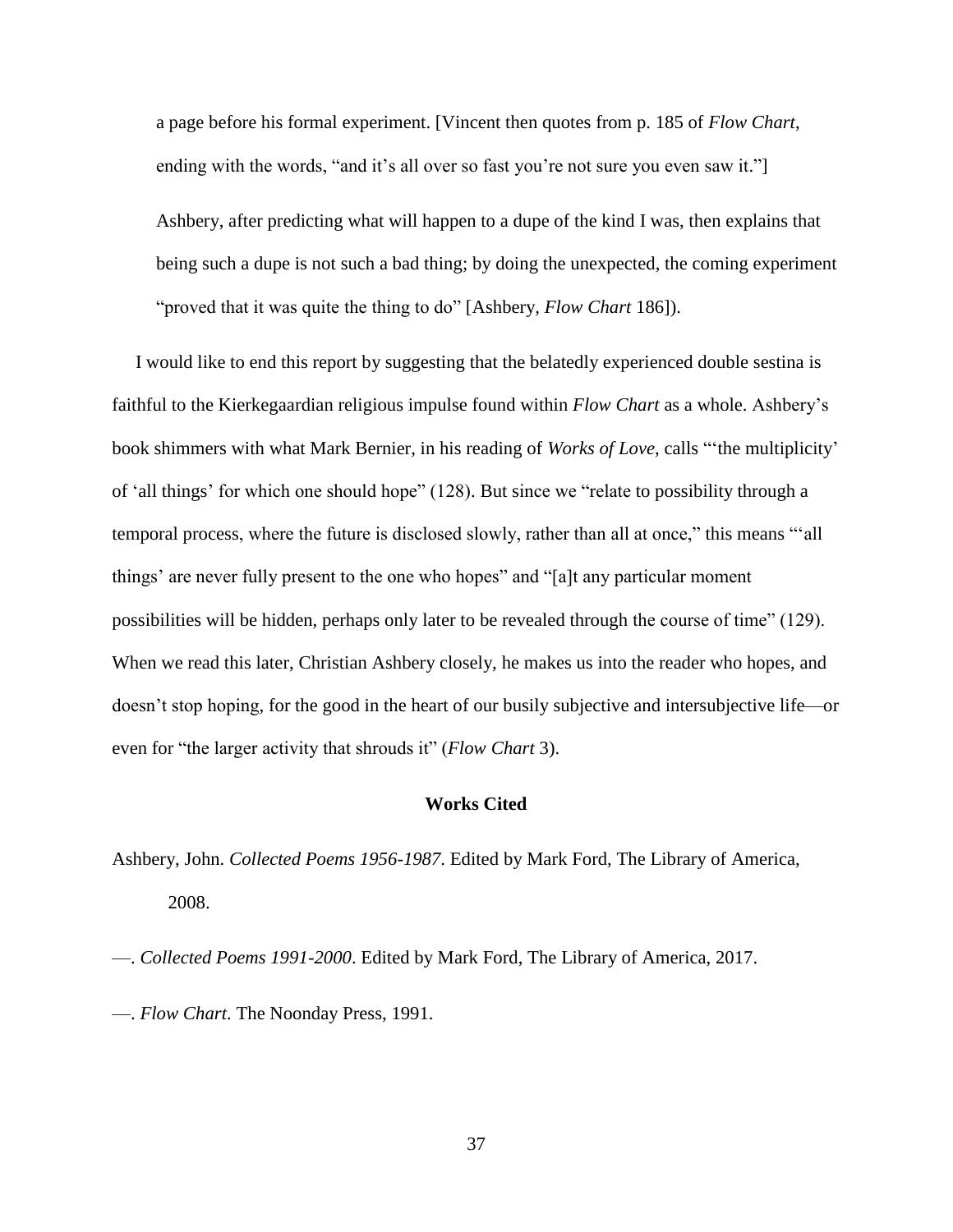—. "John Ashbery in Conversation with Mark Ford." *Seven American Poets in Conversation*, Between the Lines, 2008, pp. 17-66.

—. *Other Traditions: The Charles Eliot Norton Lectures*. Harvard UP, 2000.

Auden, Wystan Hugh. *Collected Poems*. Edited by Edward Mendelson, Faber, 1976.

Berlant, Lauren. *Cruel Optimism*. Duke UP, 2011.

Bernier, Mark. *The Task of Hope in Kierkegaard*. Oxford UP, 2015.

Carlisle, Clare. Kierkegaard's *Philosophy of Becoming: Movements and Positions*. State U of New York P, 2005.

—. *Philosopher of the Heart: The Restless Life of Søren Kierkegaard*. Allen Lane, 2019.

- Epstein, Andrew, *Attention Equals Life: The Pursuit of the Everyday in Contemporary Poetry and Culture*. Oxford UP, 2016.
- Eliot, Thomas Stearns. *The Poems of T.S. Eliot. Volume I: Collected and Uncollected Poems*. Edited by Christopher Ricks and Jim McCue, Faber, 2015.
- Ferreira, Jamie M. "Faith and the Kierkegaardian Leap." *The Cambridge Companion to Kierkegaard*, edited by Alastair Hannay and Gordon D. Marino, Cambridge UP, 1998, pp. 207-34.

Hamburger, Michael. *Art as Second Nature: Occasional Pieces 1950-74*. Carcanet, 1975.

Hannay, Alastair. "Kierkegaard and the Variety of Despair." *The Cambridge Companion to Kierkegaard*, edited by Alastair Hannay and Gordon D. Marino, Cambridge UP, 1998, pp. 329-48.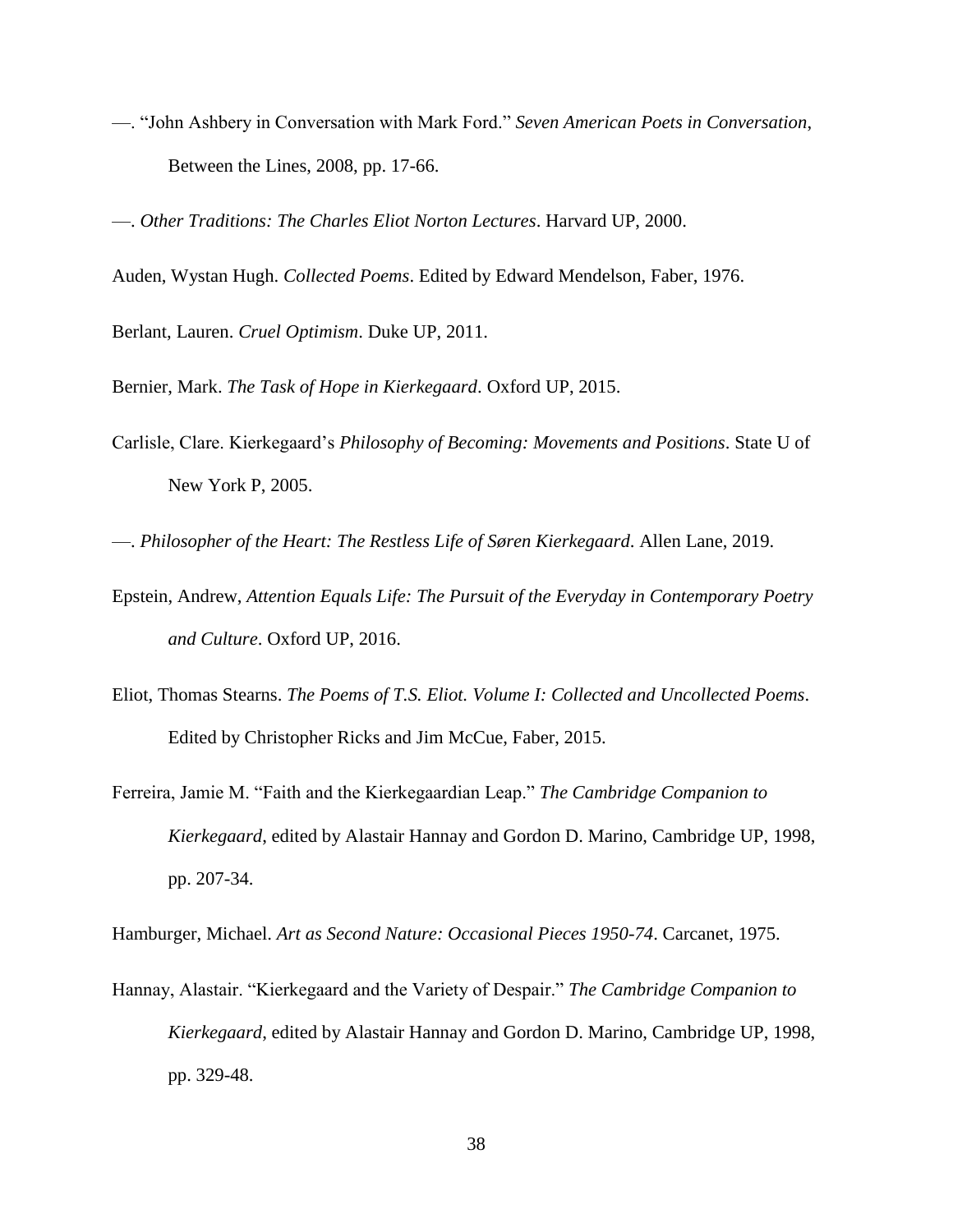- Hannay, Alastair and Gordon D. Marino. "Introduction." *The Cambridge Companion to Kierkegaard*, edited by Alastair Hannay and Gordon D. Marino, Cambridge UP, 1998, pp. 1-14.
- Hough, Sheridan. *Kierkegaard's Dancing Tax Collector: Faith, Finitude, and Silence*. Oxford UP, 2015.
- James, William. *The Will to Believe and Other Essays in Popular Philosophy*. *Human Mortality*. Dover, 1956.
- Jameson, Fredric. "Postmodernism and Consumer Society: The Cultural Turn." *Selected Writings on the Postmodern 1983-1998*, Verso, 2009, pp. 1-20.
- Kierkegaard, Søren. *Concluding Unscientific Postscript to Philosophical Fragments. Volume I: Text*. Edited and translated by Howard V. Hong and Edna H. Hong, Princeton UP, 1992.

*Either/Or: A Fragment of Life*. Translated by Alastair Hanny, Penguin, 1992.

- —. *Fear and Trembling*. *Repetition*. Edited and translated by Howard V. Hong and Edna H. Hong, Princeton UP, 1983.
- —. *Practice in Christianity*. Edited and translated by Howard V. Hong and Edna H. Hong, Princeton UP, 1991.
- —. *The Concept of Anxiety*: *A Simple Psychologically Orienting Deliberation on the Dogmatic Issue of Hereditary Sin*. Edited and translated by Howard V. Hong and Edna H. Hong, Princeton UP, 1980.
- —. *The Lily of the Field and the Bird of the Air: Three Godly Discourses*. Translated by Bruce H. Kirmmse. Princeton UP, 2016.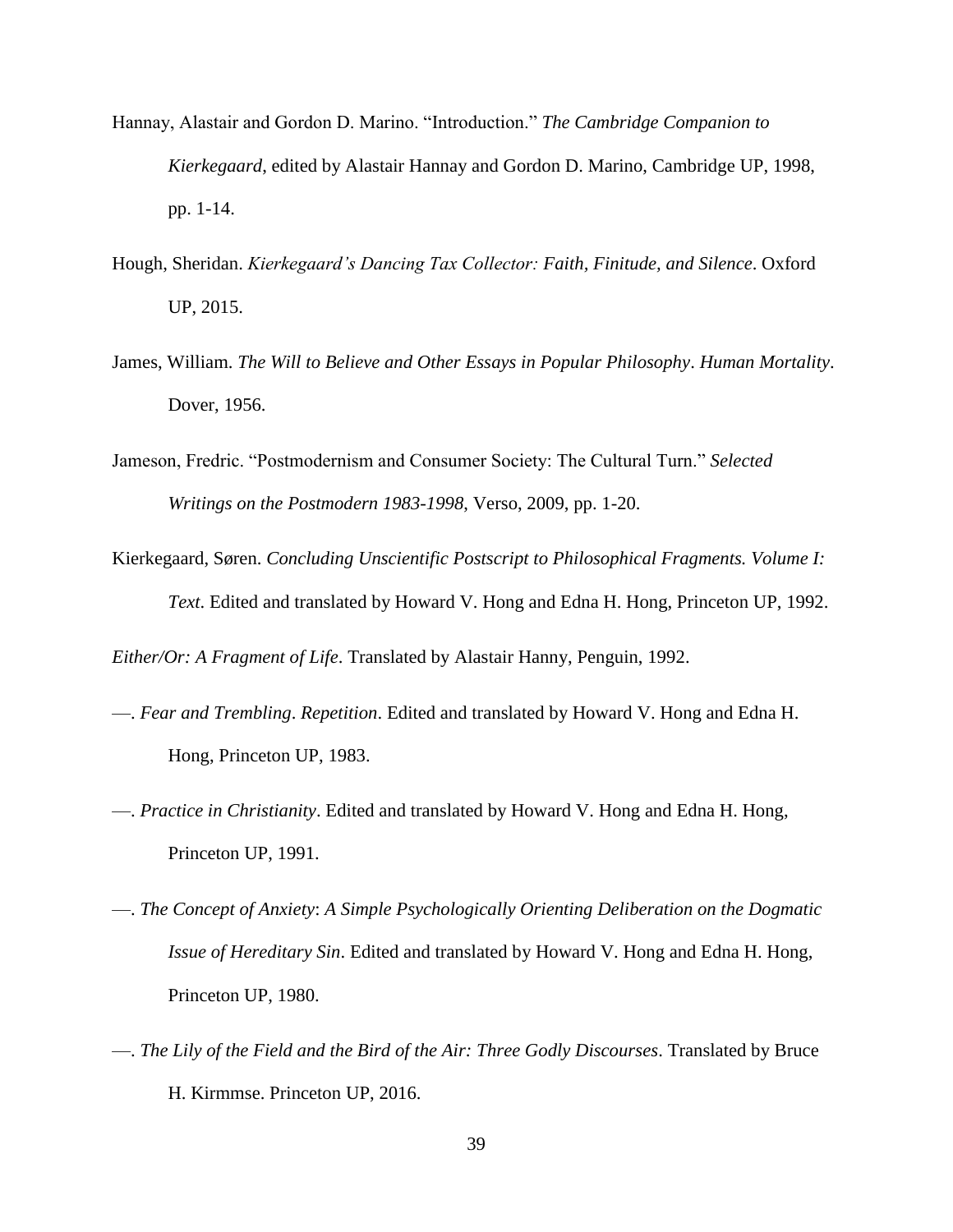- —. *The Sickness unto Death: A Christian Psychological Exposition for Edification and Awakening by Anti-Climacus*. Translated by Alastair Hannay, Penguin, 1989.
- —. *Upbuilding Discourses in Various Spirits*. Edited and translated by Howard V. Hong and Edna H. Hong, Princeton UP, 1993.
- —. *Without Authority*. Edited and translated by Howard V. Hong and Edna H. Hong, Princeton UP, 1997.
- —. *Works of Love*. Edited and translated by Howard V. Hong and Edna H. Hong, Princeton UP, 1995.
- Lehman, David. *The Last Avant-Garde: The Making of the New York School Poets*. Anchor Books, 1999.
- MacFarquhar, Larissa. "Present Waking Life: Becoming John Ashbery." *The New Yorker*, 7 Nov. 2005, pp. 86-97.
- Moriarty, Michael. "Grace and Religious Belief in Pascal." *The Cambridge Companion to Pascal*, edited by Nicholas Hammond, Cambridge UP, 2003, pp. 144-61.
- Noel-Tod, Jeremy. "The Quizzical Priest: Inside John Ashbery's Everyday Magical Thinking." *Prospect Magazine*, 19 March 2018, https://www.prospectmagazine.co.uk/magazine/thequizzical-priest-inside-john-ashberys-everyday-magical-thinking. Accessed 15 Oct. 2021.

Pattison, George. *Kierkegaard and the Theology of the Nineteenth Century*. Oxford UP, 2012.

Poole, Roger. *Kierkegaard: The Indirect Communication*. UP of Virginia, 1993.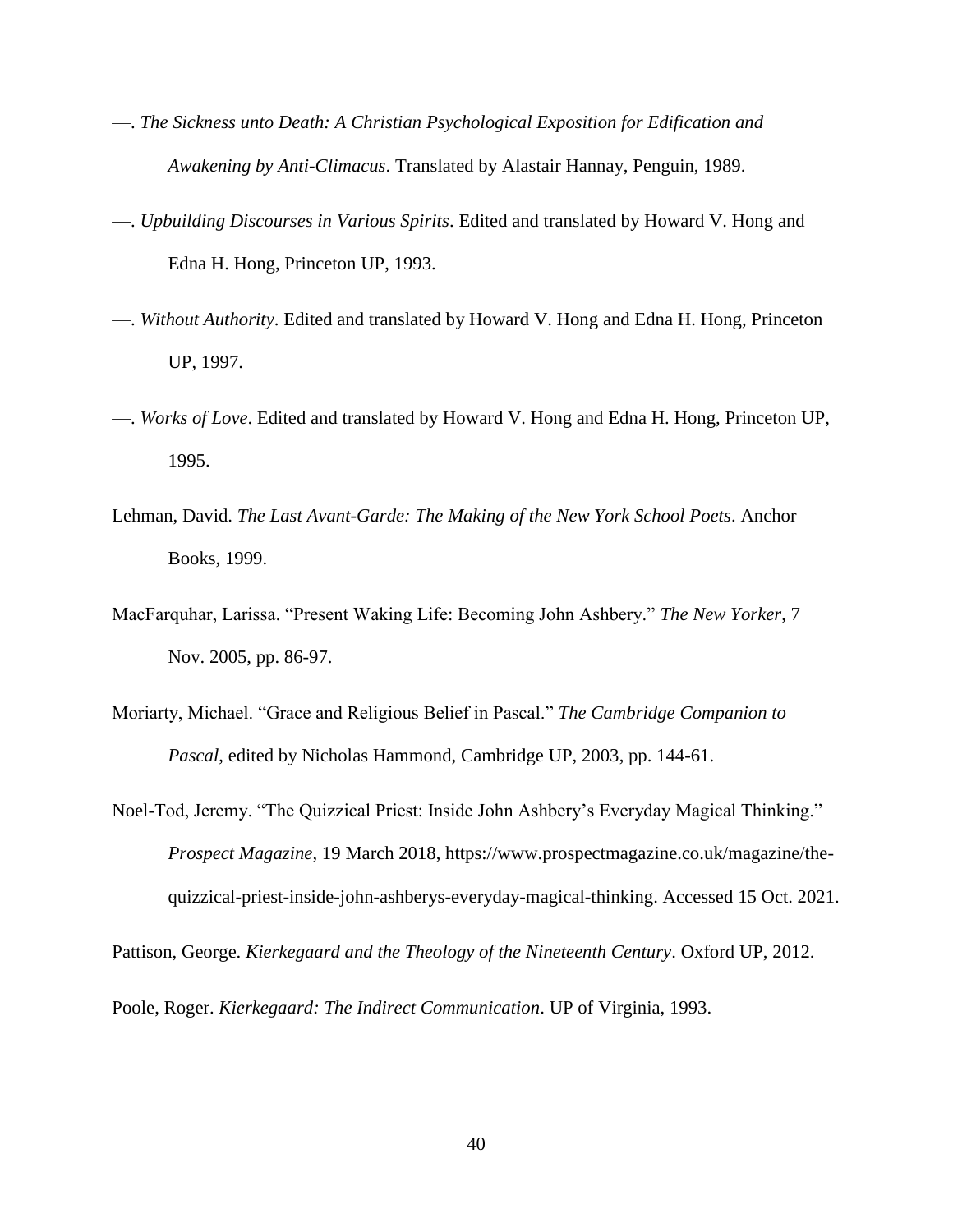- —. "The Unknown Kierkegaard: Twentieth-Century Receptions." *The Cambridge Companion to Kierkegaard*, edited by Alastair Hannay and Gordon D. Marino, Cambridge UP, 1998, pp. 48-75.
- Quinn, Philip L. "Kierkegaard's Christian Ethics." *The Cambridge Companion to Kierkegaard*, edited by Alastair Hannay and Gordon D. Marino, Cambridge UP, 1998, pp. 349-75.

Quinney, Laura. *The Poetics of Disappointment: Wordsworth to Ashbery*. UP of Virginia, 1999.

Ross, Stephen J. *Invisible Terrain: John Ashbery and the Aesthetics of Nature*. Oxford UP, 2017.

Rudd, Anthony. *Self, Value, and Narrative: A Kierkegaardian Approach*. Oxford UP, 2012.

Shoptaw, John. *On the Outside Looking Out: John Ashbery's Poetry*. Harvard UP, 1994.

Vincent, John Emil. *John Ashbery and You: His Later Books*. The U of Georgia P, 2007.

Watts, Daniel. Review of *Self, Value, and Narrative: A Kierkegaardian Approach*, by Anthony Rudd, *Kierkegaard and the Quest for Unambiguous Life*, by George Pattison, and *Kierkegaard and the Theology of the Nineteenth Century*, by George Pattison. *Times Literary Supplement*, 10 May 2013, p. 23.

Yeats, William Butler. *The Poems*. Edited by Daniel Albright, Everyman, 1992.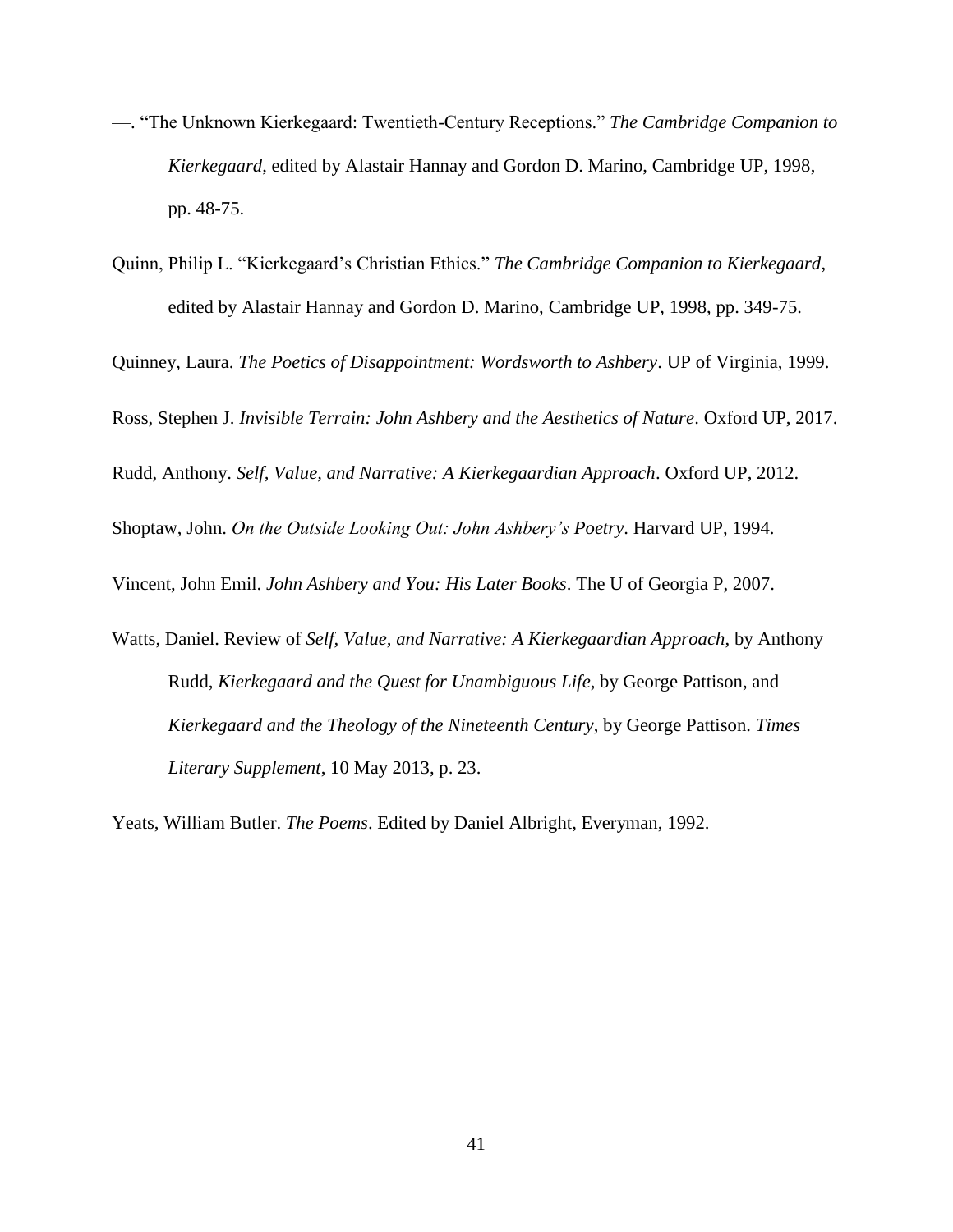| 108年度專題研究計畫成果彙整表 |  |
|------------------|--|
|                  |  |

| 計畫主持人:狄亞倫                                                                                  |       |                                                                                                                                                                                                                                                         | 計畫編號: 108-2410-H-003-011- |                                                           |                                                                                                                                               |  |  |
|--------------------------------------------------------------------------------------------|-------|---------------------------------------------------------------------------------------------------------------------------------------------------------------------------------------------------------------------------------------------------------|---------------------------|-----------------------------------------------------------|-----------------------------------------------------------------------------------------------------------------------------------------------|--|--|
| 計畫名稱:約翰·艾希伯里後期詩選中的基督教思想                                                                    |       |                                                                                                                                                                                                                                                         |                           |                                                           |                                                                                                                                               |  |  |
| 成果項目                                                                                       |       | 量化                                                                                                                                                                                                                                                      | 單位                        | 質化<br>(說明:各成果項目請附佐證資料或細<br>項說明,如期刊名稱、年份、卷期、起<br>訖頁數、證號 等) |                                                                                                                                               |  |  |
| 國<br>內                                                                                     | 學術性論文 | 期刊論文                                                                                                                                                                                                                                                    | $\theta$                  |                                                           |                                                                                                                                               |  |  |
|                                                                                            |       | 研討會論文                                                                                                                                                                                                                                                   | 0                         | 篇                                                         |                                                                                                                                               |  |  |
|                                                                                            |       | 專書                                                                                                                                                                                                                                                      | $\overline{0}$            | 本                                                         |                                                                                                                                               |  |  |
|                                                                                            |       | 專書論文                                                                                                                                                                                                                                                    | $\Omega$                  | 章                                                         |                                                                                                                                               |  |  |
|                                                                                            |       | 技術報告                                                                                                                                                                                                                                                    | $\theta$                  | 篇                                                         |                                                                                                                                               |  |  |
|                                                                                            |       | 其他                                                                                                                                                                                                                                                      | $\overline{0}$            | 篇                                                         |                                                                                                                                               |  |  |
| 國<br>外                                                                                     |       | 期刊論文                                                                                                                                                                                                                                                    | 0                         |                                                           |                                                                                                                                               |  |  |
|                                                                                            | 學術性論文 | 研討會論文                                                                                                                                                                                                                                                   | 0                         | 篇                                                         |                                                                                                                                               |  |  |
|                                                                                            |       | 專書                                                                                                                                                                                                                                                      | $\overline{0}$            | 本                                                         |                                                                                                                                               |  |  |
|                                                                                            |       | 專書論文                                                                                                                                                                                                                                                    | $\overline{0}$            | 章                                                         |                                                                                                                                               |  |  |
|                                                                                            |       | 技術報告                                                                                                                                                                                                                                                    | $\theta$                  | 篇                                                         |                                                                                                                                               |  |  |
|                                                                                            |       | 其他                                                                                                                                                                                                                                                      | $\overline{0}$            | 篇                                                         |                                                                                                                                               |  |  |
|                                                                                            | 本國籍   | 大專生                                                                                                                                                                                                                                                     |                           |                                                           |                                                                                                                                               |  |  |
| 參<br>與<br>計                                                                                |       | 碩士生                                                                                                                                                                                                                                                     | 3                         | 人次                                                        | 108年08月~108年10月:蘇珏綺 (僱傭<br>型兼任助理)<br>108年11月~109年07月:林蜜琪 (僱傭<br>型兼任助理)<br>110年7月~10月 (計畫結束後):張馨<br>庭(結案報告處理、中文摘要翻譯<br>(同主持人其他計畫下的僱傭型兼任<br>助理) |  |  |
| 畫                                                                                          |       | 博士生                                                                                                                                                                                                                                                     | $\theta$                  |                                                           |                                                                                                                                               |  |  |
| 人                                                                                          |       | 博士級研究人員                                                                                                                                                                                                                                                 |                           |                                                           |                                                                                                                                               |  |  |
| 力                                                                                          |       | 專任人員                                                                                                                                                                                                                                                    |                           |                                                           |                                                                                                                                               |  |  |
|                                                                                            | 非本國籍  | 大專生                                                                                                                                                                                                                                                     |                           |                                                           |                                                                                                                                               |  |  |
|                                                                                            |       | 碩士生                                                                                                                                                                                                                                                     |                           |                                                           |                                                                                                                                               |  |  |
|                                                                                            |       | 博士生                                                                                                                                                                                                                                                     |                           |                                                           |                                                                                                                                               |  |  |
|                                                                                            |       | 博士級研究人員                                                                                                                                                                                                                                                 |                           |                                                           |                                                                                                                                               |  |  |
|                                                                                            |       | 專任人員                                                                                                                                                                                                                                                    |                           |                                                           |                                                                                                                                               |  |  |
| 其他成果<br>(無法以量化表達之成果如辦理學術活動<br>、獲得獎項、重要國際合作、研究成果國<br>際影響力及其他協助產業技術發展之具體<br>效益事項等,請以文字敘述填列。) |       | My proposal for a conference paper entitled<br>"Christianity in John Ashbery's Later Poetry"<br>was accepted for inclusion in the 31st Annual<br>American Literature Association Conference in San<br>Diego, CA, which was to have been held during May |                           |                                                           |                                                                                                                                               |  |  |